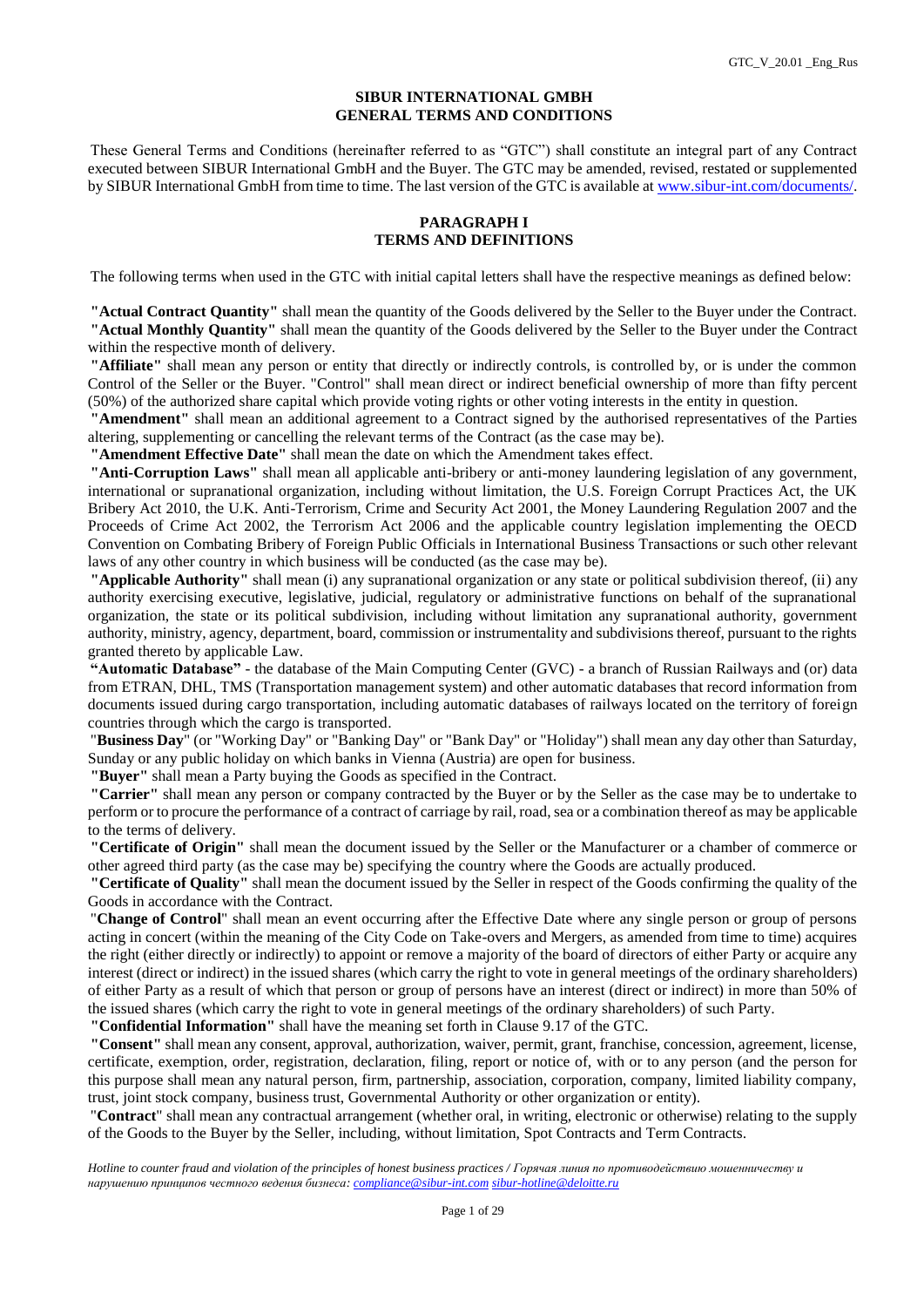**"Delivery Date"** shall mean the moment when the Goods are deemed delivered to the Buyer and concur with the transfer of risk and/or title from the Seller to the Buyer as per the Incoterm 2010 specified in the Contract, unless otherwise agreed between the parties in the Contract.

**"Effective Date**" shall mean the date the Contract shall take effect from.

**"ETA"** or **"Estimated Time of Arrival"** shall mean estimated time of arrival.

"**EU**" shall mean the European Union and includes, where the context requires and/or when reference is made, to EU Regulations, the European Parliament, the Council of the European Union, the European Commission or other relevant regulatory body of the European Union.

**"Euro"** or **"EUR"** or **"€"** shall mean the official currency of the European Union.

**"Force Majeure Event"** shall have the meaning in Clause 8.8.4. of the GTC.

**"Goods"** shall mean the goods to be delivered by the Seller to the Buyer as specified in the Contract.

**"Governmental Approval"** shall mean any Consent of or from an Authorized Authority, including without limitation any certificates, licenses or permits issued by an Authorized Authority.

**"GTC"** shall mean the standard terms and conditions of purchase set out in this document.

**"Incoterms"** shall mean the international commercial terms, the official publication by the International Chamber of Commerce No. 715, 2010.

**"Inspector"** shall mean an independent inspector appointed pursuant to the GTC to perform quality and quantity inspection of the Goods.

**"Inspector's Report"** shall mean any report, conclusion, opinion, certificate or other written document (or combination thereof) issued by the Inspector and reflecting results of the Goods' quantity and quality inspection as described in greater detail in Clause 6.1.3.(c) of the GTC.

**"Law"** shall mean all applicable (i) provisions of all constitutions, treaties, statutes, laws, customs, codes, rules, regulations, ordinances or orders of any Applicable Authority, (ii) Governmental Approvals including without limitation any consent, approval, authorization, waiver, permit, grant, franchise, concession, agreement, license, certificate, exemption, order, permit, registration, declaration, filing, report or notice of or from an Applicable Authority and (iii) orders, decisions, injunctions, judgments, awards and decrees of any Applicable Authority.

**"Letter of Credit"** or **"Stand-by Letter of Credit"** shall have the meanings set forth in the Uniform Customs and Practice for Documentary Credits, 2007 Revision, ICC Publication No. 600 (UCP).

**"Longstop Date"** shall mean the date set forth in the introductory paragraph of the Contract/Amendment.

**"Manufacturer"** shall mean the plant by which the Goods are produced.

**"MT"** shall mean metric tonne (i.e. 1,000 kilograms).

**"Nomination"** shall mean the nomination of the Vessel which is to be loaded with the Goods, as would be described in greater detail in the Contract (when applicable).

**"NOR"** shall mean the notice of readiness tendered by the Vessel upon arrival of the Vessel at the Place of Destination (unloading port or customary anchorage or area or such other place as the Vessel may be ordered to await unload), if applicable.

**"Packaging"** shall mean all products made of any materials of any nature to be used for the containment, protection, handling, delivery and presentation of the Goods, including (but not limited to) paper, wooden, plastic and metal boxes, bags, pallets, and not fall within the definition of Transport as specified herein.

**"Party"** and **"Parties"** shall mean parties to the Contract referred to individually and collectively.

**"PDPR"** means per day pro rata.

**"Place of Destination"** shall mean the place the Goods are to be delivered to as specified in the Contract.

**"Place of Shipment"** shall mean the place where the Goods are to be loaded (dispatched), which shall be without limitations (i) the Manufacturer or warehouse or storehouse, (ii) the load port or terminal, or (iii) any other place, whichever is applicable and as may be specified in the Contract.

**"Planned Contract Quantity"** shall mean the quantity of the Goods set forth in the Contract agreed by the Parties to be delivered under the Contract during the terms of the Contract.

**"Planned Monthly Quantity"** shall mean the quantity of the Goods set forth in the Contract agreed by the Parties to be delivered under the Contract in a month.

**"Price"** shall mean the price per metric ton of the Goods at which the Seller sells the Goods to the Buyer as stipulated in the Contract.

"**Public Official**" shall mean:

(a) any officer or employee, appointed or elected, of a local, state, regional, federal, or multi-national government or any department, agency, or ministry of a government;

(b) any individual who, although temporarily or without payment, holds a public position, employment or function;

(c) any officer or employee of a public international organisation such as the United Nations or the World Bank;

(d) any individual acting in an official capacity for or on behalf of a government agency, department or ministry, or public international organisation;

(e) a political party, political party official, or any candidate for political office;

*Hotline to counter fraud and violation of the principles of honest business practices / Горячая линия по противодействию мошенничеству и нарушению принципов честного ведения бизнеса: [compliance@sibur-int.com](mailto:compliance@sibur-int.com) [sibur-hotline@deloitte.ru](mailto:sibur-hotline@deloitte.ru)*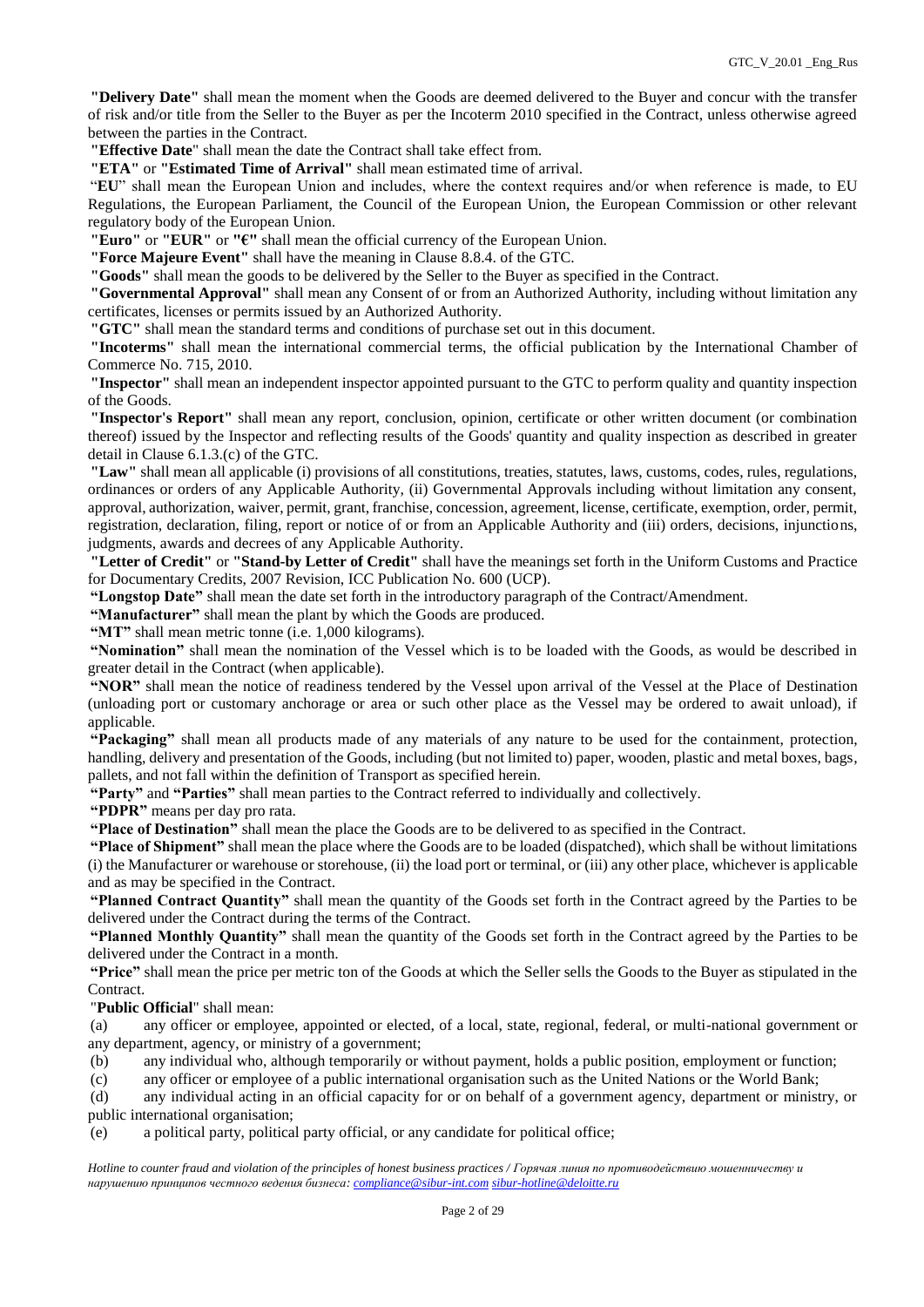(f) any officer or employee of a state-owned or state-controlled entity, as well as entities that perform a government function (such as air or seaport, utility, energy, water, or power);

(g) any member of the judiciary; or

(h) any member of a royal family.

Family members of any of the individuals listed above may also qualify as Public Officials if interactions with them are intended or have the effect of conferring anything of value on a Public Official.

**"Purchase Order"** shall mean a document provided from the Buyer to the Seller indicating the quantity and type of Goods which the Buyer wishes to purchase under a Contract.

**"Quarter"** shall mean the period of the three consecutive months commencing on 1st January ("Q I"), or 1st April ("Q II"), or 1st July ("Q III"), or 1st October ("Q IV").

"**RMB**" or "**Yuan**" or "**CNY**" or "**Renminbi**" shall mean the lawful official currency of the People's Republic of China.

**"RUBLE"** or **"RUB"** or **"RUR"** shall mean Russian Rubles, the lawful currency of the Russian Federation.

**"Sales Order Confirmation (SOC)"** shall mean the Seller's offer for delivery of the Goods to the Buyer on the certain terms and conditions specified therein. For the avoidance of doubt a SOC which is accepted by the Buyer shall be considered a Contract.

"**Sanctions**" shall mean restrictive and discriminatory measures in trade and economic fields adopted by the Applicable Authorities in respect of other countries, groups of countries, individuals or legal entities with intent to force them to change their policies or specific actions. Sanctions can be expressed in full or partial embargo on imports/exports, the prohibition of entry and visa restrictions, blocking and freezing of assets, prohibition of financial transactions with the countries and entities specified above, including cross-border payments and investments.

"**SCC Rules**" shall means an Arbitration Rules of the Arbitration Institute of the Stockholm Chamber of Commerce valid at the date of claim submission.

**"Seller"** shall mean SIBUR International GmbH that sells the Goods under the Contract.

**"Specification"** shall mean the specification describing the quality of the Goods agreed by the Parties set forth in the Contract.

**"Spot Contract"** shall mean the Contract for a single shipment.

**"Swiss franc"** or **"CHF"** shall mean the lawful official currency of the Swiss Confederation.

**"Transport"** shall mean containers used for the Goods delivery, transportation, storage, including tank cars, containers and cisterns, etc.

**"Transport Return Date"** shall mean the period within which the Buyer shall return the Transport (when applicable) and at the address specified in the Contract.

**"Tax"** or **"Taxes"** shall mean all (i) taxes, fees, duties, tariffs, levies, imposts, or other public charges of any kind, including, without limitation, taxes, required contributions or other charges on or with respect to income, franchise, gross receipts, property, sales, use, profits, capital stock, payroll, employment, social security, health insurance fund, pension fund and other social funds, workers compensation and unemployment or related compensation, (ii) taxes or charges in the nature of excise, withholding, ad valorem, stamp, transfer, value added or gains taxes, (iii) license registration or documentation fees, (iv) customs duties, tariffs and similar charges of any kind whatsoever and (v) any interest, penalties, additions to tax or additional amounts imposed by any taxing authority with respect to those items enumerated in clauses (i), (ii), (iii) and (iv) of this definition.

**"Term Contract"** shall mean a Contract with a mechanism which allows the Buyer to place repeat orders for the delivery of Goods over a defined period of time.

**"Terminal"** shall mean a facility where the Goods are stored and handled, including incoming and outgoing movements.

**"Third Party"** shall mean any person or entity other than a Party of the Contract.

**"Total Goods Value"** shall mean the amount, calculated by multiplying the Actual Contract Quantity by the Price.

**"Transport Document"** shall mean a document issued by a Carrier to a shipper, acknowledging that specified the Goods have been received on board as cargo for conveyance to a named Place of Destination as described in greater detail in Clause 3.2.2 of the GTC.

**"USD"** or **"US Dollar"** or **"Dollar"** or **"US\$"** or **"\$"** shall mean United States Dollars, the lawful official currency of the United States of America.

**"Verification Act"** shall mean verification act executed between the Buyer and the Seller and confirming the quantity of and amount paid for delivered the Goods for a particular period and as described in greater detail in Clause 5.1.10 hereof. **"Vessel"** shall mean the ship contracted by the Buyer or the Seller, as the case may be, for the delivery of the Goods (if applicable).

# **PARAGRAPH II CONTRACT FORMATION PROCEDURE**

### **SECTION A - GENERAL PROVISIONS**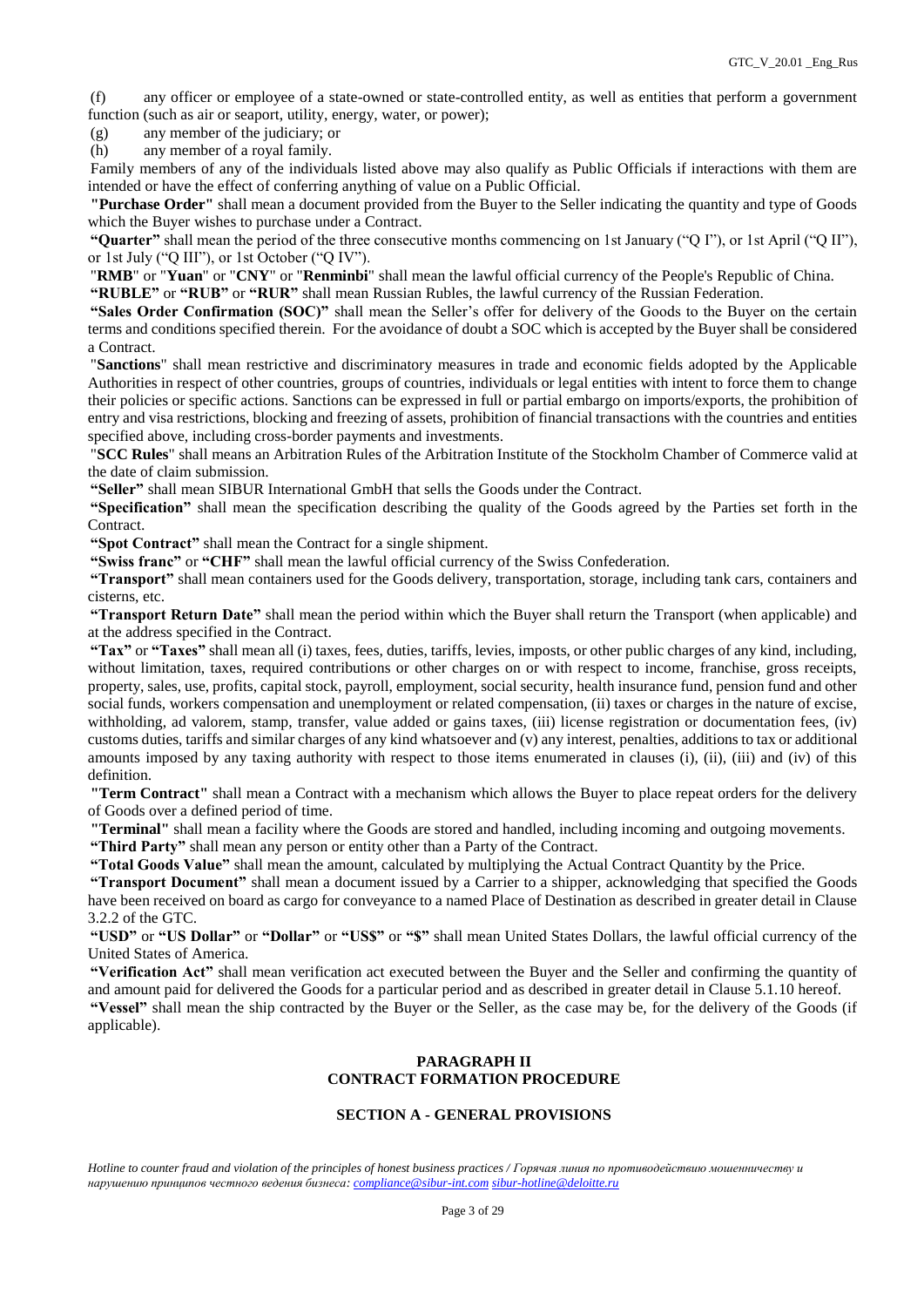**2.1.** If the Buyer wishes to buy any Goods from the Seller, the Parties shall negotiate in good faith either: (i) a Term Contract (in accordance with the provision of Section B of Paragraph II below); or (ii) a Spot Contract (in accordance with the provisions of Section C of Paragraph II below).

**2.2.** If notwithstanding clause 2.1., the Parties agree the terms of a Contract by some other method, these GTC for the Goods shall govern that Contract and no other terms, including for the avoidance of doubt any of the Buyer's standard purchasing terms, shall apply to any such Contract. For the avoidance of doubt, the Seller shall not be obliged to accept any Purchase Orders or requests for Goods to be delivered to Buyer where the Buyer does not place a Purchase Order in accordance with the procedures established in Section B and/or Section C below.

**2.3.** All Spot Contracts shall be validly concluded between the Parties at the time where either: (i) the Contract is executed and signed by both of the Parties; or (ii) subject to clause 2.5. and after the Seller has sent a draft of the Contract to the Buyer by email, the Seller receives an email confirmation from the Buyer that the Buyer accepts the Contract without any further modifications.

**2.4** All Term Contracts shall be validly concluded between the Parties at the time where the Contract is executed and signed by both of the Parties.

**2.5.** The Purchase Order, the Sales Order Confirmation and any other communication given or made by the Parties in connection with those documents must be in writing (the "Communications"). Communications may be delivered either: (i) in hard copy which, in the case of Purchase Orders, SOCs and notifications from the Buyer that it accepts an SOC, shall be signed by an authorized representative of the relevant Party; or (ii) through email correspondence from the e-mail addresses and contact persons of the Parties designated by the Parties in the Term Contract or in official confirmation letter from the Buyer. Any Communications given or made in accordance with this clause 2.5 shall be deemed to have been duly authorised by the Party giving or making the Communication.

**2.6.** If the Seller receives any Communication from the Buyer which was sent from someone other than the contact person or email address specified in the Term Contract or in official confirmation letter from the Buyer, and the Buyer has not notified the Seller in advance of any change of contact person or email address, the Seller may in its sole discretion choose to treat the Communication as invalid and not received.

**2.7.** The date of receipt of the Communication shall be at the earlier of: the time the recipient acknowledges receipt; and twenty four (24) hours after transmission, unless the sender receives notification that the email has not been successfully delivered.

**2.8.** Seller's invoices or credit notes may be delivered either: (i) in hard copy; or (ii) in electronic form through email correspondence, where in case of (ii) an electronic form of an invoice/ credit note shall be treated as an original

# **SECTION B - FORMATION OF TERM CONTRACTS**

**2.9.** The Seller and the Buyer may execute a draft of a Term Contract which incorporates by reference these GTC. At any time when the Buyer wishes to purchase Goods in accordance with the terms of the Term Contract, it shall send to the Seller a Purchase Order. The Purchase Order shall specify: (i) the type of Goods which the Buyer wishes to purchase, (ii) quantity of the Goods, (iii) delivery location, (iv) price, (v) Buyer's order number and the Term Contract Number specified on the Term Contract; and (vi) other information concerning the Goods delivery.

**2.10.** The Seller shall notify the Buyer of its confirmation or proposed amendments to the Purchase Order by sending to the Buyer the Sales Order Confirmation. The Buyer shall consider and accept the Sales Order Confirmation in accordance with clause 2.5. within the period of time provided for in the Sales Order Confirmation. If a Sales Order Confirmation is not accepted by the Buyer within the timeframe specified in the Sales Order Confirmation, the Seller's offer to deliver the Goods to the Buyer in accordance with the terms of the Sales Order Confirmation shall be regarded as rescinded, and Buyer shall be required to place a new Purchase Order if it wishes to purchase these Goods. Upon the Buyer's acceptance of the Sales Order Confirmation as described in this clause, the Sales Order Confirmation shall constitute a binding Contract for the Seller to sell, and for Buyer to purchase, the Goods specified under the terms and conditions of the SOC.

#### **SECTION C - FORMATION OF SPOT CONTRACTS**

**2.11.** If the Buyer wishes to purchase Goods under a Spot Contract, it shall send to the Seller a Purchase Order in accordance with clause 2.5. The Purchase Order shall specify: (i) the type of Goods which the Buyer wishes to purchase, (ii) quantity of the Goods, (iii) delivery location, (iv) price (v) Buyer's order number and (vi) other information concerning the Goods delivery.

*Hotline to counter fraud and violation of the principles of honest business practices / Горячая линия по противодействию мошенничеству и нарушению принципов честного ведения бизнеса: [compliance@sibur-int.com](mailto:compliance@sibur-int.com) [sibur-hotline@deloitte.ru](mailto:sibur-hotline@deloitte.ru)* **2.12.** The Seller shall notify the Buyer of its confirmation or proposed amendments to the Purchase Order by sending to the Buyer the Sales Order Confirmation in accordance with clause 2.5. The Buyer shall consider and accept the Sales Order Confirmation by email in accordance with clause 2.5. within the term provided in the Sales Order Confirmation. If a Sales Order Confirmation is not accepted by the Buyer within the timeframe specified in the Sales Order Confirmation, the Seller's offer to deliver the Goods to the Buyer in accordance with the terms of the Sales Order Confirmation shall be regarded as rescinded and Buyer shall be required to place a new Purchase Order if it wishes to purchase these Goods. Upon the Buyer's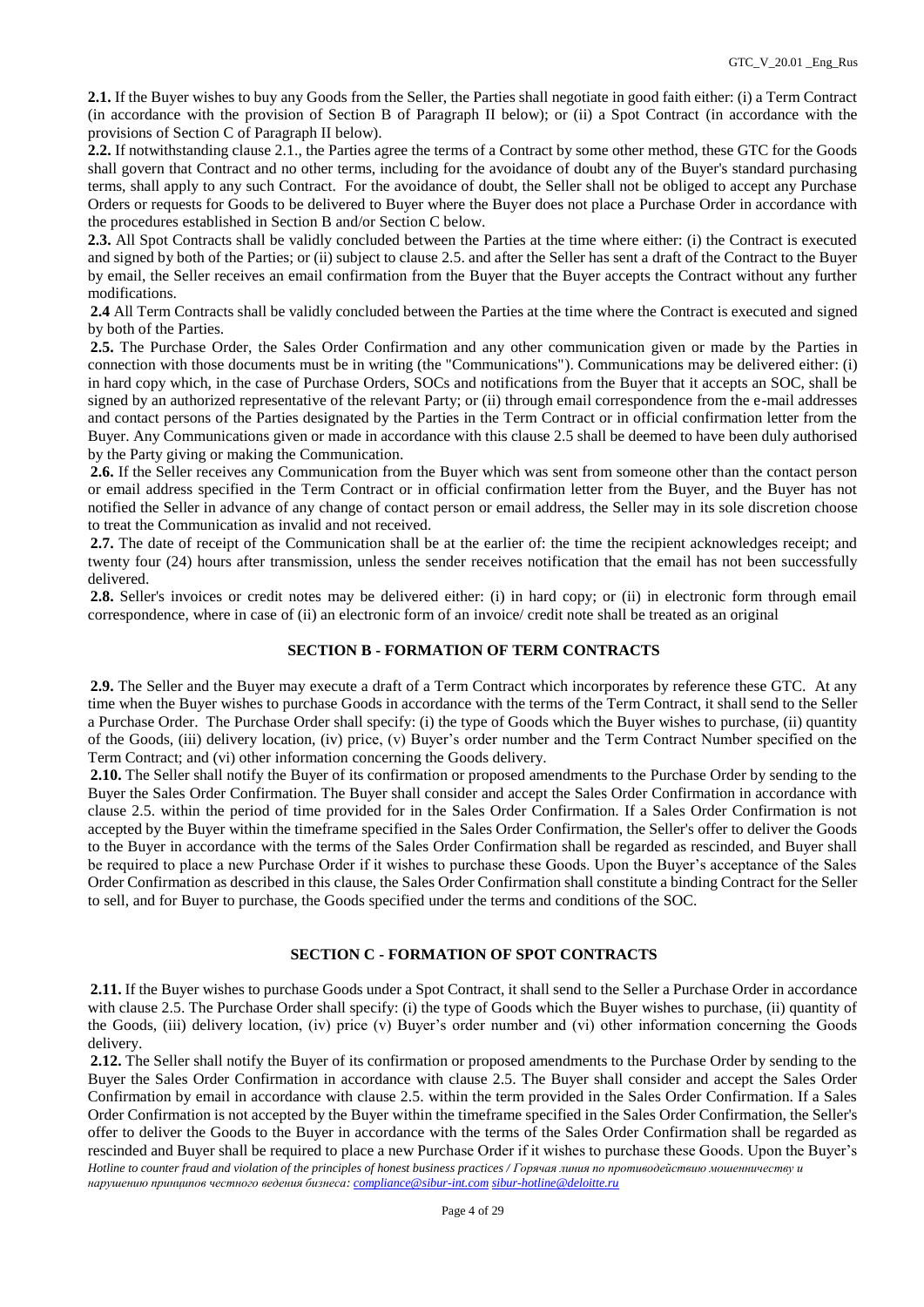acceptance of the Sales Order Confirmation as described in clause 2.5., the Sales Order Confirmation shall constitute a binding Contract for the Seller to sell, and for Buyer to purchase, the Goods specified under the terms and conditions of the SOC.

### **PARAGRAPH III GENERAL CONDITIONS**

# **3.1. Application of the GTC**

**3.1.1.** The GTC shall govern and be incorporated into every Contract made between the Seller and the Buyer, including in circumstances where a Contract is made in any form without reference to any conditions of sale or purchase.

**3.1.2.** Execution of the Contract by the Buyer shall (without affecting any other manner in which acceptance of the GTC may otherwise be evidenced) be deemed to constitute unqualified acceptance of the GTC.

**3.1.3.** If there is any conflict between the terms of the Contract and the GTC, the Contract shall prevail.

**3.1.4.** The GTC shall apply to the exclusion of, and shall prevail over, any terms or conditions contained in or referred to in the Buyer's acceptance of the Contract, or in any other documentation submitted by the Buyer, or in any correspondence or elsewhere, or implied by trade custom, practice or course of dealing, unless specifically excluded or varied in writing by agreement between an authorized representative of the Parties.

# **3.2. Delivery**

# **3.2.1. General Delivery Terms**

a) The delivery shall be in accordance with relevant Incoterms 2010 subject to the provisions of the Contract and GTC.

b) If the means of transport is not specified in the Contract, the Seller may choose a means of transport suitable for delivery of the Goods at the Place of Destination at its own discretion; in such event the Buyer hereby unconditionally accepts the means of transport chosen by the Seller and waives any claims in this regard.

c) The Seller shall use its reasonable endeavours to deliver the Goods on the date or between the dates (as the case may be) as specified in the Contract, but the time of delivery shall not be of the essence.

d) Both Parties shall perform any and all acts and execute and deliver any and all documents as may be necessary and proper under applicable law or under the circumstances in order to fulfil the intents and purposes of the Contract and to carry out its provisions.

e) The Buyer shall indemnify, defend, and hold harmless the Seller against any liability, loss, damage, delay or expenses that the Seller may incur directly or indirectly due to application of any Sanctions effective at the Place of Destination or place of registration of end user of the Goods.

# **3.2.2. Transport Documents**

a) Transportation documents shall be:

- Bill of Lading (or "**B/L**" or "BL" or "**BOL**") for delivery by sea;
- Railway bill (or "**RWB**" or "Rail way bill" or "**CIM and/or SMGS consignment note**") for delivery by railroad;
- CMR (or consignment note) for delivery by road.

b) Delivery of the Goods shall be immediately followed and witnessed by presentation by the Seller to the Buyer or Carrier, or the Buyer's representative of a valid transportation document. Such documents shall be signed and marked by the Seller and Carrier of the Goods or by authorized employee / representative of railway Carrier at the place of loading or by Master of the Vessel (as that term is commonly understood) respectively and shall be a non-disputed proof of delivery by the Seller. c) The Buyer warrants that the Place of Destination is (i) reachable by the agreed means of transport and (ii) suitable and equipped, if necessary, for unloading of the Goods.

#### **3.2.3. Customs formalities**

a) If Goods are exported from the customs territory of the Russian Federation, the Buyer shall ensure the departure of Goods from the territory of the Russian Federation within 90 (ninty) calendar days from the date when the customs procedures for export are completed on the territory of the Russian Federation (date of the stamp "Clearance allowed" in CCD). b) Unless otherwise provided in the Contract,

 for the delivery by sea, the Buyer shall provide the Seller by e-mail or fax with the certified copies of the following documents with legible notes not later than 14 (fourteen) Business Days from the date of issue of bill in port on the territory of the Russian Federation:

- loading order (for Goods) indicating the port of discharge (**POD**) with stamp "loading is allowed" in CCD made by Russian Federation frontier customs authority; and

- bill of lading indicating in column "POD" the place outside the customs territory of the Russian Federation; or

 for the delivery by road transport and/or for the delivery by railroad within 7 (seven) Business Days from the date of issue of railway bills and / or CMR, the Buyer shall provide the copies of:.

- railway bills with legible notes made by the destination railway station; and/or

- CMR with legible notes of border crossing.

*Hotline to counter fraud and violation of the principles of honest business practices / Горячая линия по противодействию мошенничеству и нарушению принципов честного ведения бизнеса: [compliance@sibur-int.com](mailto:compliance@sibur-int.com) [sibur-hotline@deloitte.ru](mailto:sibur-hotline@deloitte.ru)*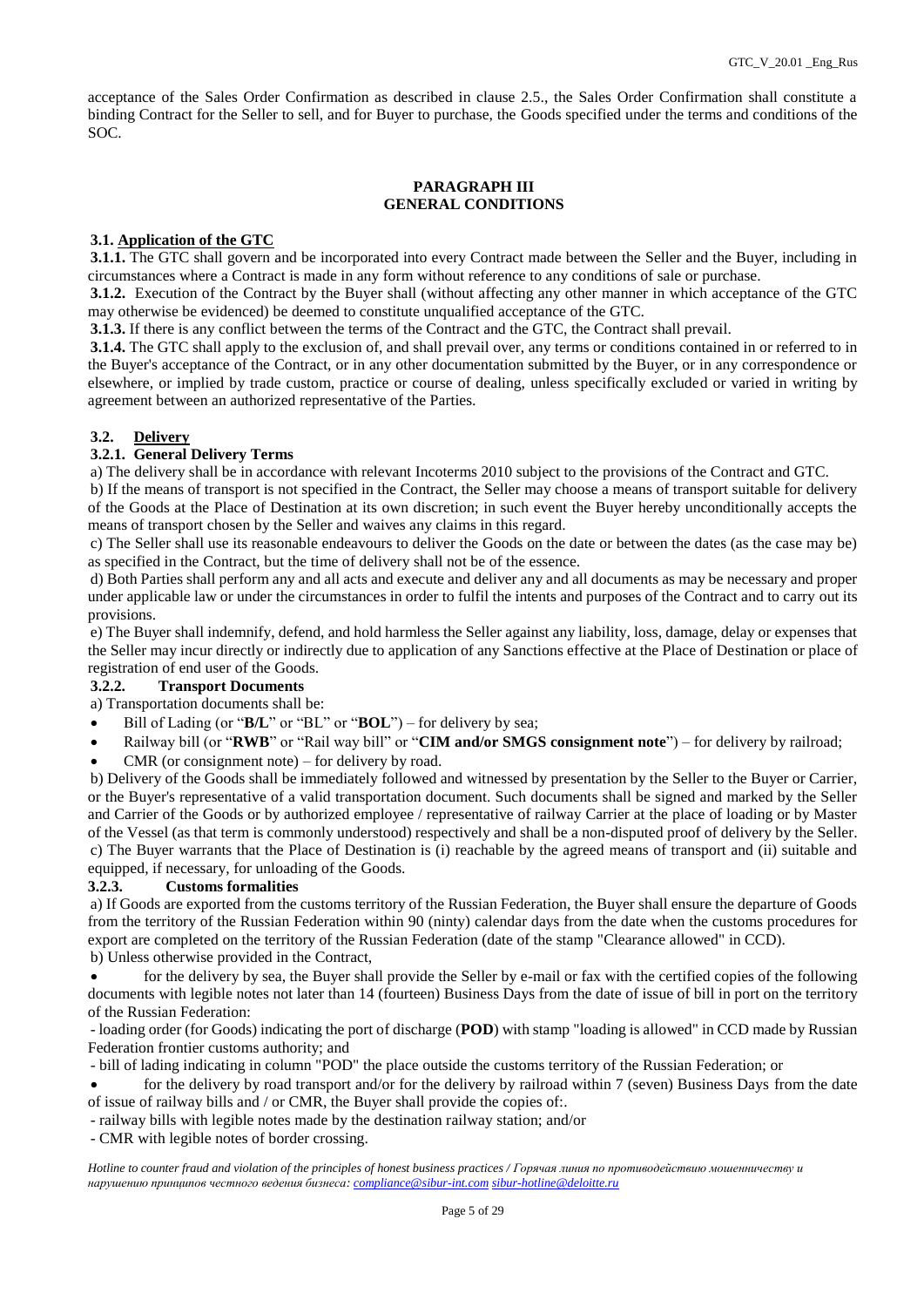• For the execution of the above conditions the Buyer should send the scan copies to the email address:  $d$ ocsved@sibur.ru (standart for one letter = MAX 5 MB).

The originals should be sent by DHL Express to the address:

LLC "SIBUR", Postal address: Str. Kovalikhinskaya, 8,

Nizhny Novgorod, 603006, Russia

Att.: Shubny Alexander (+78314636400, 2674),

Foreign Economic Activity Support Department.

c) If the Buyer fails to fulfill the obligations under this Clause the Buyer shall pay the Seller liquidated damages amounting to 25 % of Goods' value.

d) The Parties confirm that the above liquidated damages are the reasonable and proportionate to protect the Seller's legitimate interest in performance in the event the Transportation Documents are not provided to the Seller within specified period.

### **3.2.4. Shipping information**

a) If the Goods' transportation is arranged by the Seller, the Buyer shall submit to the Seller shipping information required for the Goods delivery via facsimile, or by other means agreed upon by the Parties, at least 5 (five) Business Days before the first day of laycan of each shipment.

b) The shipping information shall include:

• all instructions regarding customary documentation which may be required at the Place of Destination;

• the identity of the terminal(s) at the Place of Destination, with instructions to enable the Carrier to prepare and submit necessary information to the customs or border authorities; and

any other documents requested by the Seller.

c) Should the Buyer fail to timely submit shipping information, the Seller may, at their sole discretion, choose to extend the time for delivery of the Goods which, if so extended, will not constitute a waiver of the Buyer's breach of the Contract. The Seller shall send the shipping details to the Buyer via facsimile or by other means agreed upon by the Parties within 5 (five) Business Days after shipment of the Goods. The shipping details shall include: transport details/Vessel name, the Goods quantity and ETA at the Place of Shipment or the Place of Destination (whichever is applicable).

d) Date of shipment shall be the date stamped on the Shipping Document at the departure point.

e) Any delays in loading the Goods at the Place of Shipment (including circumstances where the Seller is entitled to delay shipment) or in unloading the Goods at the Place of Destination caused by the Buyer's failure to provide any necessary information, or as a result of omissions or inaccuracies in the information provided, will be for the Buyer's account. The Buyer shall indemnify the Seller for all costs, losses and damages, including, but not limited to, demurrage and/or detention incurred by the Seller as a result thereof.

### **3.2.5. The Seller's right to refuse**

The Seller is entitled to refuse at any time to undertake or complete the delivery if:

a) the delivery under an intended or customary route to the Place of Destination becomes unable whatsoever reason beyond the Seller's control;

b) the cost of the delivery to the Place of Destination (including Taxes) and/or insurance, if applicable, has been significantly increased (more than by 20 (twenty)% within 1 (one) month), which could not be expected by the Seller acting reasonably; and/or

c) at any time after the Good's loading but before the commencement of the Goods unloading:

i. importation of the Goods at the Place of Destination is prohibited under the laws of the country in which such the Goods were produced, or by regulations, rules, directives or guidelines applied by the government of that country or any relevant agency thereof; and/or

ii. the country, state, territory or region at which the Place of Destination becomes affected by the Sanctions,

d) Should the Seller agree to undertake or complete the delivery under an alternative route or at an alternative Place of Destination nominated by the Buyer, which is not subject to any such prohibition and is acceptable to the Seller (which acceptance shall not be unreasonably withheld), or under changed circumstances as the case may be, the Buyer shall reimburse the Seller for any additional costs and/or expenses incurred by the Seller on an indemnity basis.

#### **3.2.6. Transfer of risk and title**

The risk and title to the Goods shall transfer from the Seller to the Buyer at the Delivery Date, unless otherwise provided in the Contract or the GTC. The Parties agree that the transfer of risk, and title to, the Goods is not conditional upon delivery of the Transport Document or any other documentation. Nothing shall limit the operation or effect of this sub-clause 3.2(f). In case of ITT deliveries the Delivery Date shall mean the date of Goods transfer from Seller's tank into Buyer's tank at the Terminal as specified in the Certificate of ITT issued and duly signed by the appropriate Terminal operator and the Inspector. **3.2.7. Laytime**

*Hotline to counter fraud and violation of the principles of honest business practices / Горячая линия по противодействию мошенничеству и нарушению принципов честного ведения бизнеса: [compliance@sibur-int.com](mailto:compliance@sibur-int.com) [sibur-hotline@deloitte.ru](mailto:sibur-hotline@deloitte.ru)* (i) The time allowed to the Buyer for the loading or unloading of the quantity of the Goods deliverable under the Contract shall be as set out in the Contract. If the amount of laytime permitted is not set out in the Contract laytime shall be 24 (twenty four) hours for the delivery by sea and railroad and 6 (six) hours for the delivery by road respectively or such a lesser period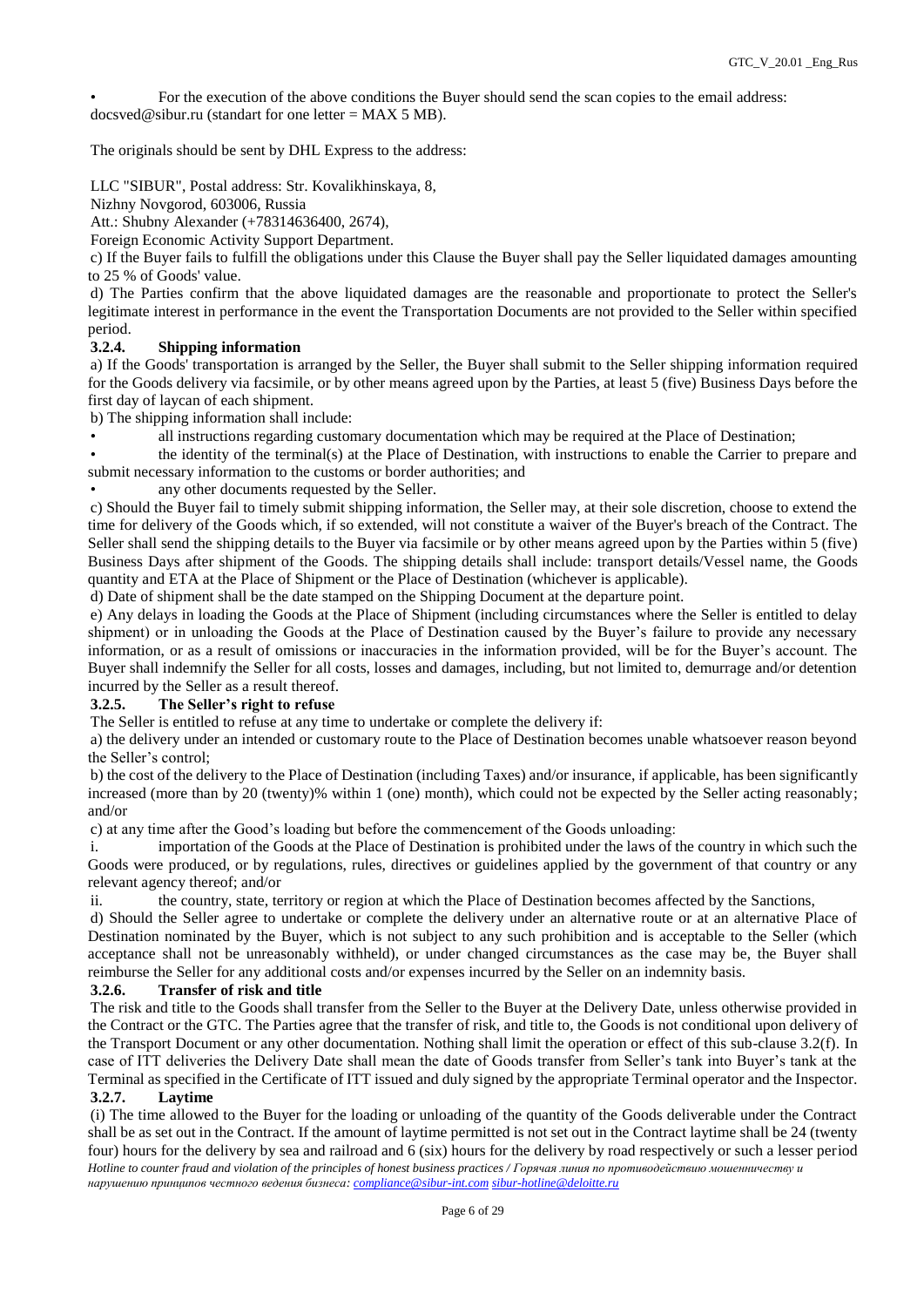as may be specified in the relevant charterparty, unless otherwise expressly mutually agreed by the Parties in writing. Sundays and Holidays shall be included (while the resulting overtime / additional costs shall be born by the Buyer) unless loading on the Sunday or Holiday in question is prohibited by Law or regulation or custom at the unloading terminal. (ii) Laytime shall commence:

 6 (six) hours after NOR has been tendered (berth or no berth) for each voyage; or when the Vessel is all fast at the berth; whichever is the earlier; or

2 (two) hours after the relevant train or truck has arrived at the Place of Destination.

(iii) For delivery by railway, the train will be deemed to have arrived according to the schedule (the exact arrival time, when required, can be evidenced from the records of the relevant train station).

(iv) For delivery by road, the truck will be deemed to have arrived as of the moment a relevant notice is furnished by the Carrier at the Place of Destination.

(v) The Buyer may not refuse to certify the receipt of the notice and if it does so, the Carrier must immediately notify the Seller thereof and the time of arrival shall be according to the Carrier's records. The Carrier may, but not obliged to, to engage a third party to certify the carriage's arrival. The Buyer shall pay in full any Carrier's and Seller's expenses and costs related to the Buyer's refusal to certify the notification.

(vi) For the purpose of calculating laytime, loading and unloading of the Goods shall be deemed to have been completed upon disconnection of the discharging hoses or the loading or unloading of the last portion of the firm cargo.

#### **3.2.8. Demurrage**

a) Without prejudice to the Contract, these demurrage terms apply to all supplies of the Goods, unless they are specified and/or extended in the provisions of a particular Incoterms term.

b) If the Goods are not loaded or unloaded (whichever is applicable) by the Party which shall load/unload the Goods (whichever is applicable) within the time allowed in accordance with the laytime provisions of the Contract, such Party shall pay to the other Party demurrage in respect of the excess time at the rate set out in the Contract. Unless otherwise is provided in the Contract or the GTC, a Force Majeure Event shall not interrupt the running of laytime or vary or excuse the obligation to pay demurrage. The Party which shall load/unload the Goods shall indemnify the other Party for all costs for demurrage or detention of RTC / railway wagon(s) or detention of auto truck(s). In order to be indemnified, such demurrage and/or detention must result from delay in loading or unloading of the Goods by the Party which shall load/unload the Good or its action.

c) Where no demurrage rate has been provided in the Contract, the demurrage rate shall be as set out in the relevant agreement with the Carrier or, if the agreement does not specify a demurrage rate, as per the market rate for the relevant/applicable means and size of transport on the date of the completion of loading/unloading as shall be assessed by a mutually agreed independent broker. In the event that the Parties do not agree on a mutually acceptable broker, then each Party will appoint an independent broker and the two so appointed will appoint a third. The assessment that is the furthest away from the median will be discounted and the applicable demurrage rate will be the average of the two remaining assessments.

d) The Party that receives a demurrage claim (by way of invoice) shall have 45 Business Days during which to consider and/or dispute the claim (**Claim Period**). If the claim is not disputed by the relevant Party during that time period, the claim shall be deemed accepted and shall be paid by the relevant Party to the other Party no later than 5 (five) Business Days after the end of the Claim Period.

# **3.2.9. The use of Automatic Database**

a) The Parties are entitled to use the information from the Automatic Databases to calculate the turnover period of the rolling stock (RTC, tank-containers, GP container, platforms and etc.) or other means of transport used for international carriage of the cargo performed within the frame of Goods' supply to the Buyer (for the purposes of this clause 3.2.9 hereinafter referred to as the "Transport").

b) Information obtained from Automatic Databases is accepted by the Parties as evidence of fulfilment or improper fulfilment of obligations assumed for the Transport turnover, including, but not limited to, the turnover period of the Transport at the Place of Destination.

c) In case of disagreement with the information regarding Transport turnover stated by the Seller that was received by the Seller from the Automatic Databases directly and/or through third party (the Seller's counterparty, acting in accordance with the agreement concluded with the Seller) the Buyer is obliged to provide the Seller with copies of documents issued upon the occurrence of the events, information about which is entered into Automatic Databases (hereinafter referred to as primary documents).

d) If the information received from the Automatic databases contradicts the information indicated in the primary documents, then the Parties are guided by the data of the indicated primary documents, and not the information received from the Automatic Database.

### **3.2.10. Transport and Packaging**

a) **Late Transport return**. In the event that the Buyer (or the Buyer's authorized representative, or the Buyer's Carrier, etc.) fails to return Transport by the Transport Return Date, the Buyer shall reimburse all and any Seller's costs and expenses arising out of or in connection with such late Transport return.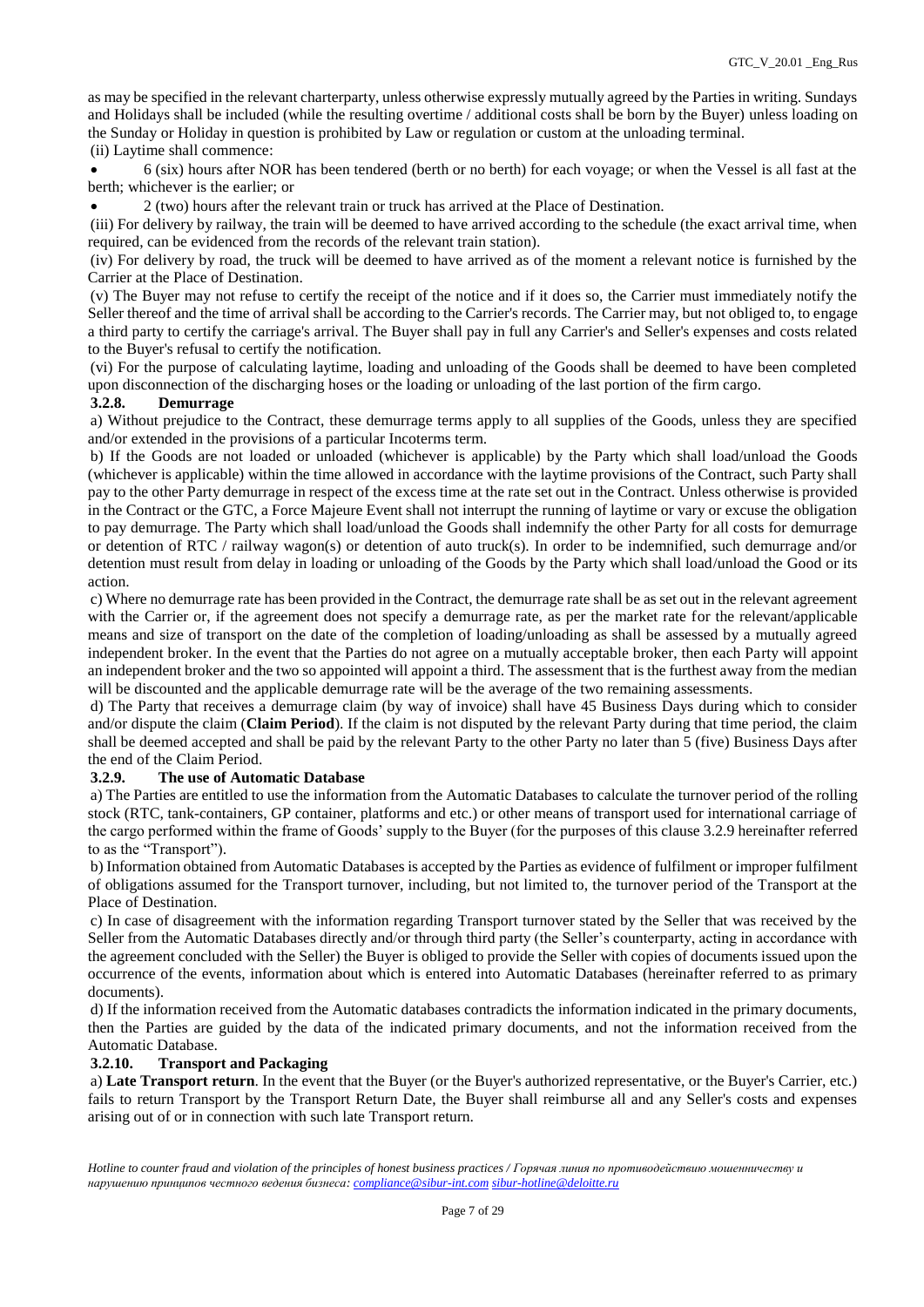b) **Expense and risk of Transport return.** The Transport, unless otherwise provided in the Contract, shall be returned at the Buyer's expense and risk at the address specified by the Seller.

c) **Defective Transport.** In the event that the Buyer (or the Buyer's authorized representative, or the Buyer's Carrier, etc.) returns the Transport defective, unrepaired, or and/or affected, and or unclean, and/or not fully unloaded, and/or in other state unfit for purposes, which the Transport is usually used for (the "Defective Transport"), the Buyer shall reimburse all and any Seller's costs and expenses arising out of or in connection with such Defective Transport.

d) **Packaging**. Unless otherwise specified in the Contract or the GTC, the Packaging shall be appropriate and acceptable in line with standard industry and commercial practice, taking into account the type of the Goods, transportation, and storage used (if applicable). The Packaging could be returnable and non-returnable as provided in the Contract. If the Contract is silent, the Packaging must be returned to the Seller within 90 Business Days of the Delivery Date.

e) The Seller shall not be liable for not fulfilling partially fulfilling its obligations under the Contract if the Russian Railways or any other Carrier refuses to accept the Goods for the transportation.

### **PARAGRAPH IV SPECIAL CONDITIONS**

# **TRANSPORT**

# **4.1. Special Conditions of Delivery by Sea**

**41.1.** Where the Seller expressly or impliedly provides the Buyer with a range of dates within an agreed period of delivery or arrival of the Vessel at Place of Destination, delivery may be performed on any of the dates provided.

**4.1.2.** On the next day after dispatch of the Goods the Seller shall provide the Buyer with all information necessary for unloading of the Goods:

- a) The Contract reference number.
- b) The name of arriving Vessel, from which the Goods must be unloaded.
- c) Description of the Goods and their Bill of Lading quantity.
- d) Estimated Time of Arrival and date of Bill of Lading.
- e) Number of copies of Bill of Lading.
- f) Details of any other cargo on board of the Vessel, if it can have any influence on unloading of the Goods process.

**4.1.3.** Where the Buyer shall charter the Vessel, the Buyer shall ensure the Vessel's fitness and cleanliness satisfactory for delivery of the Goods in time and without affecting their quality. The cleanliness shall be evidenced by an appropriate certificate issued by Saybolt, SGS or other reliable body; however, it does not preclude the Seller to conduct an inspection of the Vessel and suspend the Goods' loading if there are reasonable doubts in the Vessel's condition. In this case the Parties shall promptly initiate an independent inspection, splitting relevant costs evenly. If the Vessel is found unsatisfactory, the Buyer may either: (i) clean the Vessel or (ii) substitute the Vessel with a satisfactory one or (iii) request to proceed with loading taking all risks related to adverse affect on the Goods. Option (iii) is allowed only upon the Seller's consent. Any related costs and expenses shall be born/compensated (paid in full) by the Buyer to the Seller, including, without limitations, the Seller's costs and expenses related to delay in the delivery of the Goods.

#### **4.1.4. The Buyer warrants that:**

a) the unloading port and unloading terminal, indicated as the Place of Destination, shall comply and shall remain fully compliant with the requirements of the International Ship and Port Facility Security (**ISPS**) Code;

b) the Buyer shall provide a safe port and safe berth for the Vessel and the Vessel shall when fully and / or not fully laden be able to safely reach, lie at, unload the Goods at and depart from the unloading terminal, always safely afloat, free from air draft and other physical restrictions and without causing damage to the unloading terminal, rivers, canals, shores, berths, docks, jetties, surroundings, environment and people.

**4.1.5.** The Buyer shall be liable for and shall indemnify the Seller in respect of any loss or damage, including but not limited to any liability for damage to the Vessel, the berth, terminal, rivers, canals, shores, berths, docks, jetties, surroundings, environment and people, additional freight costs or any deviation costs or any demurrage or detention, or expenses arising out of and in relation to any failure of the Buyer to comply with Clause4.1.4. Any costs or expenses arising out of or related to security regulations or measures required at the Place of Destination by the unloading port or facility or any relevant authority in accordance with the ISPS Code, if applicable, including but not limited to, security guards, launch services, tug escorts, port security fees or Taxes and inspections; and any delays caused by any additional or special security measures, inspections or other action required at the Place of Destination by the unloading port or facility or any relevant authority as a result of the nominated Vessel's previous ports of call shall all be for the Buyer's account and such time shall count as laytime or time on demurrage.

#### **4.1.6. Nomination**

a) Unless otherwise provided in the Contract, bulk cargo deliveries will require nomination of the Vessel and deliveries of other categories of the Goods will not require nomination.

*Hotline to counter fraud and violation of the principles of honest business practices / Горячая линия по противодействию мошенничеству и нарушению принципов честного ведения бизнеса: [compliance@sibur-int.com](mailto:compliance@sibur-int.com) [sibur-hotline@deloitte.ru](mailto:sibur-hotline@deloitte.ru)*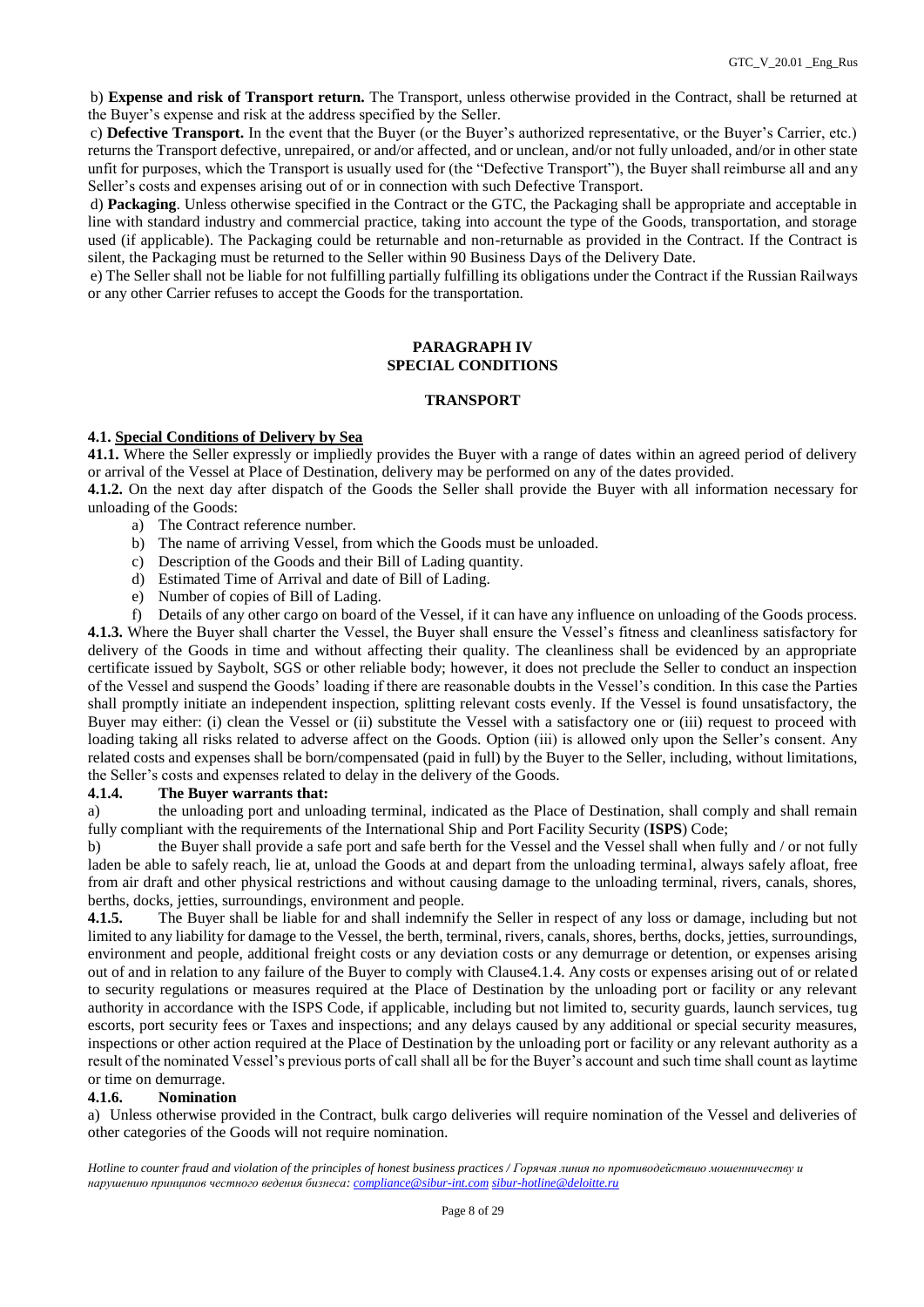b) If the nomination is required, a Party chartering the Vessel shall not later than 3 (three) Business Days prior to the first day of the laycan at loading port, nominate for the other Party's acceptance (and such acceptance not to be unreasonably withheld) the Vessel which is to be loaded with the Goods for each scheduled shipment (the "Nomination").

c) The Nomination shall include:

- (i) the Contract reference number;
- (ii) the name of the Vessel on which the Goods will be loaded;
- (iii) a description of the Goods and approximate quantity or the Bill of Lading quantity (if available);
- (iv) ETA of the Vessel;
- (v) the Vessel(s) loading laytime;
- (vi) details of any other cargo on board or to be loaded on board if loading a part of cargo;

(vii) details of the last 3 (three) cargoes of the Vessel and such cargoes shall be of a nature, which are unlikely to have an adverse effect on the quality of the Goods;

- (viii) Details of the agent at the Place of Destination (if available).
- d) The acceptance or reasonable rejection of the Vessel shall be advised by the consenting Party as soon as possible, however not later than 12 (twelve) hours upon receipt of such nomination.

### **4.1.7. NOR**

Upon arrival of the Vessel at the Place of Destination (the loading / unloading port or customary anchorage or area or such other place as the Vessel may be ordered to await loading / unload) or other closest possible point to the Place of Destination, the Vessel shall tender its notice of readiness (NOR).The Buyer is obliged to ensure his timely presence at Place of Destination at the date of delivery for unloading of the Goods.

The Buyer's (or the Buyer's representative / agent's) absence at the Place of Destination shall not prejudice the fact that the Seller had successfully performed delivery of the Goods for the purpose of the Contract.

#### **4.1.8. Charterparty Conditions**

The Seller may arrange shipment under Bills of Lading which incorporate charterparty conditions normally in use for Vessels. Without prejudice to the generality of the foregoing, such conditions shall be deemed to include the provision that where, at any time after loading but before the commencement of unload:

a) Importation of the Goods at the unloading port is prohibited under the laws of the country in which such Goods were produced, or by regulations, rules, directives or guidelines applied by the government of that country or any relevant agency thereof; and/or

b) The country, state, territory or region at which the Place of Destination becomes an embargoed country,

the shipment shall be unloaded at an alternative safe port nominated by the Buyer that is not subject to any such prohibition and that is acceptable to the Seller (which acceptance shall not be unreasonably withheld).

In such circumstances, such alternative port of unloading shall be deemed to be the Place of Destination stipulated under the Contract for the shipment in question and all extra expenses (if any) involved in the Vessel's reaching such alternative Place of Destination shall be for the Buyer's account.

#### **4.1.9. The Buyer's Right to Require**

(1) Where the Buyer, by written instruction to the Seller, requests that the Vessel:

- a) co-mingle different grades of the Goods belonging to the Buyer; and/or
- b) otherwise breach the Vessel's natural segregation; and/or
- c) dope the Goods by introducing additives after loading; and/or
- d) add dye to the Goods after loading; and/or
- e) perform on board blending of the Goods; and/or
- f) carry additives/dye in drums on deck; and/or

g) carry out such other cargo operation as the Buyer may reasonably require and always providing that the Vessel is capable of performing such operations and that such operations are within the scope of the charterparty conditions or otherwise agreed by the Vessel's owners; and / or

(2) In the absence of the Buyer when unloading at the port of discharge or the absence of a bill of lading when unloading at the port of discharge;

then the Buyer shall indemnify and hold the Seller harmless against any liability, loss, damage, delay or expense that the Seller may sustain by reason of complying with the Buyer's request. The indemnity given by the Buyer to the Seller shall be no less in scope than the indemnity required by the Vessel's owners to comply with the Buyer's request.

### **4.1.10. The Seller's Right to Refuse**

The Seller reserves the right to refuse at any time:

a) to direct any Vessel to undertake or to complete the voyage to the Place of Destination if such Vessel is required in the performance of the Contract, in the Seller's opinion, to risk its safety or to risk ice damage, or to transit or to proceed or to remain in waters where there is war (whether declared or not), terrorism, piracy or threat thereof; or

b) to direct the Vessel to undertake the voyage to the intended Place of Destination if such Vessel is required in the performance of the Contract to transit waters, which in the Seller's reasonable opinion, would involve abnormal delay; or

*Hotline to counter fraud and violation of the principles of honest business practices / Горячая линия по противодействию мошенничеству и нарушению принципов честного ведения бизнеса: [compliance@sibur-int.com](mailto:compliance@sibur-int.com) [sibur-hotline@deloitte.ru](mailto:sibur-hotline@deloitte.ru)*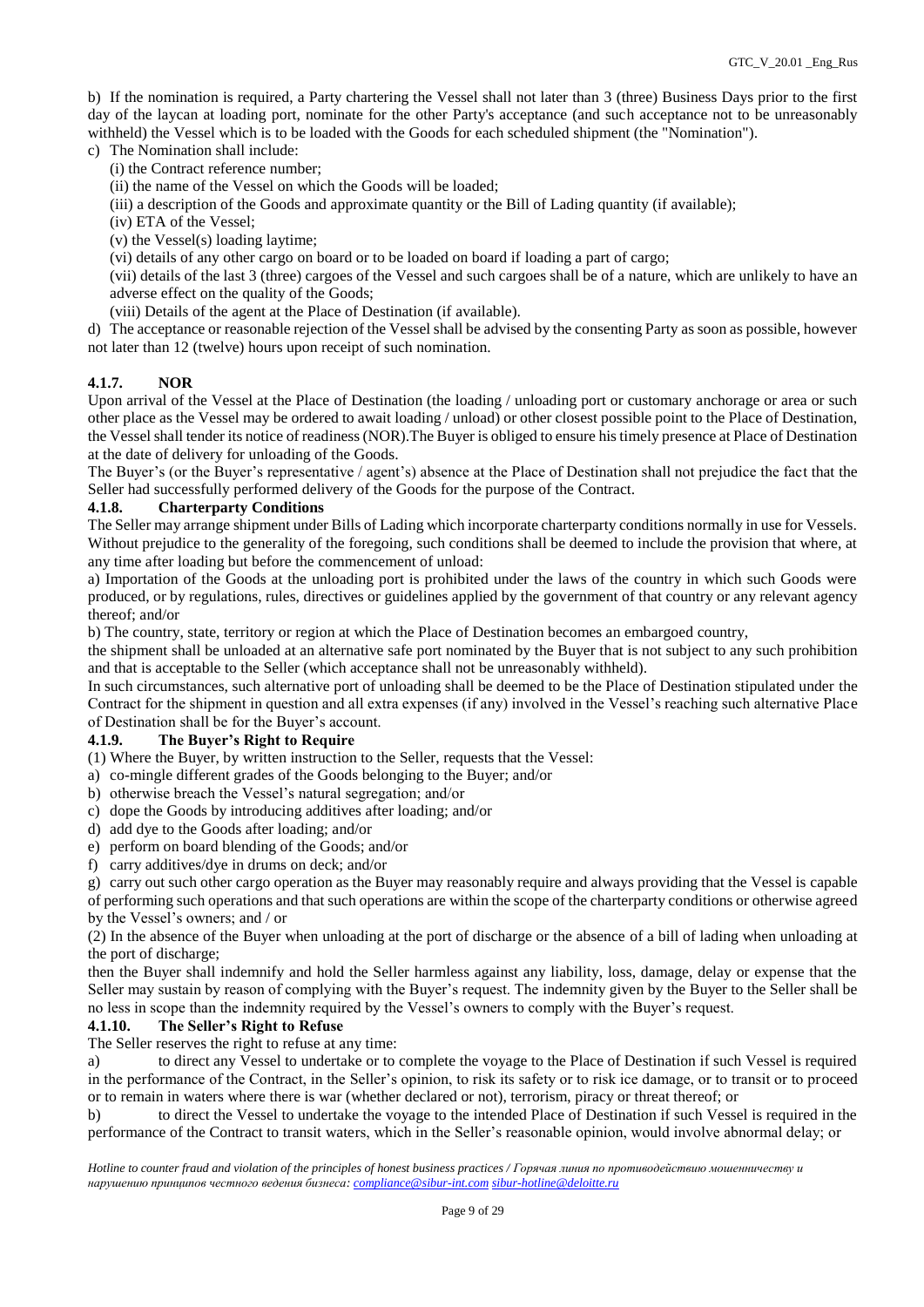c) to undertake any activity in furtherance of the voyage which in the opinion of the Vessel's master could place the Vessel, its cargo or crew at risk.

If the Seller agrees to direct the Vessel to undertake or to complete a voyage as referred to in this Clause, the Buyer undertakes to reimburse the Seller, in addition to the Total Goods Value payable under the Contract, for all costs incurred by the Seller in respect of any additional, freight, demurrage, insurance premium and any other sums that the Seller may be required to pay to the Vessel's owner including but not limited to any sums in respect of any amounts deductible under such owners' insurance and any other costs and/or expenses incurred by the Seller.

# **4.1.11. Ice Clause**

a) In case of ice at the Place of Destination or on the voyage to the Place of Destination which directly prevents or hinders safe navigation, the Vessel may only follow a path cut by ice breakers, provided that the master considers such navigation safe. Under no circumstances will the Vessel be obliged to force a path through the ice. If required, the Buyer shall, at its own expense, place icebreakers at the Vessel's disposal.

- b) The Buyer shall reimburse the Seller for:
- i. Any additional insurance premium incurred;

ii. The cost of any ice damage incurred less any sum which is recovered under the applicable insurance policy or policies; and

iii. Any charter hire paid by the Seller for the period of repair necessitated by ice damage, including hire paid by the Seller for the Vessel's deviation to the repair yard.

c) In the event that the Place of Destination is inaccessible due to ice, or in the event that the master deems the Vessel to be at risk of being unable to leave the Place of Destination due to ice, the Vessel will proceed to the nearest ice-free position and request revised orders. Immediately upon receipt of such request, the Buyer shall nominate an alternate ice-free and accessible port or facilities for receiving the Goods, provided that if the Place of Destination is a loading port then such an alternative ice-free and accessible port or facilities shall be agreed with the Seller. Any additional freight, expenses, demurrage and/or dues incurred as a result of such revised orders shall be for the account of the Buyer.

d) Nothing in this sub-Clause 4.1.11 shall impose liability upon the Seller in respect of its obligations under the GTC or Contract.

# **4.2. Special Conditions of Delivery by RTC/railway wagon(s)**

**4.2.1.** Where the Seller expressly or impliedly provides the Buyer with a range of dates within an agreed period of delivery or arrival of RTC / railway wagon(s) loaded with the Goods, delivery may be performed on any of the dates provided. **4.2.2.** No later than 3 (three) Business Days after shipment of the Goods by RTC / railway wagon(s) the Seller shall provide by electronic post or facsimile to the Buyer all information necessary for unloading of the Goods:

(a) The Contract reference number.

(b) Railway Bill reference number(s). (c) RTC / railway wagon(s) identification number(s).

(d) Description of the Goods and their Railway Bill quantity.

**4.2.3.** The Buyer at his own option can provide the Seller with written instructions regarding information necessary for efficient unloading of the Goods by the Carrier or the Buyer's representative. In case such information is provided, the Seller or his representatives / employees undertake to honestly follow the instructions where applicable, to partially assist in efficient unloading of the Goods by the Carrier or the Buyer's representative. Such assistance is not a duty, but an option of the Seller.

**4.2.4. The Buyer warrants** that the railway zone at Place of Destination shall be safe and well suited for delivery of the Goods. The Buyer shall be liable for and shall indemnify the Seller in respect of any loss or damage, including but not limited to any liability for damage to the RTC / railway wagon(s), surroundings, environment and people, additional costs or expenses arising out of and in relation to any failure of the Buyer to nominate a safe railway zone at Place of Destination.

# **42.5. Notice of Arrival**

- a) The railway station administration using available contact information of the Buyer presents the Notice of Arrival of the Goods to the Place of Destination station ("NOA") to the Buyer in accordance with customary rules at the railway station. Such NOA corresponds to performed delivery of the Goods by the Seller.
- b) The Buyer is obliged to ensure Carrier's timely presence at Place of Destination at the Date of delivery for unloading of the Goods.
- c) Carrier's absence at the Place of Destination shall not prejudice the fact that Seller had successfully performed delivery of the Goods for the purpose of the Contract.

# **4.2.6. Laytime**

a) Laytime per each RTC / railway wagon(s) shall be as set out in the Contract. In the event the laytime is not set out in the Contract, then such laytime shall be 24 (twenty four) hours starting on and including the date of arrival to the station as stated on the Railway Bills and shall run until the completion of unloading. For every day of delay the Buyer shall cover the rate amounting to the railcar owner's tariff (as of the date of this version of the GTC –  $60.00$  (sixty) USD per wagon per day, and as may be amended from time to time) in accordance with invoices provided by the Seller, or such other period as may be customary at the Place of Destination, unless otherwise expressly mutually agreed by the Parties in

*Hotline to counter fraud and violation of the principles of honest business practices / Горячая линия по противодействию мошенничеству и нарушению принципов честного ведения бизнеса: [compliance@sibur-int.com](mailto:compliance@sibur-int.com) [sibur-hotline@deloitte.ru](mailto:sibur-hotline@deloitte.ru)*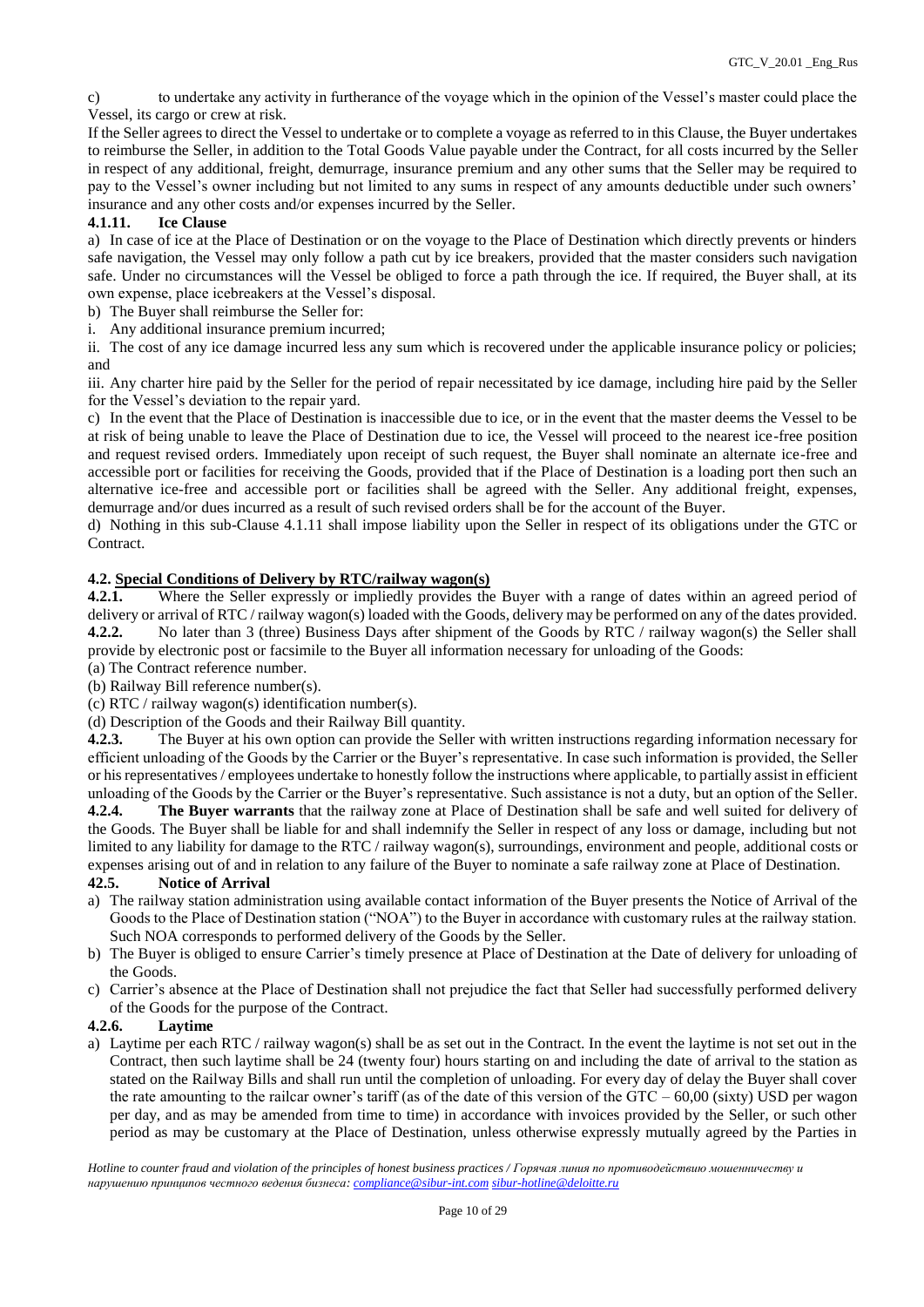writing. Sundays and Holidays shall be included (SHINC) unless loading on the Sunday or Holiday in question is prohibited by law or regulation or custom at the unload railway zone.

- b) Laytime shall commence 2 (two) hours after NOA has been tendered; or when the RTC / railway wagon stands ready at the station / railway unloading zone; whichever is the earlier. For the purpose of calculating of unloading time, unloading shall be deemed to have been completed upon disconnection of the discharging hoses or loading/loading of the last potion of the Goods of the last railway wagon cargo.
- c) If the train has not released the railroad track within the laytime period or promptly thereafter through no fault of the Seller (e.g. if the Buyer is to unload the Goods and has failed to unload them when due) and this resulted in additional costs, expenses or losses of the Seller, then the Buyer shall pay in full the Seller for such costs, expenses or losses within 5 (five) Business Days after the relevant claim of the Seller.

#### **4.2.7. Railway Transportation Contract Conditions**

- a) The Seller may arrange shipment with respect to a standard railway transportation contract. Without prejudice to the generality of the foregoing, such conditions shall be deemed to include the provision that where, at any time after loading but before the commencement of unloading;
- b) Importation of the Goods at the unloading railway zone is prohibited under the laws of the country in which such Goods were produced, or by regulations, rules, directives or guidelines applied by the government of that country or any relevant agency thereof; and/or
- c) The country, state, territory or region at which the Place of Destination is located becomes an restricted zone, the Goods shall be unloaded at an alternative railway zone nominated by the Buyer that is not subject to any such prohibition and that is acceptable to the Seller (which acceptance shall not be unreasonably withheld).
- d) In such circumstances, such alternative railway unloading zone shall be deemed to be the Place of Destination stipulated under the Contract for the shipment in question and all extra expenses (if any) involved in the RTC's / railway wagon(s) reaching such alternative Destination Place shall be for the Buyer's account.

### **4.2.8. Buyer's Right to Require Extra Services**

The Buyer has the right to require extra services in relation to the Goods at the Place of Destination which shall not be viewed as included in the Total Goods Value. The Parties shall decide on a possibility of provision of such services by mutual written agreement no later than 3 (three) days before Estimated Time of Arrival of the RTC / railway wagon(s). Where the Buyer, by written instruction to the Seller, requests that such services should be provided, then the Buyer shall indemnify and hold the Seller harmless against any liability, loss, damage, delay or expense that the Seller may sustain by reason of complying with the Buyer's request. The indemnity given by the Buyer to the Seller shall be no less in scope than the indemnity required by RTC / railway wagon(s) owners to comply with the Buyer's request.

# **4.2.9. Damage to RTC, Tank Containers and Wagons**

- a) It is presumed that RTC, Tank Containers and railway wagons arrive at the Place of Destination for unloading in good condition, unless the Buyer has promptly (but not later than 3 (three) hours after the RTC, Tank Containers and railway wagons arrival) informed of the defects. If the defects will be revealed after that the Buyer shall pay repair costs or expenses of the Carrier or the Seller within 5 (five) Business Days upon the Seller's or Carrier's respective invoice.
- b) Within 3 (three) Business Days prior to the beginning of dispatches, the Buyer shall provide the Seller with the instruction for filling in the shipping documents for the Goods dispatch, including the delivery period, reference to the number and date of the relevant Contract, quantity of the Goods, full name and address of the consignee, railway code of the consignee, name of the destination station's railway roads, railway station confirmation to accept the Goods.
- c) Under the Buyer's applications the Seller shall arrange for plans (the "Plans") for transportation of the Goods by railways. The procedure and dates for issuance of the Plans shall be regulated by the applicable local laws and regulation.
- d) Should, through the fault of either of the Parties, the Plans no be fulfilled, the Party at fault will be held liable for all damages or fines imposed by the railway(s).
- e) In case of impossibility to unload the Goods due to the technical reasons during periods indicated in the Clauses "Laytime" the Buyer shall notify the Seller on such effect (by telegram, fax, mail or email) within 24 (twenty-four) hours from the moment the rail tank-car arrival to the station of destination.
- f) In case of rail tank-car damage caused within the time period of its disposal of the Buyer or the Buyer's counterparties, the Buyer shall immediately inform the Seller about the occurrence of such event and recover losses incurred due to rail tank-car damage within 30 (thirty) days from the date of the Seller's demand. In case a rail tank-car is lost within the time period of its disposal by the Buyer or the Buyer's counterparties, the Buyer shall pay to the Seller the amount that covers market value of a rail tank-car of identical model and year of manufacture including costs incurred for putting it into operation. A rail tank-car is considered lost if it is not returned to Seller within 90 (ninty) days from the date of the Goods dispatch.
- g) In case of readdressing the Goods by the Buyer or impossibility to accept the Goods, the Buyer shall notify the Seller of these changes in writing not later than 3 (three) Business Days before the planned date of dispatch. All the expenses of the Seller (including fines and penalties), caused by the Buyers' actions, shall be paid by the Buyer. The Parties shall undertake their best efforts to mitigate losses.
- h) Redirection of the rail tank-cars by the Buyer (or the Buyer's consignee) without Seller's permission is prohibited. The Seller is entitled to charge the Buyer (the Buyer's consignee) at the rate at least 60 (sixty) USD (unless otherwise stated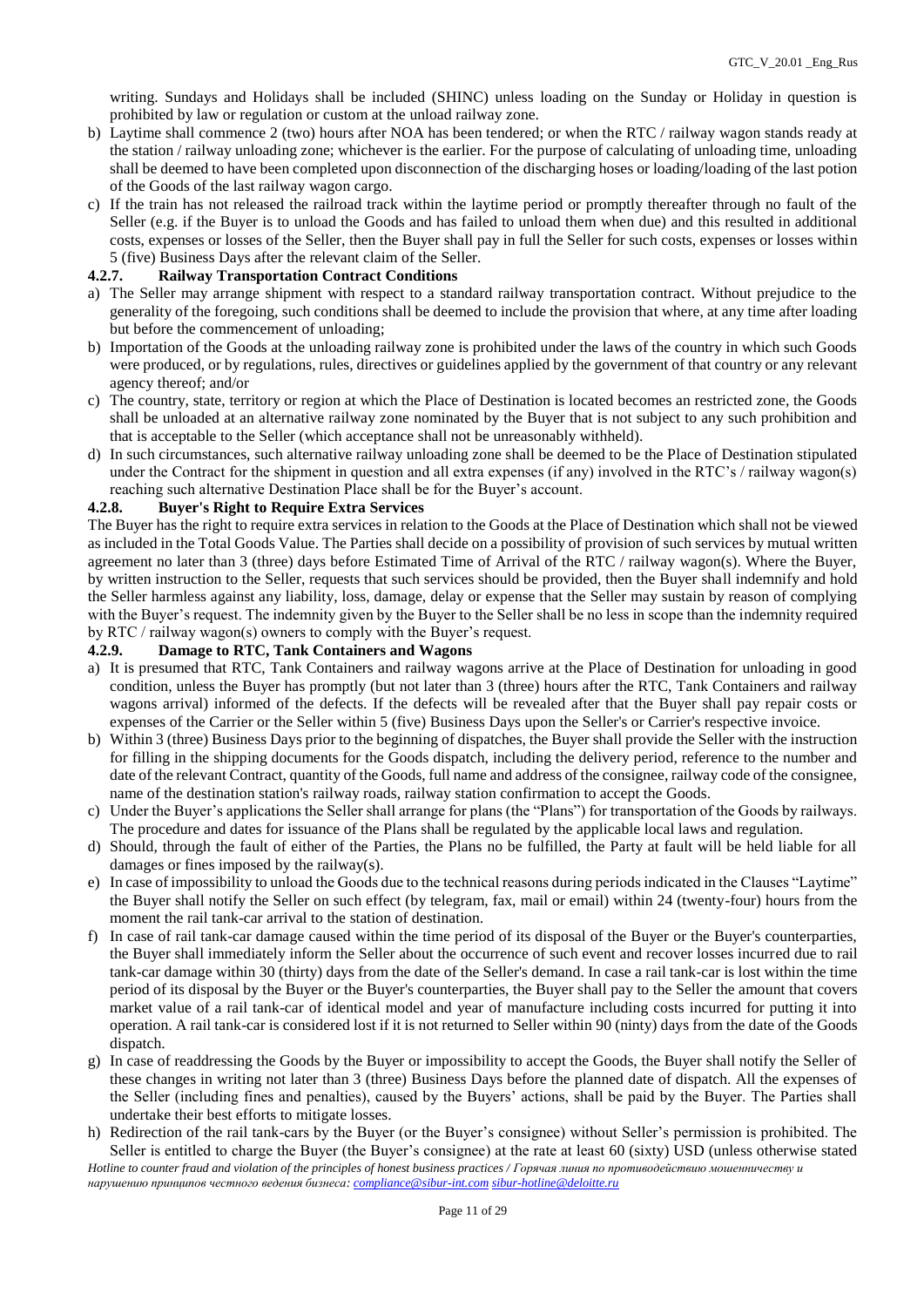in the customary rules of the respective railroad station) for each day of usage of each rail tank-car for improper fulfilment of this provision. The Buyer ensures that the rail tank-cars are unloaded to a level of 0.7 (one tenth of seven) bar. The Buyer and/or consignee shall return the empty rail tank cars in acceptable technical and commercial condition and complete cargo documents with seal to the shipper's initial loading station or any other station as per Seller's instructions.

- i) The Buyer is responsible for the transfer of empty RTCs in accordance with the Seller's instructions advised pursuant to the Agreement on International Goods Transport by Rail (SMGS). In case of wrong or incorrect usage of Seller's SMGS instructions, the Buyer is obliged to pay the liquidated damages at the rate of 500 (five hundred) USD per RTC. In addition to the foregoing the Buyer shall reimburse Seller for the documented costs and expenses caused by the incorrect filling of the shipping documents for the empty rail tank-car return, resulted in the rail tank-car arrival to improper railway stations. In case the documents for the rail-tank cars return are filled in accordance with the Seller's instruction, the Buyer shall not be responsible for their return emptied to improper railway stations..
- j) Instructions for empty rail tank-cars to be advised to the Buyer by the Seller in writing not later than the arrival of full rail tank-cars to the Place of Destination (the date of the Goods' delivery). Otherwise the Buyer shall not be held liable for possible costs which may arise due to absence of the instructions and/or incorrect filling-in the return railway bills for return of empty rail tank-cars.
- k) After a rail tank-car (a specialized rail tank-car for transportation of liquefied petroleum gases under excessive pressure) is unloaded, the Buyer shall install plugs at corner and control valves to seal the neck bonnet and to fix it by all bolts. The removal of the bonnet from the neck flange is not allowed. The Seller is entitled to charge the Buyer with incurred losses for the plugs at corner and control valves of the rail tank-car not installed at the place of unloading.
- l) Subject to the condition that the Place of Destination is within the Russian Federation territory the Buyer shall provide Seller by e-mail or fax with the certified copies of railway bills with legible notes made at the Place of Destination at the border crossing points within 30 (thirty) days from the date when the customs procedures for export are completed on the territory of the Russian Federation (date of the stamp "Clearance Allowed" in the cargo customs declaration (CCD)) failing which the Buyer shall pay the Seller liquidated damages amounting to 25 % of Goods' value, export of which is documentary unsupported, at the latest the 180th (one hundred eightieth) day from the date of export customs clearance completion on the territory of the Russian Federation (date of the stamp "Clearance allowed" in the Cargo Customs Declaration (CCD)). The Parties agreed that the above liquidated damages are the genuine pre-estimate of the Seller's losses in the event the railway bills are not provided to the Seller within specified period.

# **4.3. Special Conditions of Delivery by Auto Truck(s)**

**4.3.1.** Where the Seller expressly or impliedly provides the Buyer with a range of dates within an agreed period of delivery of arrival of auto truck(s) loaded with the Goods, any of the provided dates can result in delivery.

**4.3.2.** No later than 1 Business Day after shipment of the Goods by auto truck(s) the Seller shall provide by electronic post or facsimile to the Buyer all information necessary for unloading of the Goods:

(a) The Contract reference number.

(b) CMR consignment note reference number(s).

(c) Auto truck identification number(s).

(d) Description of the Goods and their CMR consignment note quantity.

(e) Estimated Time of Arrival of auto truck(s).

(f) Number of issued CMR consignment notes.

**4.3.3.** The Seller has the right to substitute any of identified auto truck(s) and provide the Buyer with new information not later than 2 Business Days before Estimated Time of Arrival of auto truck(s). Such substitution shall always be subject to the requirements that auto truck(s) shall be of a similar size be provided and that the quantity to be loaded shall not, without prior written consent of the Buyer, differ by more than 5 (five) % from the quantity specified in the present Contact.

**4.3.4.** The Buyer at his own option can provide the Seller with written instructions regarding information necessary for efficient unloading of the Goods by the Buyer. In case such information is provided, the Seller, his Carrier or his representatives / employees undertake to honestly follow the instructions where applicable, to partially assist in efficient unloading of the Goods by the Buyer. Such assistance is not a duty but an option of the Seller.

**4.3.5. The Buyer warrants** that the Place of Destination shall be safe and well suited for delivery of the Goods. The Buyer shall be liable for and shall indemnify the Seller in respect of any loss or damage, including but not limited to any liability for damage to auto truck(s), surroundings, environment and people, additional costs or expenses arising out of and in relation to any failure of the Buyer to nominate a safe Place of Destination.

**4.3.6. The Buyer is obliged** to ensure his timely presence at Place of Destination at the Delivery Date for unloading of the Goods. Buyer's absence at the Place of Destination shall not prejudice the fact that the Seller had successfully performed Delivery of the Goods for the purpose of the Contract.

#### **4.3.7. Time for Unloading**

a) The time allowed to the Buyer for the unloading of the quantity of the Goods delivery by each auto truck shall be as set out in the Contract.

*Hotline to counter fraud and violation of the principles of honest business practices / Горячая линия по противодействию мошенничеству и нарушению принципов честного ведения бизнеса: [compliance@sibur-int.com](mailto:compliance@sibur-int.com) [sibur-hotline@deloitte.ru](mailto:sibur-hotline@deloitte.ru)*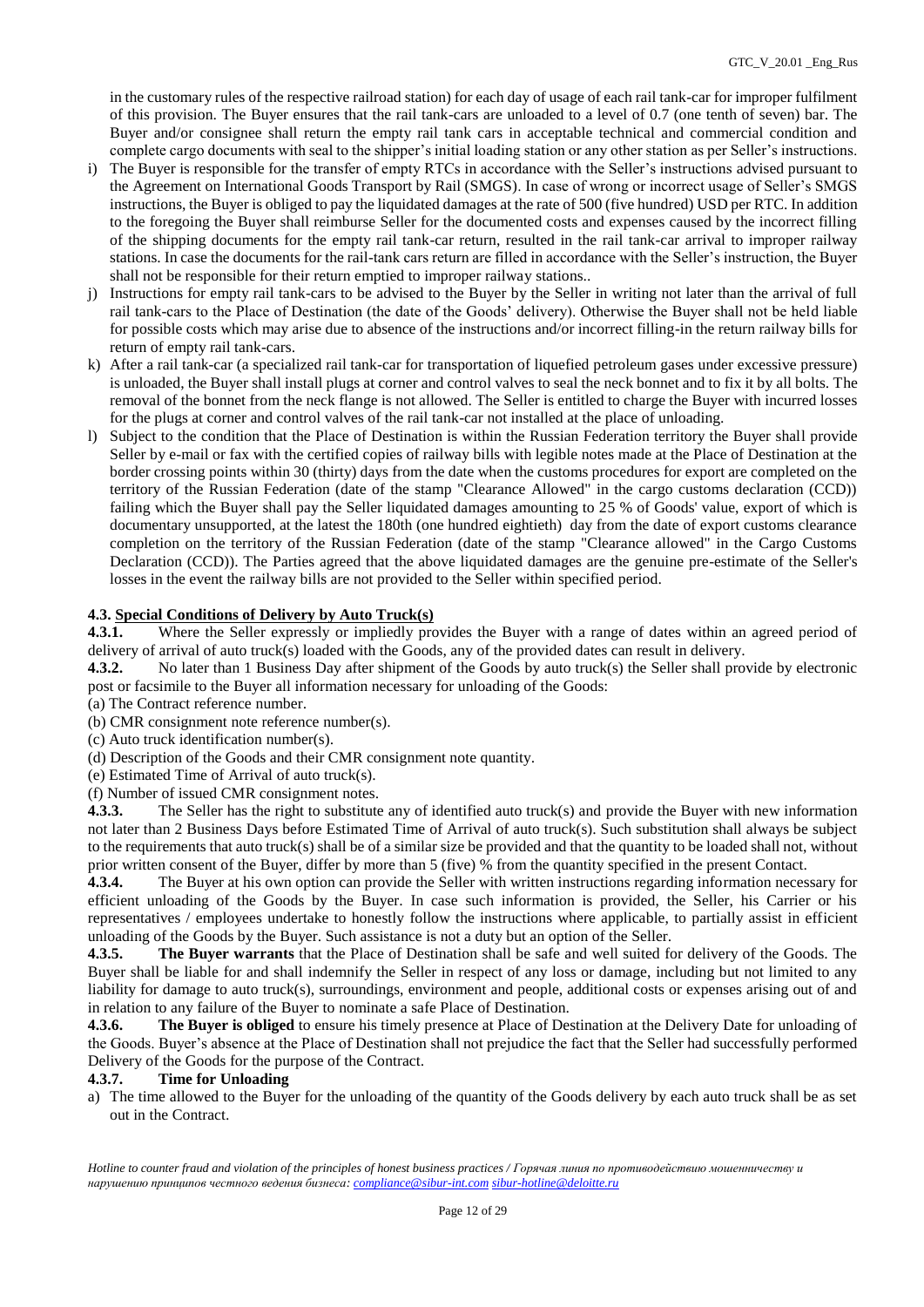b) Unloading time shall commence 2 (two) hours after the arrival of each auto truck to the Place of Destination. For the purpose of calculating unloading time, unloading shall be deemed to have been completed upon disconnection of the discharging hoses and / or removal of last item of the Goods from last auto truck's cargo space.

**4.3.8.** Carriage of the Goods by Road Contract Conditions

a) The Seller may arrange transportation with respect to a standard carriage of the Goods by road contract. Without prejudice to the generality of the foregoing, such contract shall be deemed to include the provision that where, at any time after loading but before the commencement of unloading;

(i) Importation of the Goods at the Place of Destination is prohibited under the laws of the country in which such Goods were produced, or by regulations, rules, directives or guidelines applied by the government of that country or any relevant agency thereof; and/or

(ii) The country, state, territory or region at which the Place of Destination is located becomes a restricted zone,

the Goods shall be unloaded at an alternative location nominated by the Buyer that is not subject to any such prohibition and that is acceptable to the Seller (which acceptance shall not be unreasonably withheld).

b) In such circumstances, such alternative Place of Destination shall be deemed to be the Place of Destination stipulated under this GTC for the shipment in question and all extra expenses (if any) involved in the auto truck's reaching such alternative Place of Destination shall be for the Buyer's account.

#### **4.3.9. Buyer's right to require**

The Buyer has the right to require extra services in relation to the Goods at Place of Destination which shall not be viewed as included in the Total Goods Value. The Parties shall decide on a possibility of provision of such services by mutual written agreement no later than 3 Business Days before Estimated Time of Arrival of the auto truck(s). Where the Buyer, by written instruction to the Seller, requests that such services should be provided, then the Buyer shall indemnify and hold the Seller harmless against any liability, loss, damage, delay or expense that the Seller may sustain by reason of complying with the Buyer's request. The indemnity given by the Buyer to the Seller shall be no less in scope than the indemnity required by auto trucks' owner to comply with the Buyer's request.

#### **4.3.10. Damage to or loss of Tank-Container used in delivery by Auto trucks.**

In case of Tank-Container damage caused within the time period of its disposal of the Buyer or the Buyer's counterparties, the Buyer shall immediately inform the Seller about the occurrence of such event and recover losses incurred due to Tank-Container damage within 60 (sixty) days from the date of the Seller's demand. In case a Tank-Container is lost within the time period of its disposal by the Buyer or the Buyer's counterparties, the Buyer shall pay to the Seller the amount that covers market value of a Tank-Container of identical model and year of manufacture. A Tank-Container is considered lost if it is not returned to Seller within 120 (one hundred and twenty) days from the date of the Goods dispatch.

### **4.4 Special Conditions of Delivery in Shipping Containers**

**4.4.1.** The period of free use and payment for excess use of containers in port of unloading shall be according to the applicable rules of the forwarder's agent/container owner or customary at the Place of Destination.

**4.4.2.** In the event a container is damaged while it is in possession of the Buyer or the Buyer's counterparties, the Buyer shall promptly inform the Seller thereof and within 30 (thirty) days after the Seller's request pay to the Seller the documented repair full costs, including, without limitations, expenses on transportation of the container to the place of repair and surveyor's services. If the owner of the container (or the forwarder agent, if authorized) decides that the repair of the container is impossible or not reasonable as a result of the incurred damage, the container is considered to be lost. In that case the Buyer shall pay the Seller the amount that covers value of the corresponding size and type of container, but in any case not less than the cost of the container set by the owner.

**4.4.3.** The assessment of damage to the container during its possession by the Buyer shall be done by the Seller or an expert engaged by the Seller or by the owner or by the expert engaged by the owner. The expert costs are born by the Seller or the owner. Upon the results of the assessment the expert shall prepare an act based on which the owner of the container shall resolve on the feasibility of the container's repair. The expert costs shall be paid in full by the Buyer to the Seller.

**4.4.4.** The Buyer shall return the container in accordance with the Seller written instructions as soon as possible following the completion of the shipment and in any event within the free use period stated in the customary rules at the Place of Destination. The container is to be freed from all particles of the cargo and material used for the Goods separation.

**4.4.5.** Should the Buyer fail to return the empty and clean container to the forwarder (or the forwarding agent) within the free use period, such container is considered to be lost. In that case the Buyer shall pay the Seller the amount that covers value of the corresponding size and type of container, but in any case not less than the cost of the container set by the owner.

**4.4.6.** Should the Buyer fail to return the container within the free use period, the Seller is entitled at its own discretion: (i) to claim the cost of the lost container; or (ii) extend the return period and charge 35 (thirty five) USD per each day of use beyond the free use period or such a bigger rate as may applicable to the forwarder's agent/container owner or customary at the Place of Destination. In the event the container is lost or deemed to be lost (as described in this Clause 4.4(f)), the charge for the use beyond the free use period shall be calculated until the payment of the cost of the lost container.

*Hotline to counter fraud and violation of the principles of honest business practices / Горячая линия по противодействию мошенничеству и нарушению принципов честного ведения бизнеса: [compliance@sibur-int.com](mailto:compliance@sibur-int.com) [sibur-hotline@deloitte.ru](mailto:sibur-hotline@deloitte.ru)* **4.4.7.** The Buyer shall provide the Seller with full written instructions regarding the particulars for the Bills of Lading including consignee, contact details and address of the authorized person of the consignee, other information necessary for the delivery and reasonably required by the Seller, number of the copies, addresses, etc. and such other information which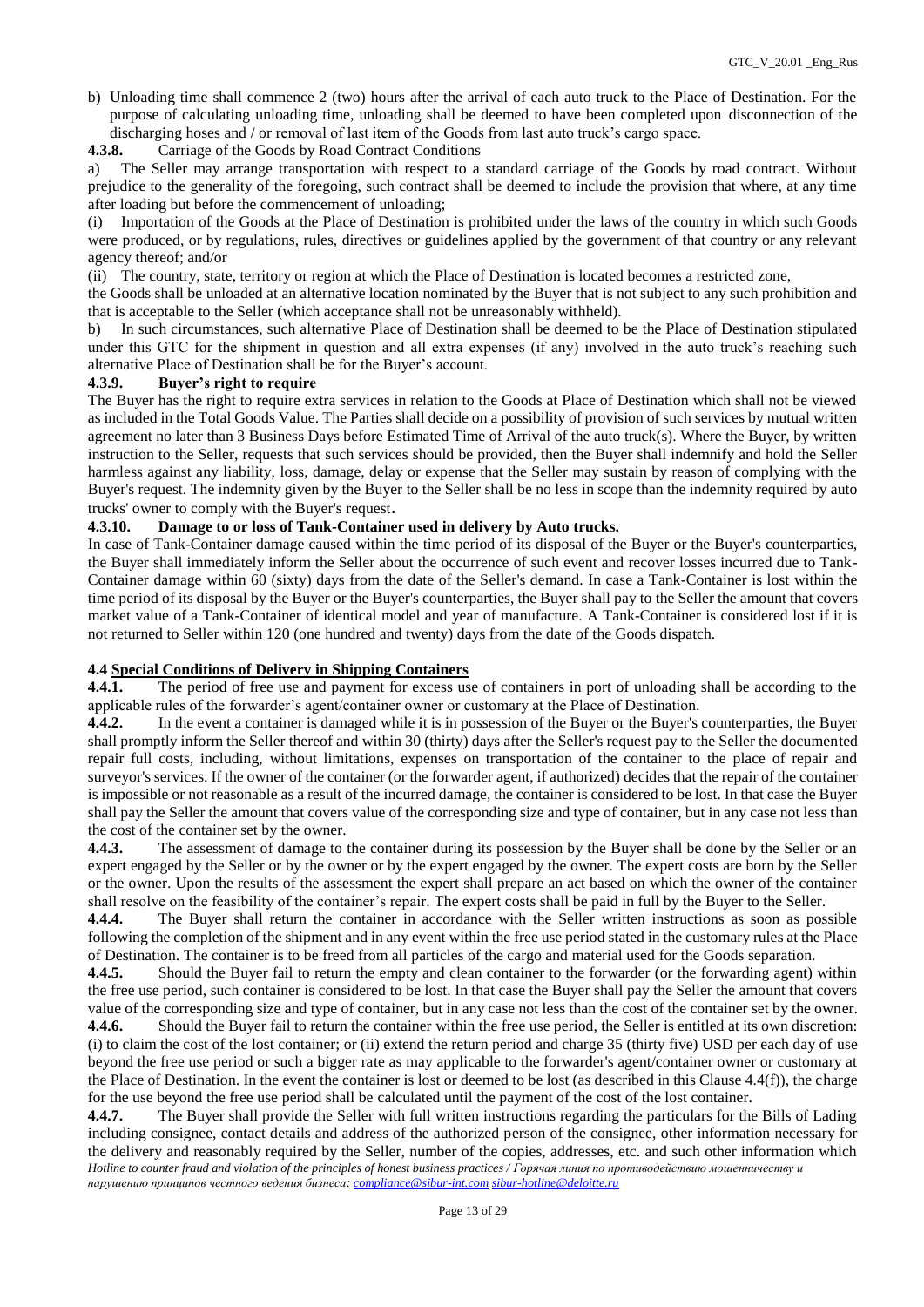may be required by the Place of Shipment, Place of Destination and/or the Seller. The Seller shall have the right to issue its own instructions if the Buyer fails to provide such instructions and/or information required by this Clause.

#### **PARAGRAPH V PAYMENT**

**5.1. Payment Conditions**

**5.1.1. Price.** The Price for the Goods shall be paid by the Buyer according to the Contract.

**5.1.2. Time of payment**. Time for payment shall be of the essence.

**5.1.3. Bank details**. Bank details of the Seller shall be indicated in the invoice. The Buyer shall effect the payment in accordance within the term specified in the Contract by telegraphic transfer and, unless otherwise follows from the context or specifically provided in the Contract or the GTC, with indicating the number and the date of the Contract/Amendment and the number and the date of the invoice issued by the Seller in the payment reference (the purpose of payment). Funds must be received in the nominated bank account no later than the due date on Seller's invoice document or no later than the last banking day before the due date if that

due date on Seller's invoice document falls on a non-banking day.

**5.1.4. SWIFT confirmation**. The Buyer shall provide the Seller with a copy of SWIFT confirmation within 1 (one) Business Day after the payment has been effected.

**5.1.5. VAT**. Unless otherwise expressly defined in the Contract the Price is exclusive of any VAT and the Seller shall have the right to invoice the Buyer for any such VAT in so far as such taxes are not for the account of the Seller according to the Contract.

**5.1.6. The date of payment**. The date of payment is considered the date of crediting of the Seller's bank account for 100% (one hundred per cent) of the amount specified in the Seller's invoice.

**5.1.7. Withholdings**. Unless otherwise expressly agreed to the contrary in the Contract, all payments due or payable to the Seller under the Contract shall be paid in full, regardless of whether the Buyer is required to withhold or to apply any Taxes on payments made under the Contract. If the Buyer is required to withhold or to apply any Taxes on payments made under the Contract, then Buyer shall gross up such payments so that the Seller receives after the deduction of Tax, the full sum due and payable under the Contract as if no such Taxes had been deducted, regardless of any withholdings or application of any Taxes on payments made under the Contract. The Total Goods Value and all other amounts payable by the Buyer to the Seller under the Contract shall be payable without the right to any discount, deduction, set-off, lien, claim or counterclaim.

**5.1.8. Interest**. If the Total Goods Value or any other amounts due by the Buyer to the Seller under the Contract are not paid when due, interest shall be accrued and shall be paid on all amounts outstanding until payment in full is received into the Seller's bank account as described in Clause 5.10.2.

**5.1.9. Banking expenses.** All expenses at the Seller's bank and at the Seller's correspondent bank shall be for the account of the Seller. All expenses outside the Seller's bank and at the Seller's correspondent bank shall be for the account of the Buyer.

**5.1.10. Verification Act**. On a quarterly basis the Verification Act should be fully executed by both Parties. The Seller shall send by fax or by email to the Buyer the Verification Act signed by the Seller once in a quarter. Within 2 (two) days from the date of receipt of the Verification Act signed by the Seller the Buyer shall check the Goods delivered quantity, amount paid for the Goods, and provide the Seller with its motivated objections (if any). The Seller shall consider such motivated objections within 7 (seven) days and put the corrections into the Verification Act or negotiate with the Buyer on the amicable basis the content of the Verification Act which should be executed by both Parties. Without prejudice to the above, the Verification Act shall be executed upon any Party request if any.

**5.1.11. Multicurrency**. The Parties hereby agree that notwithstanding the currency specified in price determination of the Goods in the Contract the currency of the payment may be any of the following currencies: USD, EUR, RMB, RUB or Swiss francs (CHF). The Buyer shall make all payments under the Contract strictly in the currency specified in the respective invoice issued by the Seller and according to the bank details (hereinafter the "Bank Details") specified in the respective invoice. The conditions of this clause 5.1.11 are of the essence and breach of this clause shall be deemed a material breach for the purposes of the Contract. The payment shall be effected at the exchange rate of the European Central Bank ("ECB"). The invoice amount shall be converted into another currency by using the foreign exchange rate of the European Central Bank ("ECB"), rounded to four decimal places, quoted at 16:00 hours Central European Time as reported on the ECB web site [\(www.ecb.int\)](https://urldefense.proofpoint.com/v2/url?u=http-3A__www.ecb.int&d=DwMGaQ&c=ptMoEJ5oTofwe4L9tBtGCQ&r=NKFf0xBnqjEI9x7Jy2O4LnREaIU2RCSKwLPa1twtm2k&m=nutHxWE4p16GbrnDEzTBAmAcABmevyKWvts0KDzcvg0&s=p_bgQn342ZRvhTogEJc9-lkNZ6vFQb8aUDkEkUx6vN4&e=), one banking day before the Payment Date.

For the purposes of this Clause:

"Payment Date" means the value date indicated in a SWIFT message (or other accepted means of written interbank payment instructions) with payment instructions (or in the other respective payment document if applicable) for the respective payment.

*Hotline to counter fraud and violation of the principles of honest business practices / Горячая линия по противодействию мошенничеству и нарушению принципов честного ведения бизнеса: [compliance@sibur-int.com](mailto:compliance@sibur-int.com) [sibur-hotline@deloitte.ru](mailto:sibur-hotline@deloitte.ru)*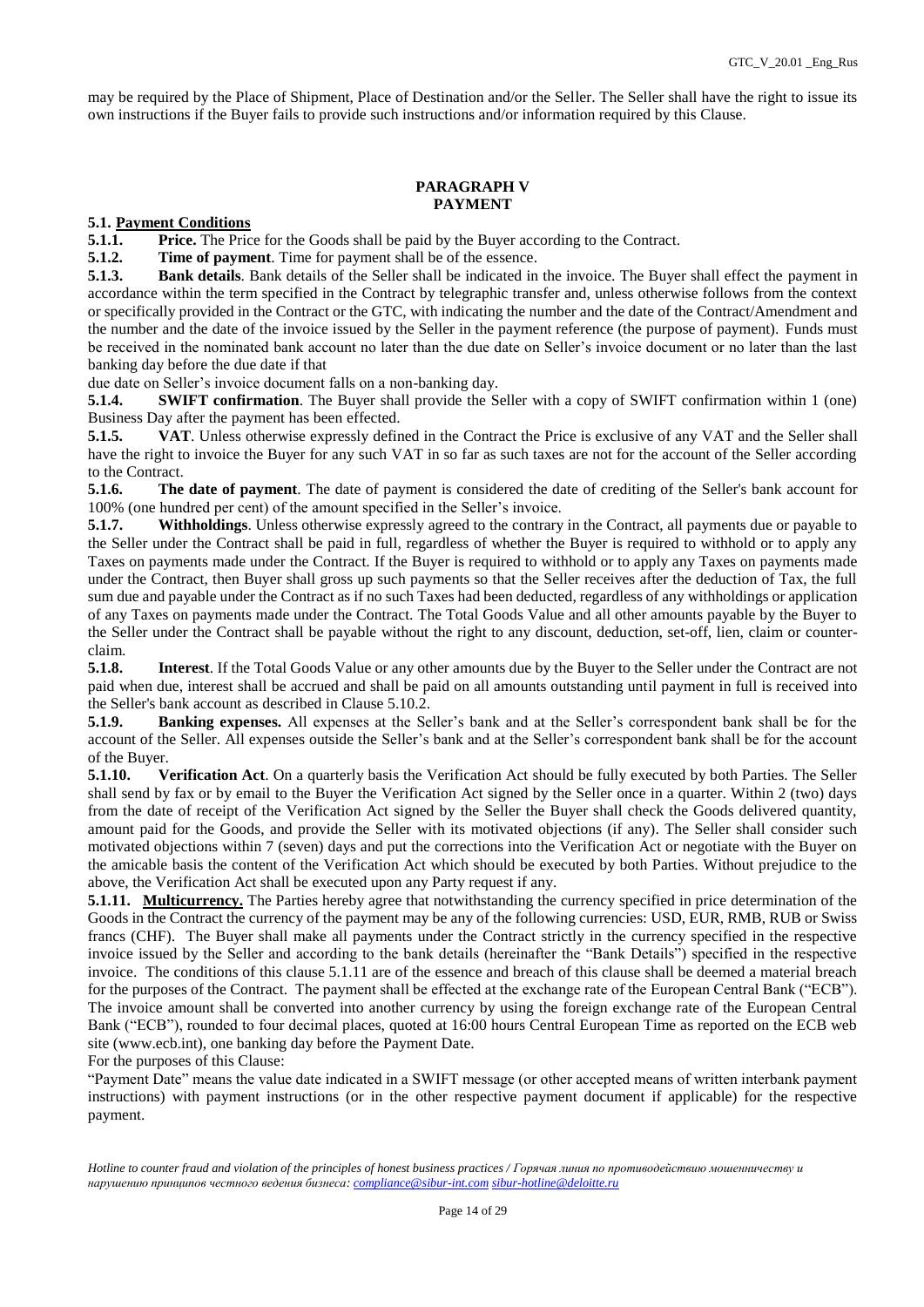# **5.2. Payment terms**

# **5.2.1. Letter of Credit**

# a) **Issuance of the Letter of Credit**

The Buyer shall issue Letter of Credit within 5 (five) Business Days from the Longstop date in strict accordance with the terms and conditions set out in this Clause.

# b) **Validity period of the Letter of Credit**

The validity period for the Letter of Credit shall cover the payment period envisaged in the Contract plus 30 (thirty) days, provided, however, that the minimal validity period could not be less than 90 (ninety) days. The foregoing is saved that the Buyer shall extend respectively the validity of the Letter of Credit in case of Force Majeure Event.

### c) **Documents**

The documents to be provided by the Seller pursuant to the requirements of a Letter of Credit shall be the following:

- i. Seller's invoice (fax or email copy);
- ii. Transport Document (fax or email copy). In case of ITT deliveries Certificate of ITT.

Documents prepared in Russian language are acceptable.

Minor mistakes and misprints in the documents are acceptable.

### d) **Letter of Credit Conditions**

The payment for the Goods shall be effected by the Buyer as follows:

i. The Buyer shall issue in favor of the Seller an irrevocable and divisible Letter of Credit payable at sight in strict accordance with the terms and from a bank and in a form confirmed in writing by the Seller but in any case prior to the Goods dispatch.

ii. The Buyer shall provide the Seller with the draft of such irrevocable Letter of Credit for the preliminary Seller's written approval.

iii. Expenses in connection with the opening, amendment and utilization of the Letter of Credit shall be paid by the Buyer.

iv. The Letter of Credit shall be issued in the amount of 110% (one hundred and ten per cent) of the Price multiplied by the shipment quantity of the Goods to be delivered.

# **5.2.2. Prepayment (advance payment)**

The payment for the Goods shall be effected by the Buyer as follows:

a) The Buyer shall pay 100% (one hundred per cent) of the amount specified in the Seller's proforma invoice in advance within 5 (five) Business Days after the date of the Seller's proforma invoice but in any case at least 3 (three) Business Days prior to the Goods dispatch by the Manufacturer.

b) The Buyer shall effect the payment in accordance with the Contract by telegraphic transfer and without deduction into the Seller's bank account and the Buyer shall indicate the number and the date of the Contract/Amendment and proforma invoice number in the payment reference (the purpose of payment).

c) In case of the amount paid by the Buyer as the Prepayment for the Goods is less than the amount due to be paid for the Actual Contract Quantity or the Actual Monthly Quantity (as the case may be) the Buyer shall effect the payment of such outstanding balance within 5 (Five) days of an appropriate Seller's invoice.

d) In case of the amount paid by the Buyer as the Prepayment for the Goods exceeds the amount due to be paid for the Actual Contract Quantity or the Actual Monthly Quantity (as the case may be) the Parties shall mutually agree if (i) such difference between the amounts will be applied to the further deliveries if applicable or (ii) the Seller shall return such difference between the amounts within 5 (Five) days of an appropriate Verification Act is executed by the Parties.

e) Should the Buyer pays less than 100 % of the amount specified in the Seller's invoice according to clause 5.6.3 above the Seller may, but shall not be obliged to, deliver the quantity of the Goods corresponding the actual amount of Prepayment received from the Buyer.

# **5.2.3. Post payment**

a) The Buyer shall pay 100% (one hundred per cent) of the amount specified in the Seller's invoice not later than date specified in the Contract.

b) Partial payments shall be allowed.

c) In case financial institutions (ING, RBI, EXIAR) decrease the Buyer's credit limit for the Seller so that it is not enough to fully cover further supplies under the Contract (which shall be confirmed via e-mail by pdf confirmation from the respective financial institution), the Seller is entitled to unilaterally switch the Buyer to prepayment terms of payment upon notification of the Buyer within 3 (three) Business days.

# **5.2.4. DaP (Documents against Payment)**

The present payment terms are governed in accordance with the ICC Uniform Rules for Bank-to-Bank Reimbursements Under Documentary Credits (URR 525).

The payment for the Goods shall be effected by the Buyer as follows:

The Buyer shall pay the Goods via Documents against payment at sight (hereinafter referred to as "D/P at sight" or "DaP at sight" or "DP at sight") in accordance with the conditions specified below.

The payment for the Goods shall be effected by the Buyer as follows:

a) Within ten (10) Business days after the date when the documents stating the right of disposal of the Goods were issued the Seller shall

*Hotline to counter fraud and violation of the principles of honest business practices / Горячая линия по противодействию мошенничеству и нарушению принципов честного ведения бизнеса: [compliance@sibur-int.com](mailto:compliance@sibur-int.com) [sibur-hotline@deloitte.ru](mailto:sibur-hotline@deloitte.ru)*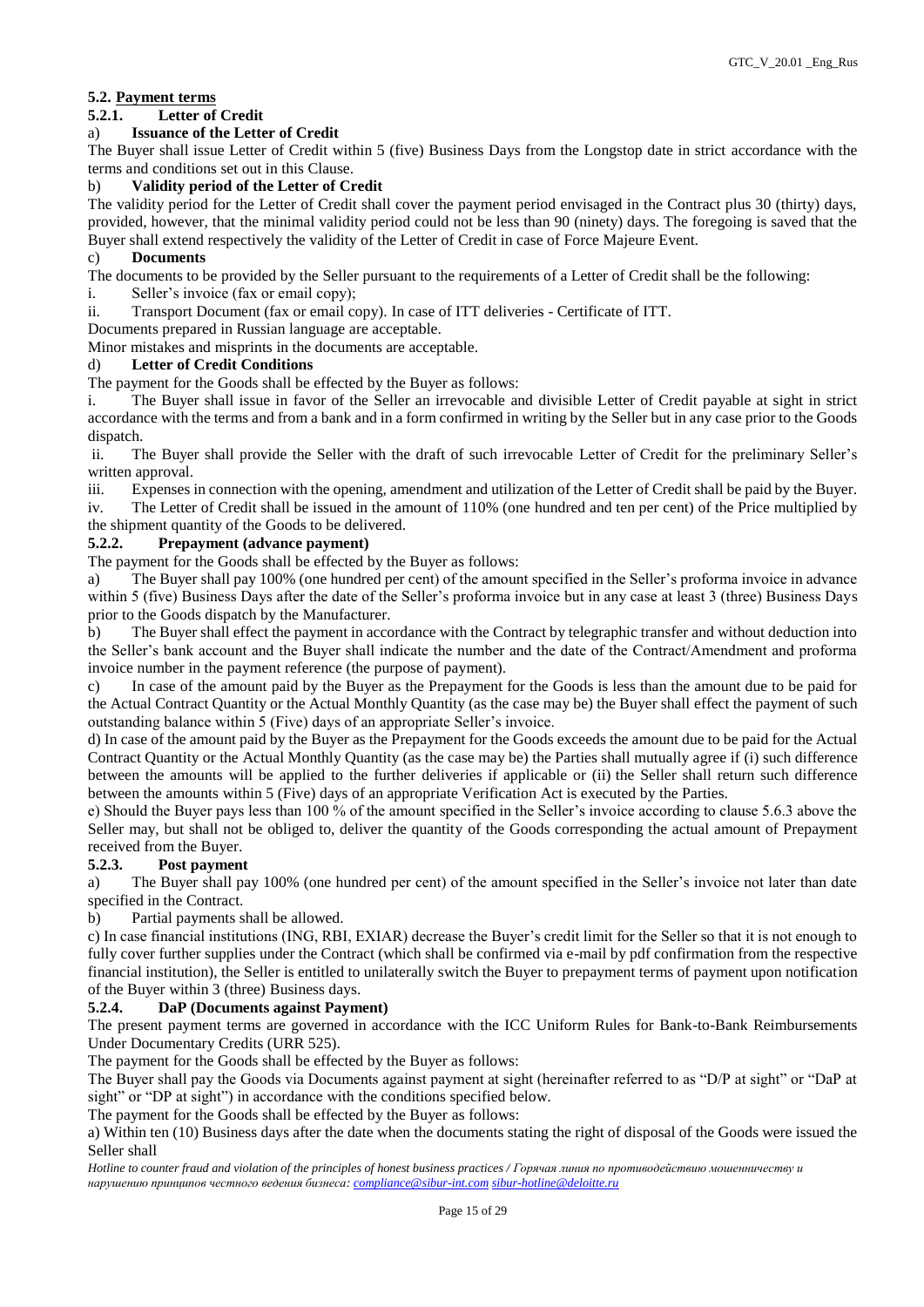(i) transfer the originals of such documents to the Seller's Bank and

(ii) send the copy of such documents to the Buyer.

The Parties expressly have acknowledged and agreed that the following documents are considered as the documents stating the right of disposal of the Goods:

i. Commercial invoice;

ii. Delivery order;

iii. Packing list issued by the Seller.

The Parties may mutually agree in writing in the Contract other documents stating the right of disposal of the Goods depend on the reasonable requirement of the respective authority.

b) Upon receipt of the documents stating the right of disposal of the Goods the Seller's Bank shall transfer the originals of such documents to to the Buyer's Bank; provided that such Buyer's Bank was expressly preliminary approved by the Seller in writing.

c) The Buyer shall confirm the Buyer's Bank his consent for payment for the original documents stating the right of disposal of the Goods and shall pay 100% (one hundred per cent) amount specified in the copy of the commercial invoice provided by the Seller via e-mail or mail or fax or any other type of transfer within 5 (five) Business days from the date of receipt of such documents by the Buyer's Bank.

d) The Buyer shall (i) ensure the availability of the total amount to be paid pursuant to Sub clause "c" of this Clause on the date of confirmation to the Buyer's Bank of his consent for payment for the documents stating the right of disposal of the Goods and (ii) effect this payment by telegraphic transfer and without deduction into the Seller's bank account, and the Buyer shall indicate the number and the date of the Contract and invoice number in the payment reference (the purpose of payments). e) In case the Buyer doesn't pay for the Goods within 5 (five) Business days from the date of receipt of the documents stating the right of disposal of the Goods by the Buyer's Bank, the Delivery order provided by the Seller shall become invalid and the Seller shall have the disposal rights for the Goods in accordance with the Clause 5.10.5. of the GTC.

f) From the date of receipt of the Buyer's consent for payment for the documents stating the right of disposal of the Goods the Buyer`s Bank shall transfer the originals of the documents stating the right of disposal of the Goods to the Buyer.

### **5.2.5. CAD ("Cash against documents")**

The present payment terms are governed in accordance with the ICC Uniform Rules for Bank-to-Bank Reimbursements Under Documentary Credits (URR 525).

The Buyer shall pay the Goods via Cash against documents at sight (hereinafter referred to as "CAD at sight") in accordance with the conditions specified below.

Pursuant to payment terms via CAD at sight the Buyer shall pay for the Goods in advance in the amount specified in the Contract.

The payment for the Goods shall be effected by the Buyer as follows:

a) Within ten (10) Business days after the date when the documents stating the right of disposal of the Goods were issued the Seller shall (i) transfer the originals of such documents to the Seller's Bank and (ii) send the copy of such documents to the Buyer.

The Parties expressly have acknowledged and agreed that the following documents are considered as the documents stating the right of disposal of the Goods:

i. Commercial invoice;

ii. Bill of lading – for delivery by sea, or

Railway bill – for delivery by railroad, or

CMR – for delivery by road;

iii. Packing list issued by the Seller.

The Parties may mutually agree in writing in the Contract other documents stating the right of disposal of the Goods depends on the reasonable requirement of the respective authority.

b) Upon receipt of the documents stating the right of disposal of the Goods the Seller's Bank shall transfer the originals of such documents to to the Buyer's Bank; provided that such Buyer's Bank was expressly preliminary approved by the Seller in writing.

c) The Buyer shall pay 5-15% (five-fifteen per cent) (as it is stipulated in the Contract) of the amount specified in the Seller's commercial invoice in advance within 5 (five) Business Days after the date of the Seller's commercial invoice.

d) The Buyer shall confirm the Buyer's Bank his consent for payment for the original documents stating the right of disposal of the Goods and shall pay the remaining amount specified in the Seller's commercial invoice at the rate of 85-95% (eighty five – ninety five per cent) (depending on the amount of advance payment) within 14 (fourteen) days from the moment of arrival of the Goods to the Place of Destination.

*Hotline to counter fraud and violation of the principles of honest business practices / Горячая линия по противодействию мошенничеству и* Without prejudice to other provisions of the GTC the advance payment for the Goods paid by the Buyer in accordance with this Clause is considered as the Seller's compensation for storage of the Goods before its actual transfer to the Buyer. In case the Buyer doesn't pay the remaining amount for the Goods within 14 (fourteen) days from the moment of arrival of the Goods

Page 16 of 29

*нарушению принципов честного ведения бизнеса: [compliance@sibur-int.com](mailto:compliance@sibur-int.com) [sibur-hotline@deloitte.ru](mailto:sibur-hotline@deloitte.ru)*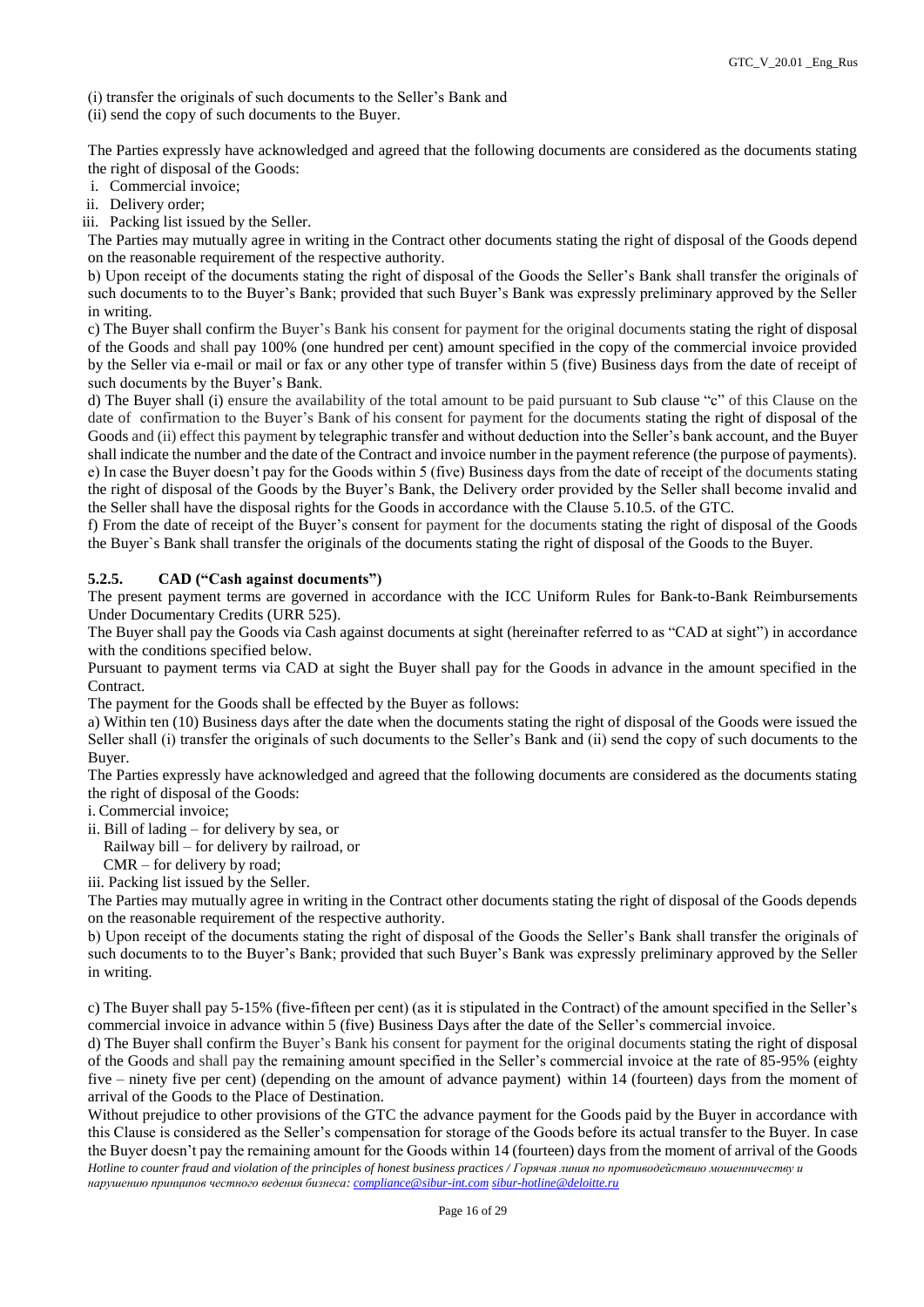to the Place of Destination, the Seller shall be entitled to retain the advance payment for the Goods paid by the Buyer in accordance with this clause for compensation of the Seller's expenses for storage of the Goods.

e) The Buyer shall (i) effect the payments specified in Sub clauses "c" and "d" of this Clause and (ii) ensure the availability of the total amount to be paid pursuant to Sub clause "d" of this Clause on the date of confirmation to the Buyer's Bank of his consent for payment for the documents and effect this payment in accordance with the Contract by telegraphic transfer and without deduction into the Seller's bank account and the Buyer shall indicate the number and the date of the Contract/Amendment and commercial invoice number in the payment reference (the purpose of payments).

f) From the date of receipt of the Buyer's consent for payment for the documents stating the right of disposal of the Goods the Buyer`s Bank shall transfer the originals of such documents to the Buyer.

g) The Parties expressly have acknowledged and agreed that in case of payment for the Goods via CAD at sight the risk and title to the Goods shall transfer from the Seller to the Buyer at the date of receipt by the Buyer of the originals of the documents stating the right of disposal of the Goods.

# **5.3. Security of the Buyer's Payment Obligations**

# **5.3.1. Parent company guarantee**

The Buyer shall provide the Seller with the Buyer's parent company guarantee securing the performance of all the Buyer's obligations under the Contract. The guarantee shall be provided within 10 (ten) Business Days after a relevant Seller's request and shall be in writing, in the form satisfactory for the Seller and issued for the term of the Contract plus 6 (six) months. In the absence of the Buyer's parent company, the guarantee may be issued by an Affiliate(s) or other third party(ies) as agreed with the Seller.

The Seller is not obliged to supply the Goods until the requested guarantee is duly furnished and the Buyer shall pay to the Seller any and all related costs in connection with such delay. If the Buyer delays the provision of the guarantee for more than 10 (ten) Business Days, the Seller is entitled to terminate the Contract.

# **5.3.2. Defective Performance of Obligations**

In the event the Buyer fails to perform or delays the performance of any obligations hereunder at least 2 (two) times during any consecutive 6 (six) months or delays any of the obligations at least once for more than for 1 (one) month, then the Seller shall be entitled by written notice to the Buyer: (i) change the payment terms of the Goods to Prepayment (Clause 5.2.2) and/or (ii) request from the Buyer additional reasonable means of security of obligations, which the Buyer must provide within 15 (fifteen) Business Days following the relevant request. The change shall come into force with the next dispatch of the Goods after the notification. The Seller is entitled to suspend delivery of the Goods until the Goods are paid (as provided in Clause 5.2.2) and/or additional security of obligations is provided. In addition to the foregoing should the Buyer fails to perform any of its payment obligations (including interest payment) for more than for three (3) days the Seller shall be entitled to suspend the shipment of the Goods till the moment when all obligations are fulfilled by the Buyer in full. Such suspension shall not constitute a delay for the purposes of liquidated damages.

# **5.3.3. Stand-by Letter of Credit**

# a) **Issuance of the Stand-by Letter of Credit**

The Buyer shall issue the Stand-by Letter of Credit within 5 (five) Business Days from the Longstop date in strict accordance with the terms and conditions set out in Article I of the Contract.

# b) **The validity period for the Stand-by Letter of Credit**

The validity period for the Stand-by Letter of Credit is 90 (ninety) days.

# c) **Documents**

The documents to be provided by the Seller pursuant to the requirements of a Stand-by Letter of Credit shall be the following: (i) Seller`s invoice (fax or email copy);

(ii) Transport Document (fax or email copy).

# d) **Stand-By Letter of Credit procedure**

The Buyer shall effect the payment 100% (one hundred per cent) of the amount specified in the Seller's invoice within the term specified in the Contract.

In case of the Buyer's failure to effect the payment on the due date in accordance with the Contract the payment should be done by the aforesaid Stand-By Letter of Credit against the presentation by the Seller to the Seller's bank specified in the Seller's invoice of the following documents:

- (i) the Seller's (Beneficiary) letter with the following statements (telex, fax or email acceptable):
- the Seller has delivered the Goods in conformity with the Contract and that the invoice has been sent to the Buyer; and

 the payment in accordance with the Seller's invoice for delivery of the Goods is properly due to the Seller, and such payment has not been made to the Seller by the Buyer within the terms of the Contract;

(ii) copy of the Seller's invoice (telex, fax or email acceptable);

(iii) Transport Documents (telex, fax or email acceptable). In case of ITT deliveries - Certificate of ITT.

#### e) **Stand-by Letter of Credit Conditions**

The payment for the Goods shall be effected by the Buyer as follows: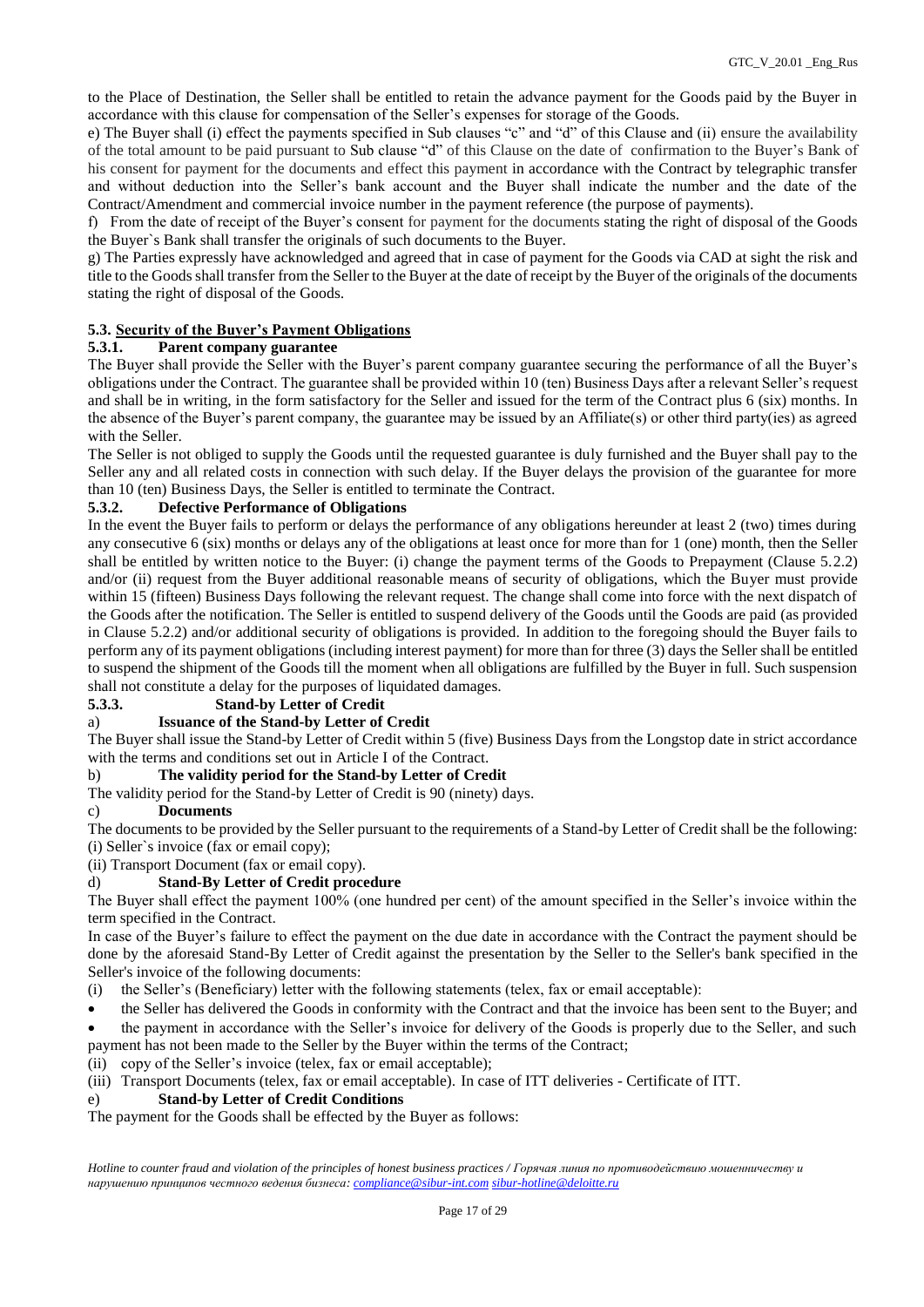i. The Buyer shall issue in favor of the Seller an irrevocable Stand-By Letter of Credit payable in strict accordance with the terms and from a bank and in a form confirmed in writing by the Sellers but in any case prior to the Goods dispatch.

ii. The Stand-By Letter of Credit shall be issued in the amount of 110 % (one hundred and ten per cent) of the Planned Contract Quantity or the Planned Monthly Quantity as the case may be and shall be valid for a period specified in Article I of the Contract, save that the Buyer shall extend respectively the validity of the Stand-by Letter of Credit in case of Force Majeure Event.

iii. The Buyer shall provide the Seller with the draft of such a Stand-By Letter of Credit for the preliminary Seller's written approval.

iv. Expenses in connection with the opening, amendment and utilization of the Stand-By Letter of Credit shall be paid by the Buyer.

v. Any and all costs, loss or damage incurred by the Seller as a result of the Buyer's failure to comply with this Clause 5.6 shall be for the Buyer's account.

### **5.3.4. Reissue of the Guarantee**

 If the guarantee, including but not limited to bank guarantee, of a parent company or of any other third party(ies) specified in the Clause 5.3.1. hereof and/or the Letter of Credit, and/or the Stand-by Letter of Credit, which were provided by the Buyer to the Seller in accordance herewith, (hereinafter referred to as the "Guarantee", collectively - the "Guarantees") ceases or threatens to cease to be effective and/or valid due to US sanctions and/or EU sanctions, bankruptcy, insolvency, reorganization, liquidation, revocation of a licence or similar proceedings in respect of bank, parent company or any other third party(ies) specified in the Clause 5.3.1. hereof, and/or for any other reason, not related to the Seller, prior to the term herein stipulated, the Buyer shall reissue such Guarantee on the terms and conditions and in accordance with proceedings hereof, promptly but not later than 10 (ten) days from the occurrence of any event indicated in this Clause. Where the Buyer fails to reissue the Guarantee within the specified term, the Seller is entitled upon written notification of the Buyer to suspend performance of all and any obligations hereunder until the new Guarantee is provided, and/or cancel and/or resell or otherwise dispose of the Goods to any third party. The Seller shall be not liable for such suspense of the obligation's(s') performance, and/or cancellation, and/or resale and any other disposal of the Goods. The Buyer shall not be entitled for any claims in connection with such acts of the Seller notwithstanding anything to the contrary herein and in the applicable law.

In any case the Buyer shall reimburse to the Seller within 7 (seven) days from receipt of the written demand all and any costs, charges, expenses and losses, including related to storage, transport, resale and disposal of the Goods, demurrage, incurred by the Seller in connection with non-performance or improper performance of obligation for the Guarantee's/Guarantees' reissue by the Buyer.

#### **PARAGRAPH VI QUALITY AND QUANTITY**

### **6.1. Quality and Quantity of the Goods**

### **6.1.1. Quality**

Save where the Buyer requires a quality inspection pursuant to Clause 6.1.3, the quality of the Goods shall be confirmed by a Certificate of Quality issued by the Seller or by the Manufacturer of the Goods as the case may be.

#### **6.1.2. Quantity**

a) The Planned Contract Quantity and/or the Planned Monthly Quantity specified (as the case may be) in the Contract, unless otherwise agreed by the Parties in the Contract, shall be subject to a tolerance of +/-10% (plus/minus ten per cent) in the Seller's option.

b) The Actual Contract Quantity and/or the Actual Monthly Quantity delivered under the Contract shall be equal to the quantity stated in respective Transport Document (in case of ITT deliveries - in the Certificate of In-tank title transfer (the "Certificate of ITT") issued and duly signed by the appropriate Terminal operator and the Inspector).

c) The Actual Contract Quantity shall be the basis for determining the Total Goods Value.

d) Subject to the Contract terms and conditions the tolerance for Actual Contract Quantity or the Actual Monthly Quantity (as the case may be) may be 10% (ten per cent) of the Planned Contract Quantity or the Planned Monthly Quantity respectively without any right for the Buyer to claim that the Seller will have to meet the Planned Contract Quantity or the Planned Monthly Quantity specified in the Contract, and/or take back any surplus quantities to the Planned Contract Quantity or the Planned Monthly Quantity specified in the Contract as the case may be.

e) In the event that the Seller is not able to supply the Planned Monthly Quantity or the Planned Contract Quantity of the Goods within specified period because of the reduction of the Manufacture production capacity, provided that the Seller informed the Buyer of this reasonably in advance, the Parties shall mutually agree delivery terms for the outstanding quantity of the Goods, and the Seller's suggestions shall be taken into account; provided, however, that it is agreed and acknowledged by the Parties that the Seller will not be obliged and is not expected and may not be required to supply in excess of the production capacity of the Manufacture. The Parties acknowledge that the remedy provided in this Clause will be the sole remedy that the Buyer will have in the event the Seller is not able to supply the Planned Monthly Quantity or the Planned Contract Quantity of Goods during the relevant period.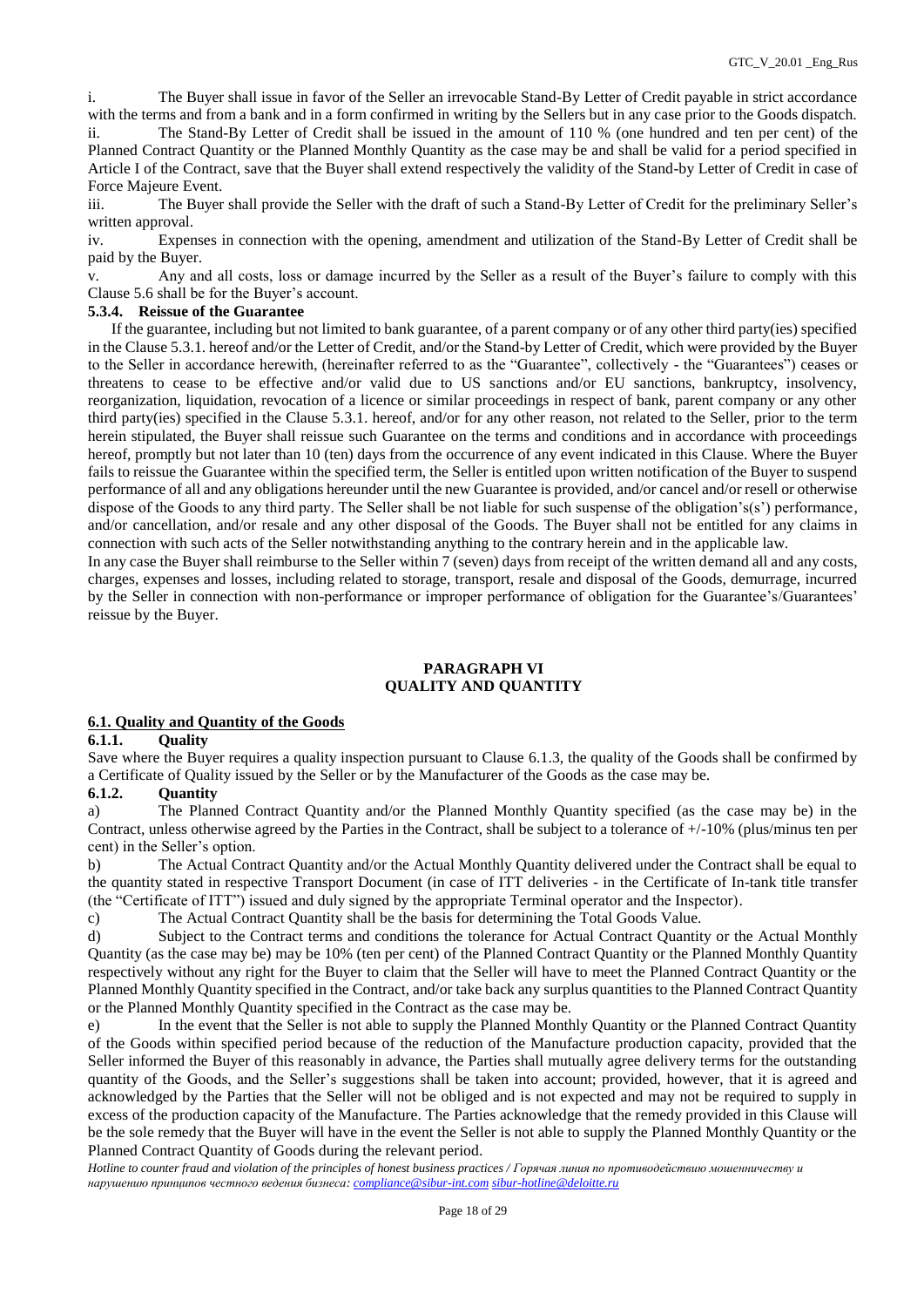f) In the event that the Buyer orders less Goods than the Planned Monthly Quantity or the Planned Contract Quantity for a relevant period, the Seller at its own discretion may either: (i) agree to supply the outstanding quantity of the Goods in the next period (the supply schedule shall be decided by the Seller, however, the Buyer's suggestions may be taken into account); or (ii) request the payment of 10% (ten per cent) of the Price of the outstanding quantity of the Goods as liquidated damages of the Seller (the Parties agree that the above amount is genuine pre-estimate of liquidated damages the Seller will suffer if the Seller supplies the Goods less than the Planned Monthly Quantity or the Planned Contract Quantity. Without prejudice to the above, however, if the amount of actual damages exceeds the above amount, the right of the Seller to claim the actual amount of damages shall not be limited). The Seller shall notify the Buyer the option it chooses to proceed in writing, however, the failure to notify will not evidence the waiver of the Seller's rights described above.

#### **6.1.3. Quality and Quantity Inspection**

a) Unless otherwise agreed by the Parties in the Contract, quality and quantity inspection is to be determined at the Place of Shipment (applicable for EXW, FCA, CPT, CIF, FOB, CFR) or the Place of Destination (applicable for DAP, DDP) (as may be applicable in accordance with the Contract or the GTC) by an Inspector such as SGS or similar internationally recognized inspection company mutually agreed between the Parties and in accordance with the standard practice (i) at the place of the inspection or (ii) of the Inspector if there is no standard practice at the place of inspection, unless the Contract or the GTC provides otherwise.

b) The quantity Inspection of the liquid Goods shall be as per the quantity in vacuum (unless the Contract explicitly applies measurement in air or the other method of measurements). The Bill of Loading quantity of the Goods shall be stated based on the Inspection.

 Inspection of the other categories of the Goods is to be made upon the Buyer's request, the Seller shall be notified of the inspection at least 7 (seven) days in advance and the Buyer shall provide the Seller's representative opportunity to present in order to observe the Inspection.

c) In the event of determination by the quantity Inspection that the quantity of the Goods does not conform with the quantity stated in the Transport Document for more than 0.5 % (zero point five per cent) (**the "Permitted Deviation"**) the Goods shall be accepted by the value defined by the quantity Inspection with issuance of the respective off-loading acts signed by an Inspector.

 The Parties acknowledge and agree that in no event shall the Seller be considered to be in breach of its obligations in respect of delivery the Goods in the quantity provided by the Contract and the Buyer shall not be entitled to claim any losses, or liquidated damages, or any other claims concerning any quantity deviation below the Permitted Deviation.

All claims concerning quantity deviation in excess of 0.5 % (zero point five per cent) shall be submitted by the Buyer according to Clause 6.2. For the avoidance of any doubt, where it is determined that the quantity deviation is in excess of the Permitted Deviation, the Seller shall be responsible only in respect of undelivered quantity above 0.5 % (zero point five per cent).

d) The inspection results shall be documented in the Inspector's Report and shall be conclusive and binding on the Parties for invoicing purposes, for quality purposes and/or for quantity purposes and shall be final and binding for both Parties, except in case of fraud or manifest error.

e) In the event that (i) the quality of the Goods does not conform with the contractual Specification or (ii) the quantity of the Goods does not conform the conditions of the Contract, the Parties shall discuss the Buyer's remedies for such nonconforming the Goods. The remedies may include, for example, a price adjustment for the Goods. The outcome of the Parties' discussion shall be documented in a written Amendment, which shall take effect from the Amendment Effective Date agreed between the Parties.

f) The costs of the inspection (as per terms of Clauses a) and b)) shall be equally shared between the Seller and the Buyer (and the terminal, if the terminal participates in the inspection). Any other inspections and related services, if required by the Buyer, shall be paid solely by the Buyer; provided, however, that only results of the inspections as provided in Clauses a) and b) will have the final and binding effect on the Parties.

g) The Inspector shall issue his report to the Seller and the Buyer as soon as practicable. The Inspector shall retain samples taken for at least 90 (ninety) days from the date of inspection.

#### **6.1.4. Deviation from the Planned Amount of the Goods**

a) In case the Actual Contract Quantity or the Actual Monthly Quantity (as the case may be) is in excess of 100% (one hundred per cent) but less than or equal to 110% (one hundred and ten per cent) of the Planned Contract Quantity or the Planned Monthly Quantity respectively the Buyer shall effect the payment of such outstanding balance within 3 (Three) Banking Days of an appropriate Seller's invoice.

b) In case the Actual Contract Quantity or the Actual Monthly Quantity (as the case may be) is less than 100% (one hundred per cent) but in excess of or equal to 90% (ninety per cent) of the Planned Contract Quantity or the Planned Monthly Quantity respectively, the Seller at its own decision has the option to either: (i) meet the Planned Contract Quantity or the Planned Monthly Quantity (as the case may be) in further deliveries, or (ii) repay to the Buyer (pay back, return) the Prepayment paid by the Buyer for the Goods not delivered within 3 (three) Banking Days after the execution of the respective Verification Act (option (ii) is not applicable to post payment of the Goods); or (iii) apply such amount of the Prepayment paid by the Buyer for the Goods not delivered to the further deliveries of the Goods (if applicable). In either event the

*Hotline to counter fraud and violation of the principles of honest business practices / Горячая линия по противодействию мошенничеству и нарушению принципов честного ведения бизнеса: [compliance@sibur-int.com](mailto:compliance@sibur-int.com) [sibur-hotline@deloitte.ru](mailto:sibur-hotline@deloitte.ru)*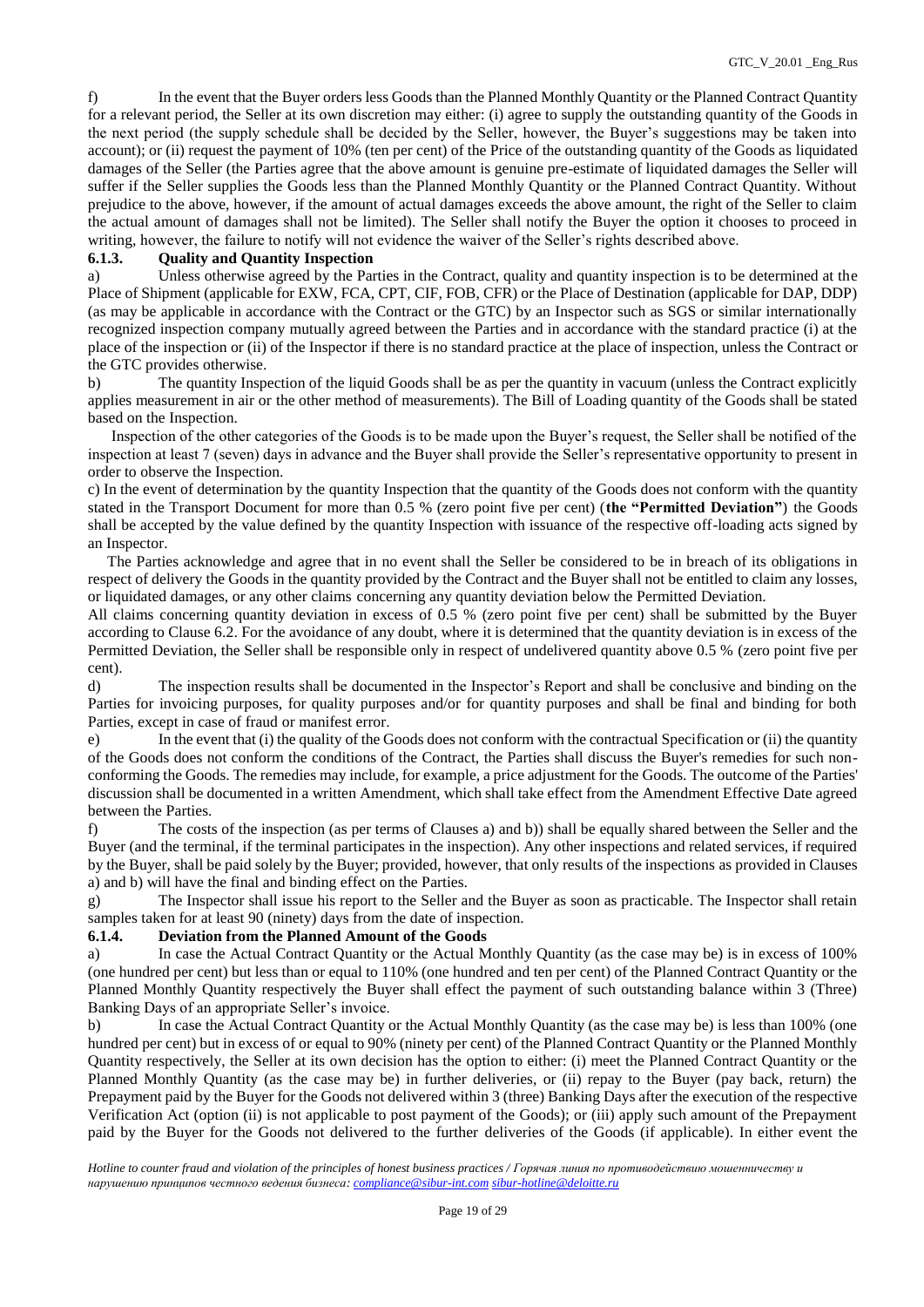conditions set forth in this Сlause shall be the Buyer's sole and exclusive remedy for such short delivery, howsoever caused, always excepting fraud, and the Seller shall have no other liability to the Buyer whatsoever.

c) In the event that the Actual Contract Quantity or the Actual Monthly Quantity (as the case may be) is in excess of 110% (one hundred and ten per cent) of the Planned Contract Quantity or the Planned Monthly Quantity respectively, the Buyer at its own option shall have the right to either: (i) return any quantity in excess of 110% (one hundred and ten per cent) of the Planned Contract Quantity or the Planned Monthly Quantity respectively to the Seller at the Seller's expense, or (ii) to retain any Goods quantity in excess of 110% (one hundred and ten per cent) of the Planned Contract Quantity or the Planned Monthly Quantity respectively upon its agreement to pay the Price for the entire quantity taken provided that any of such Buyer's decisions shall be made within 1 (one) day after Delivery Date of the respective Goods. The payment for such Goods shall be made by the Buyer within 3 (Three) Banking Days after the Seller's invoice date.

d) In the event that the Actual Contract Quantity or the Actual Monthly Quantity (as the case may be) is less than 90% (ninety per cent) of the Planned Contract Quantity or the Planned Monthly Quantity respectively, the Buyer has the right to require the Seller to pay to the Buyer direct losses incurred by the Buyer in connection with the event where Actual Contract Quantity or the Actual Monthly Quantity (as the case may be) is less than 90% (ninety per cent) of the Planned Contract Quantity or the Planned Monthly Quantity respectively, provided that such direct losses are evidenced by the sufficient documents; such payment shall be made within 7 (seven) days after the execution of the respective Verification Act by the Parties. It is expressly mutually agreed and acknowledged by the Parties that in any case maximum amount of the direct losses may not exceed 10% (ten per cent) of the price of the Goods which were not delivered. Subject to all other conditions of the GTC, where the Seller is exempt from any liability (responsibility), in either event the Buyer's rights set forth in this clause shall be the Buyer's sole and exclusive remedy for such short delivery, howsoever caused, always excepting fraud, and the Seller shall have no other liability to the Buyer whatsoever.

e) In the event that the Actual Contract Quantity or the Actual Monthly Quantity (as the case may be) is in excess of 110% (one hundred and ten per cent) of the Planned Contract Quantity or the Planned Monthly Quantity respectively and the Buyer fails to state its intention to return excess the Goods within the period specified above, the Buyer will be deemed irrevocably to have retained the excess the Goods and will accordingly pay for the excess the Goods retained within 3 (Three) Banking Days after the Seller's invoice.

f) In the event that the Actual Contract Quantity or the Actual Monthly Quantity (as the case may be) is less than 90% (ninety per cent) of the Planned Contract Quantity or the Planned Monthly Quantity respectively and the Buyer fails to state request to compensate within 10 (ten) days after the Delivery Date, the Buyer will be deemed irrevocably agreed with the Seller's obligation to meet the Planned Contract Quantity or the Planned Monthly Quantity respectively (as the case may be) in further deliveries.

### **6.2. Claims**

**6.2.1.** Claims if any on quality and/or quantity of the Goods to be provided by the Buyer to the Seller within 45 (fortyfive) Business Days after the Delivery Date, unless other terms are not specified by the Parties in the relevant clauses of the GTC. If the Buyer falls to make a claim within the agreed period of 45 (forty-five) Business Days after the Delivery Date such claim will automatically be considered as time barred, null and void, and such delivered the Goods shall be deemed accepted by the Buyer and in accordance with all terms and conditions of the GTC and further claims in respect of the quality and/or quantity of the Goods are not permitted and may not be enforced.

6.2.2. The Buyer shall not be entitled to use a claim in relation to a particular shipment of Goods as a basis for the refusal to accept other shipments of the Goods delivered under the Contract, or the Goods delivered pursuant to any other Contract agreed between the Parties.

6.2.3. Unless otherwise specified in the Contract and/or the GTC any cause of action and/or claim that Buyer may have against Seller under the Contract shall be brought within two(2) years after the cause of action and/or claim accrues, failing which the Buyer shall be deemed to have waived its rights relating thereto.

#### **PARAGRAPH VII LIABILITY**

#### **7.1. Responsibilities of the Parties**

**7.1.1. Delivery liquidated damages**. For each full Week that the Seller delivers the Goods late commencing 30 (thirty) days after the latest date of delivery/shipment (whichever provided by the Contract) the Buyer shall be entitled to demand liquidated damages from the Seller for such delivery delay in the amount equal to 0.1% (one tenth of one per cent) of the price for the late delivered Goods per day, up to a maximum of 10% (ten per cent) of the price for the late delivered Goods per day.

The Parties acknowledge and agree that in no event shall the Seller be considered to be in breach under the Contract due to any late delivery and the Buyer shall not be entitled to liquidated damages until the Seller is at least more than 30 (thirty) days late under the terms and conditions specified in the Contract. The Seller shall not be liable to the Buyer in liquidated damages for delay caused by a Force Majeure Event, failure or default on the part of the Buyer, or where the Seller is entitled to delay delivery pursuant to the terms of the Contract.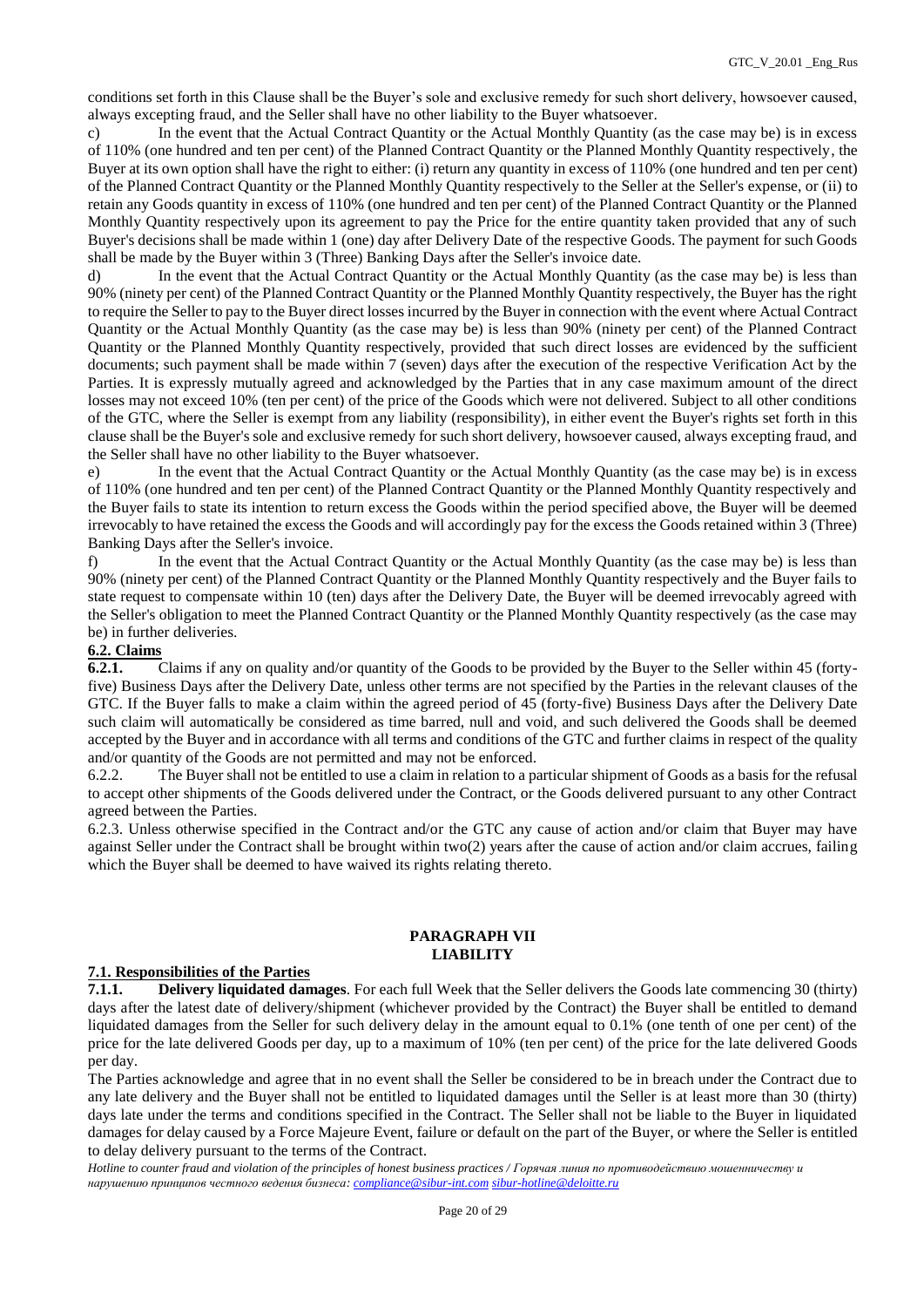The Parties acknowledge and agree that in no event shall the Seller be considered to be in breach under the Contract due to any late delivery or non-delivery of the Goods and the Buyer shall not be entitled to claim any losses, or liquidated damages, or any other claims in case of the planned Manufacture production capacity repair. Provided that the Seller shall notify the Buyer of such repair not later than one week prior to the month when the repair is planned. The Parties acknowledge and agree that Seller's notification of the repair is enough and sufficient evidence and confirmation of the planned repair.

THE LIQUIDATED DAMAGES OUTLINED IN THIS SUB-CLAUSE 7.1.1 TOGETHER WITH THE TERMINATION RIGHTS SET OUT AT CLAUSE 8.8.3 SHALL BE THE BUYER'S SOLE AND EXCLUSIVE REMEDIES FOR ANY LATE DELIVERY OF ANY GOODS OR PART THEREOF AND THE SELLER SHALL HAVE NO FURTHER LIABILITY WHATSOEVER, WHETHER IN CONTRACT, TORT (INCLUDING NEGLIGENCE OR STRICT LIABILITY, OR INCLUDING DELIBERATE REPUDIATORY BREACH OF THE CONTRACT).

**7.1.2. Interest for late payment**. In case the Buyer fails to comply with the terms of the payment set out in the Contract the Buyer shall pay to the Seller interest on the outstanding amount for each day of delay at the rate of eight per cent (8%) per annum.

**7.1.3. Suspension.** If the conditions or terms of payment are breached by the Buyer the Seller may, at the Seller's option, either suspend delivery of the Goods to the Buyer or unilaterally terminate the Contract. Such suspension shall not constitute a delay for the purposes of liquidated damages.

**7.1.4. Late acceptance**. In the event that the Buyer fails or refuses to accept delivery of the Goods or any part thereof pending laytime (i.e. have not commenced the accepting and unloading/loading of the Goods as the case may be; or furnished the Seller with explanation of delay and further instructions as regards the Goods satisfactory for the Seller); provided that such Goods have been delivered in accordance with the terms of the Contract, without prejudice to the Seller's other rights under the Contract or the applicable Law, the Seller is entitled to pass the Goods to an appropriate local logistics and/or storage company at the Buyers risk and expense of which the Buyer shall be notified within a reasonable time. The Seller is entitled to exercise its right hereunder irrespective of whether the title to the Goods has passed to the Buyer under the Contract or not. The quantities of the Goods confirmed by such a logistics or storage company upon receipt of the Goods shall be deemed as due confirmation of the quantities of the Goods delivered by the Seller; the term for quality claims for the Goods specified in Clause 6.2 shall commence as of the expiration of the laytime. The Seller shall be entitled to claim without limitation all and any transport and/or insurance cancellation costs, storage costs, additional transport costs, customs duties, demurrage and other similar or related costs and all expenses arising out of or in connection with such late acceptance from the Buyer till the moment when the Goods are taken by the Buyer.

**7.1.5. The Seller's disposal rights.** In the event that the Buyer (or the Buyer's authorized representative, or the Buyer's Carrier, etc.) fails or refuses to accept delivery of the Goods or any part thereof within 5 (five) days after the Delivery Date unless otherwise mutually agreed by the Parties, entirely without prejudice to the Seller's other rights under the Contract or the applicable Law, the Seller shall at its sole discretion be entitled to sell the quantity of the Goods which were not taken by the Buyer. The Seller is entitled to exercise its right hereunder irrespective of whether the title to the Goods has passed to the Buyer under the Contract or not. The Selleris also entitled either to:

(i) to demand the Buyer to reimburse all Seller's costs of sale including, without limitation, storage costs, additional transport costs, customs duties, and other similar or related reasonable costs and expenses together with any difference in the price obtained for the Goods when compared to the Price of the Goods set out in the Contract; or

(ii) to deduct the amount of the received advance payment (applicable to the prepayment or CAD) for the damages incurred by the Seller as a result of such refusal; after calculating the damages the remaining part of the advance payment shall be either returned to the Buyer or offset against further deliveries. The Seller is entitled to exercise its right hereunder irrespective if the title to the Goods has passed to the Buyer under the Contract or not.

# **7.2. Limitations of Liability**

**7.2.1.** Nothing in this Agreement shall limit or exclude either party's liability for

(i) death or personal injury resulting from the negligence of that Party or its directors, officers, employees, contractors or agents;

(ii) any breach of undertaking as to title, quiet possession, and freedom from encumbrance implied by law, including any breach of the obligations implied by section 12 of the Sale of Goods Act 1979 or section 2 of the Supply of Goods and Services Act 1982;

(iii) any losses to the extent caused by fraud, fraudulent misrepresentation, deceit or dishonesty; or

(iv) any other liability which cannot be excluded or limited by law.

**7.2.2.** Subject to clauses 7.1.4, 7.2.1. and 7.2.2., under no circumstances shall either Party be liable whether based on a claim in contract, tort (including negligence), under any indemnity, breach of statutory duty, or otherwise arising out of, or in relation to, the Contract for:

(i) any loss of profit or revenue (save in relation to Seller's loss of profit arising from Buyer's failure and / or inability to make a payment due under the Contract as well as from the Buyer's failure or refusal to take or accept delivery of the goods or any part thereof contrary to the terms of the contract);

*Hotline to counter fraud and violation of the principles of honest business practices / Горячая линия по противодействию мошенничеству и нарушению принципов честного ведения бизнеса: [compliance@sibur-int.com](mailto:compliance@sibur-int.com) [sibur-hotline@deloitte.ru](mailto:sibur-hotline@deloitte.ru)*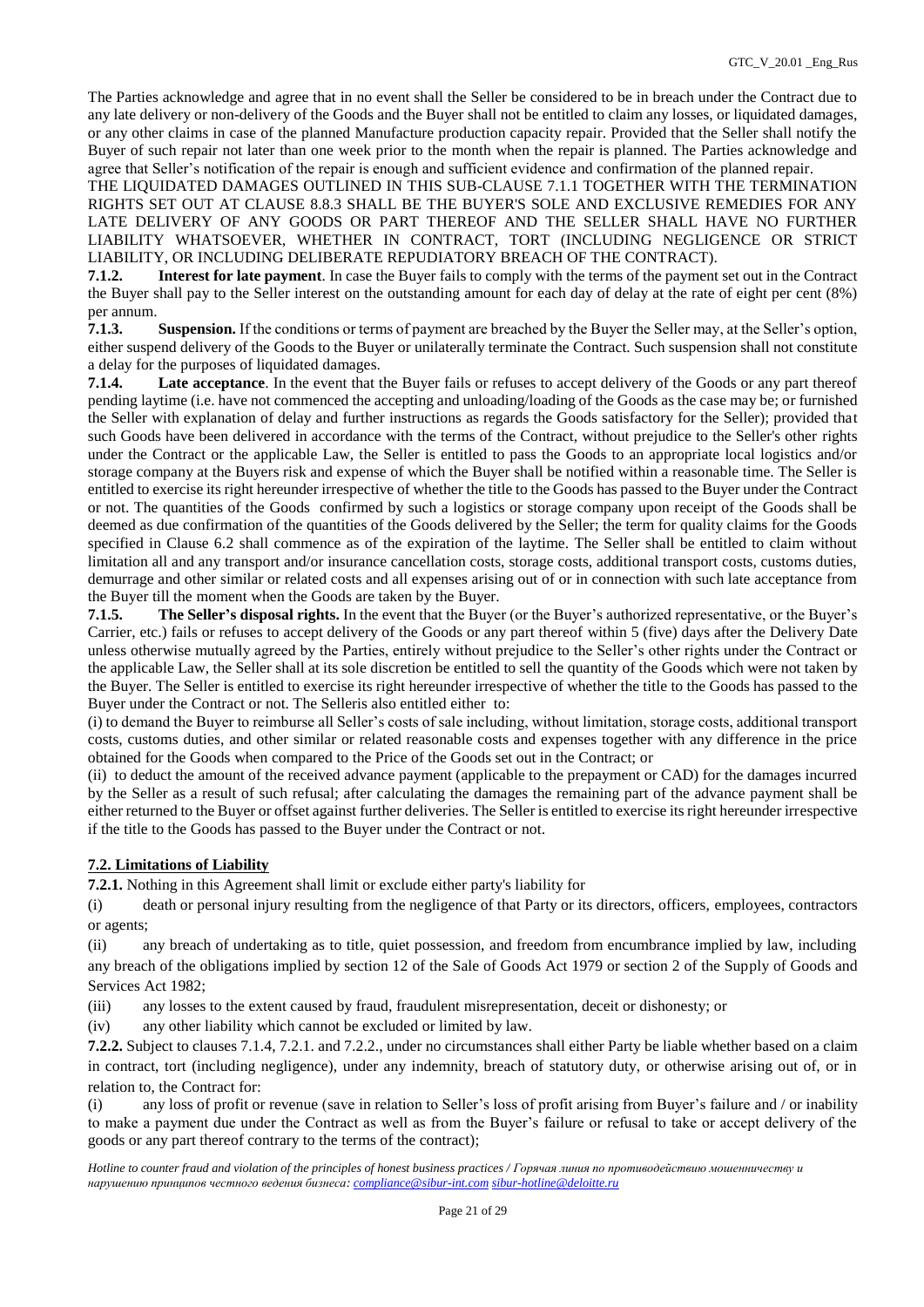- (ii) loss of goodwill;
- (iii) any cost of labour;
- (iv) loss of further business
- (v) repudiatory breach; or

(vi) any indirect or consequential loss (including where such loss or damage is of the type specified in clause 7.2.1. (i) to (iii)),

even if the Parties have been advised of the possibility of such damages.

**7.2.3.** Subject to Clauses 7.2.1 and 7.2.2, in no event shall the Seller's liability to the Buyer whether based on an action or claim in contract, tort (including negligence), under an indemnity, breach of statutory duty or otherwise arising out of, or in relation to, the Goods or the Contract, exceed the Total Goods Value (including, but not limited to transportation costs, storage costs, etc.) paid to the Seller by the Buyer for the Goods under the Contract in the 12 (twelve) month period prior to the occurrence of the default by the Seller .

**7.2.4. Adverse Weather.** The Parties shall not be liable for delay caused by adverse weather. Notwithstanding the customary rules at the Place of Destination the Parties agree to evenly split losses caused by the adverse weather conditions and beyond the insurance coverage or other compensation from third parties.

### **PARAGRAPH VIII MISCELLANEOUS**

# **8.1. Health, Safety and Environment**

8.1.1. The Goods supplied by the Seller are in a condition which the Seller reasonable considers to not constitute a hazard to health or safety, provided that the Goods are handled, used and stored in accordance with industry best practice safety practices applicable to the Goods. The Buyer shall, for its own protection, consult the Manufacturer's Material Safety Data Sheet (**MSDS**) (if any), relevant codes of practice and factory inspectorates with regard to adequate hygiene, safety and environmental standards and enforcement thereof, with respect to handling, processing and storing of the Goods, their byproducts and wastes of any sort.

**8.1.2.** The Buyer warrants to the Seller that it is aware of and understands the information in the MSDS for the Goods and it will adopt appropriate procedures to ensure that all persons or agents authorised by the Buyer to carry out any of the rights, duties or obligations of the Buyer under the Contract and all of the Buyer's other officers, employees, contractors and agents who are involved in the loading, transportation, delivery, handling or use of the Goods sold and delivered to the Buyer under the Contract are aware of, and comply with the information provided in the relevant MSDS.

**8.1.3.** The Buyer accepts the inherent risks associated with the Goods as set out in this Clause 8.1.3 and shall accordingly have no claim of any kind against the Seller directly or indirectly arising from damage to any property or person as a result of direct or indirect exposure to the Goods.

**8.1.4.** The Seller shall not be liable for any cost, loss or damage resulting from the receipt of the Goods in non-compliant storage facilities. The Buyer shall indemnify the Seller against any claim which any third party might have or bring against the Seller in this respect.

**8.1.5.** Any advice given by the Seller concerning storage, transport, use or application of the Goods delivered shall be on a without prejudice basis and the Seller shall not be liable for any loss, damage or expense resulting from observance of such advice.

# **8.2. REACH**

**8.2.1.** Notwithstanding any other provision to the contrary in the Contract or the GTC, in providing the Buyer with a Chemical Abstract Service Index Number and/or Existing Commercial Chemical Substances Number and/or any other health, safety and environmental information relating to the Goods pursuant to this Clause 8.2.1., regardless of their source, the Seller provides no warranty or representation as to the accuracy or completeness of such identification number(s) or information relating to it and needed by the Buyerand/or reasonably requested by the Buyer to comply with the requirements of REACH, hence the Seller accepts no liability for loss, damage, delay or expense incurred by the Buyer for whatever reason arising from its reliance on the accuracy of the identification numbers or other information hereunder provided and /or the existence of a valid (pre-) registration of the Goods to be imported into the EU/EEA.

# **8.3. Sanctions**

The Buyer hereby confirms that he is aware and complies with all applicable Sanctions. Notwithstanding anything to the contrary elsewhere in the Contract or the GTC:

**8.3.1.** Neither Party shall be obliged to perform any obligation otherwise required by the Contract (including without limitation an obligation to (a) perform, deliver, accept, sell, purchase, pay or receive monies to, from, or through a person or entity, or (b) engage in any other acts) if this would be in violation of, inconsistent with, or expose such Party to any Sanctions binding on that Party. by virtue of Law or the Contract.

*Hotline to counter fraud and violation of the principles of honest business practices / Горячая линия по противодействию мошенничеству и нарушению принципов честного ведения бизнеса: [compliance@sibur-int.com](mailto:compliance@sibur-int.com) [sibur-hotline@deloitte.ru](mailto:sibur-hotline@deloitte.ru)*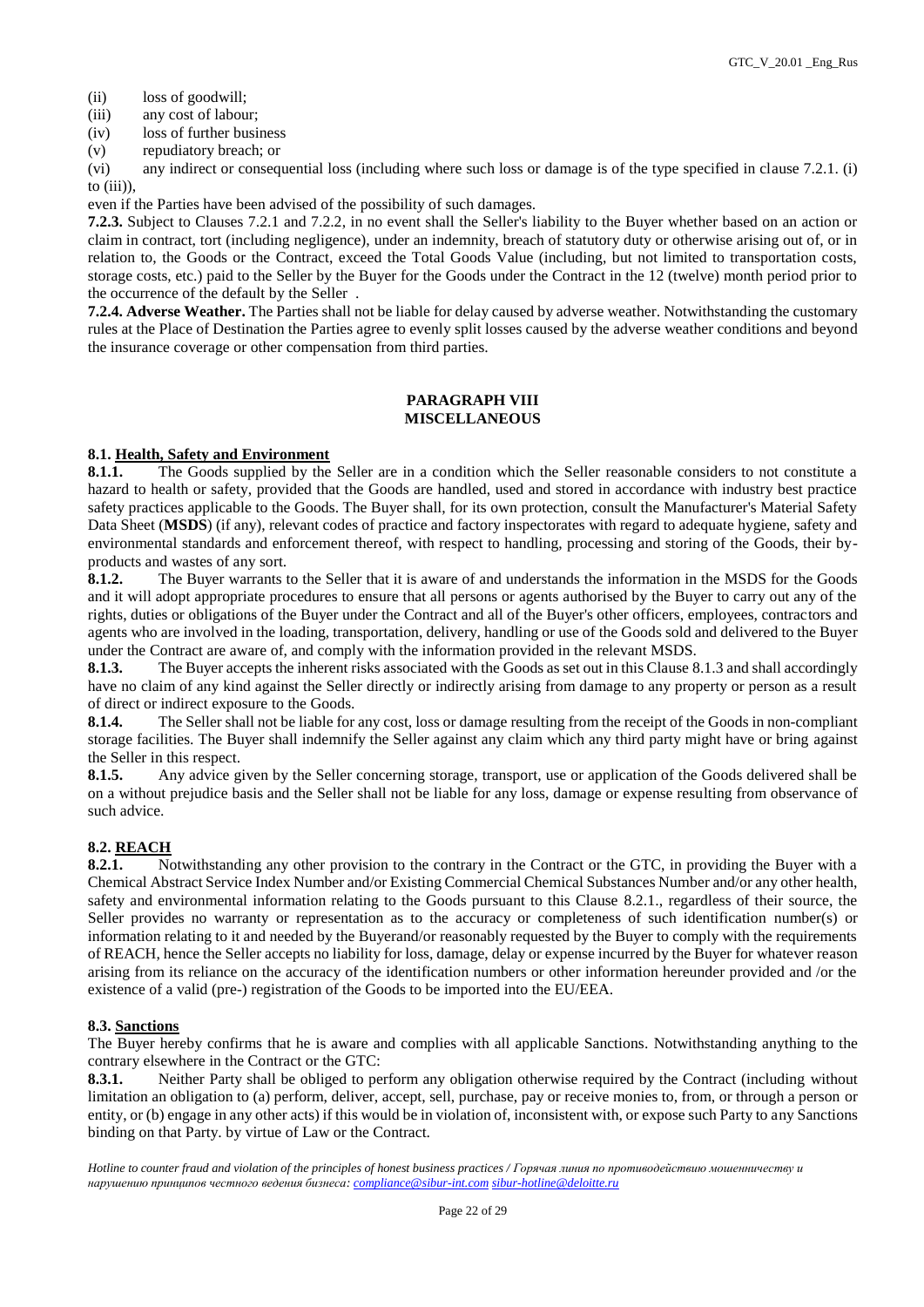**8.3.2.** Where any performance by a Party would be in violation of, inconsistent with, or expose such party to the Sanctions, such Party (the "Affected Party") shall, as soon as reasonably practicable give written notice to the other Party of its inability to perform. Once such notice has been given the Affected Party shall be entitled:

- i. to immediately suspend the affected obligation (whether payment or performance) until such time as the Affected Party may lawfully discharge such obligation; and/or
- ii. where the inability to discharge the obligation continues (or is reasonably expected to continue) until the end of the contractual time for discharge thereof, to a full release from the affected obligation, provided that notwithstanding the foregoing, where the relevant obligation relates to payment for the Goods which have already been delivered under the Contract, the affected payment obligation shall either (i) remain suspended until such time as the Affected Party may lawfully resume payment, or (ii) be cancelled by the Seller, provided that the Parties will have the opportunity to carry into execution the return of such Goods to the Seller, unless otherwise agreed by the Parties in writing; and/or
- iii. where the obligation affected is acceptance of the Vessel, to require the nominating Party to nominate an alternative Vessel;

in each case without any liability whatsoever (including but not limited to any damages for breach of Contract, penalties, costs, fees and expenses).

**8.3.3.** Nothing in this Clause shall be taken to limit or prevent the operation, where available under the governing law of the Contract, of any doctrine analogous to the English Common Law doctrine of frustration.

# **8.3.4. Additional conditions in case of Goods delivery to Ukraine and/or Baltic region.**

a) Notwithstanding any provisions of the GTC and/or the Contract to the contrary, in the event that any respective authority of Russia, Ukraine or any Baltic region (namely, Lithuania, Latvia, Finland or Estonia for the purposes of this Agreement) imposes any Sanctions which prevent the Seller from performing its obligations under the Contract, the Seller shall be entitled to unilaterally terminate the Contract without incurring any liability to the Buyer for non-performance of obligations under the Contract or on any other basis (other than any liabilities that have accrued prior to such termination of the Contract).

b) In the event that the Buyer has already paid for the Goods under the Contract being terminated by the Seller according to sub clause 8.3.4. (a) above on the terms of prepayment, the Seller shall return to the Buyer the received amount of prepayment within 10 (ten) Business Days from the date of termination of the Contract (in accordance with sub-clause 8.3.4. (a)) to the extent such return is not prohibited or restricted by imposed Sanctions, trade restrictions or embargoes.

c) Seller shall not be liable for not fulfilling/partial fulfilling of its obligations under the Contract if JSC Russian Railways or any other Carrier refuses to accept the Goods for the transportation.

# **8.4. Anti-Corruption**

**8.4.1.** Each Party hereby represents and warrants to the other that:

a) it has knowledge of the Anti-Corruption Laws and shall maintain at all times an adequate system of internal controls, procedures, and policies that monitor, prohibit, and protect against any act, conduct, or omission that would constitute a violation of the Anti-Corruption Laws;

b) no Public Official or close relative (i.e., spouse, child, parent, or sibling) of a Public Official is associated with it whether as an investor, officer, employee or shadow director;

c) neither Party nor its officers, directors, employees and/or affiliates has been the subject of an investigation, settlement or conviction for bribery or other form of corruption, nor has any such person been included on any list maintained by the U.S. Government or the UK or any other applicable jurisdiction as debarred, suspended, proposed for suspension or debarment, or otherwise ineligible for government procurement programmes;

d) it has not taken and will not take (and agrees that its officers, directors, employees and/or affiliates have not taken and will not take) directly or indirectly in connection with its obligations under this Agreement, any action that would constitute a violation of the Anti-Corruption Laws, including but not limited to making any offer, payment, promise to pay, or authorisation of the giving of any monies or financial or other advantage to any person:

i. for the purpose of inducing or rewarding that person or any other person to perform their role or function improperly; ii. where receipt of that advantage would result in that person or any other person performing their role or function improperly;

iii. for the purpose of influencing a Public Official in relation to any decision, act or other performance of their official role or function, including a decision to fail to perform that role or function, so as to obtain or retain business or a business advantage of any kind; or

vi. or any other person, individual or entity at the suggestion, request or direction or for the benefit of any of the abovedescribed persons and entities, or

e) its officers, directors, employees and/or affiliates will not, directly or indirectly, in connection with its obligations under this Agreement, request, agree to receive, or accept any monies or financial or other advantage in return or as a reward for performing their role or function improperly; and

f) it will ensure that all its officers, directors, employees, and/or affiliates conducting activities under this Agreement available for compliance training.

*Hotline to counter fraud and violation of the principles of honest business practices / Горячая линия по противодействию мошенничеству и нарушению принципов честного ведения бизнеса: [compliance@sibur-int.com](mailto:compliance@sibur-int.com) [sibur-hotline@deloitte.ru](mailto:sibur-hotline@deloitte.ru)*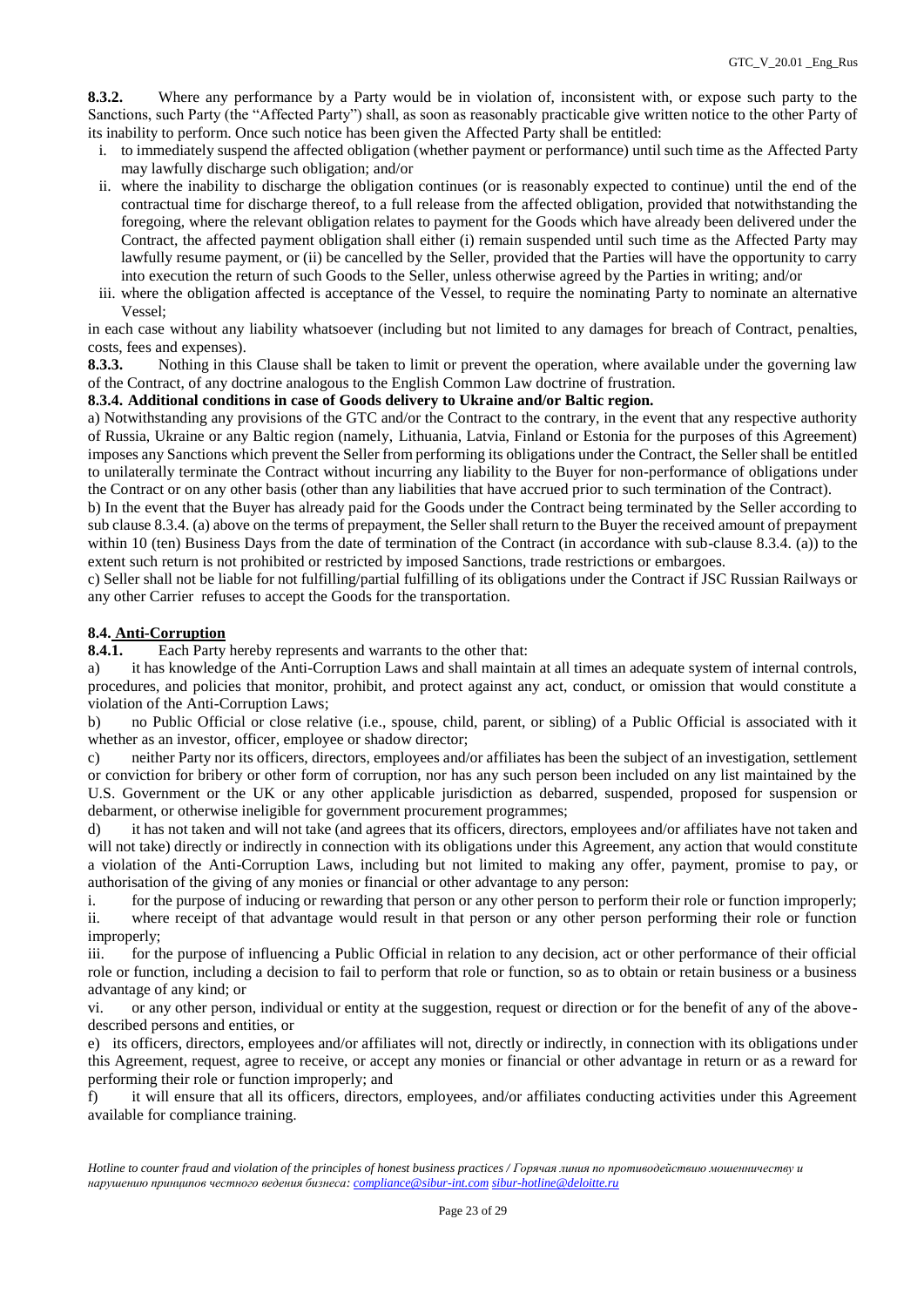### **8.5. Enforcement**

a) Each Party shall promptly (and in any event within five Business Days of becoming aware) report to the other Party:

i. any actual or potential breach of clause 8.4; or

ii. any request or demand received for any bribe or equivalent undue financial advantage made in connection with the performance of the Contract.

- b) Each Party shall promptly (and in any event within five Business Days of becoming aware) report to the other Party:
- i. i. the other Party is in breach of any of Anti-Corruption Laws without prejudice to the other rights of the respective Party under the Contract or the applicable Law; or
- ii. there is evidence of repeated inadequacies in the other Party's anti-bribery and corruption compliance.

c) Each party shall indemnify and hold the other party harmless from any claims, suits, investigations, penalties, fines and/or costs of any kind arising from, or relating to, any breach of Clause 8.3 and 8. 4. This Clause 8.5(c) shall survive any termination of the Contract.

d) Each party agrees that full disclosure of information relating to a possible violation by the other party (or its shareholders, directors, officers, employees or Affiliates) of Clause 8.4 may be made at any time and for any reason to any government or regulatory agency, entity or party.

#### **8.6. Compliance with applicable Laws**

Each Party hereby warrants to the other Party that as of the date of the Contract and on each subsequent occasion it performs obligations under the Contract, it conducts such activity in compliance with all applicable Laws of the relevant territory (or territories).

### **8.7. Arbitration and Governing Law**

**8.7.1.** Both the Contract and the GTC shall be governed by, interpreted and construed in accordance with the laws of England notwithstanding the choice of law rules of any jurisdiction and determined without reference to the principles of conflicts of laws.

**8.7.2.** Save for the case specified in clause 8.7.3 hereof, any dispute arising out of or in connection with this Contract, including any question regarding its existence, validity or termination, shall be referred to and finally resolved by arbitration under the SCC Rules, which Rules are deemed to be incorporated by reference into this clause. The legal seat of arbitration shall be London, UK, and venue of the arbitration shall be Stockholm, Sweden.

The rules for expedited arbitrations shall apply where the amount in dispute does not exceed EUR 100,000. Where the amount in dispute exceeds EUR 100,000 the arbitration rules shall apply. The arbitral tribunal shall be composed of a sole arbitrator where the amount in dispute exceeds EUR 100,000 but not EUR 1,000,000. Where the amount in dispute exceeds EUR 1,000,000, the arbitral tribunal shall be composed of three arbitrators. Any nonmaterial dispute shall be settled by the arbitral tribunal of three arbitrators.

In case the size of the claim is changed, so that the dispute shall be considered in a different order (for example, if the original dispute was declared on 50, 000 EUR at an expedited arbitration and then the claim was increased to 1, 500,000 EUR, the dispute shall be considered in the normal way by three arbitrators) arbitration proceedings should be terminated and started from the beginning in accordance with this arbitration clause. The amount in dispute includes the claims made in the request for arbitration and any counterclaims made in the answer to the request for arbitration.

**8.7.3.** Notwithstanding clause 8.7.2 above, any dispute, controversy, claim or difference relating to or arising out of demurrage in Delivery by Sea due or alleged to be due under the Contract shall be referred to arbitration in London in accordance with the London Maritime Arbitrators Association (**LMAA**) Terms current at the time when the arbitration proceedings are intended to be commenced, which Terms are incorporated by reference into this Clause.

The LMAA arbitral tribunal shall be composed of 3 (three) arbitrators. A party wishing to refer a dispute to arbitration shall appoint its arbitrator and send notice of such appointment in writing to the other party requiring the other party to appoint its own arbitrator within 14 (fourteen) calendar days of that notice and stating that it will appoint its arbitrator as sole arbitrator unless the other party appoints its own arbitrator and gives notice that it has done so within 14 (fourteen) calendar days specified. If the other party does not appoint its own arbitrator and give notice that it has done so within the 14 (fourteen) calendar days specified, the party referring a dispute to arbitration may, without the requirement of any further prior notice to the other party, appoint its arbitrator as sole arbitrator and shall advise the other party accordingly. The award of a sole arbitrator shall be binding on both parties as if he had been appointed by agreement.

Nothing herein shall prevent the parties agreeing in writing to vary these provisions to provide for the appointment of a sole arbitrator.

In cases where neither the demurrage claim nor any counterclaim exceeds the sum of USD 10,000 (or such other sum as the parties may agree) the arbitration shall be conducted in accordance with the LMAA Small Claims Procedure current at the time when the arbitration proceedings are commenced.

*Hotline to counter fraud and violation of the principles of honest business practices / Горячая линия по противодействию мошенничеству и нарушению принципов честного ведения бизнеса: [compliance@sibur-int.com](mailto:compliance@sibur-int.com) [sibur-hotline@deloitte.ru](mailto:sibur-hotline@deloitte.ru)*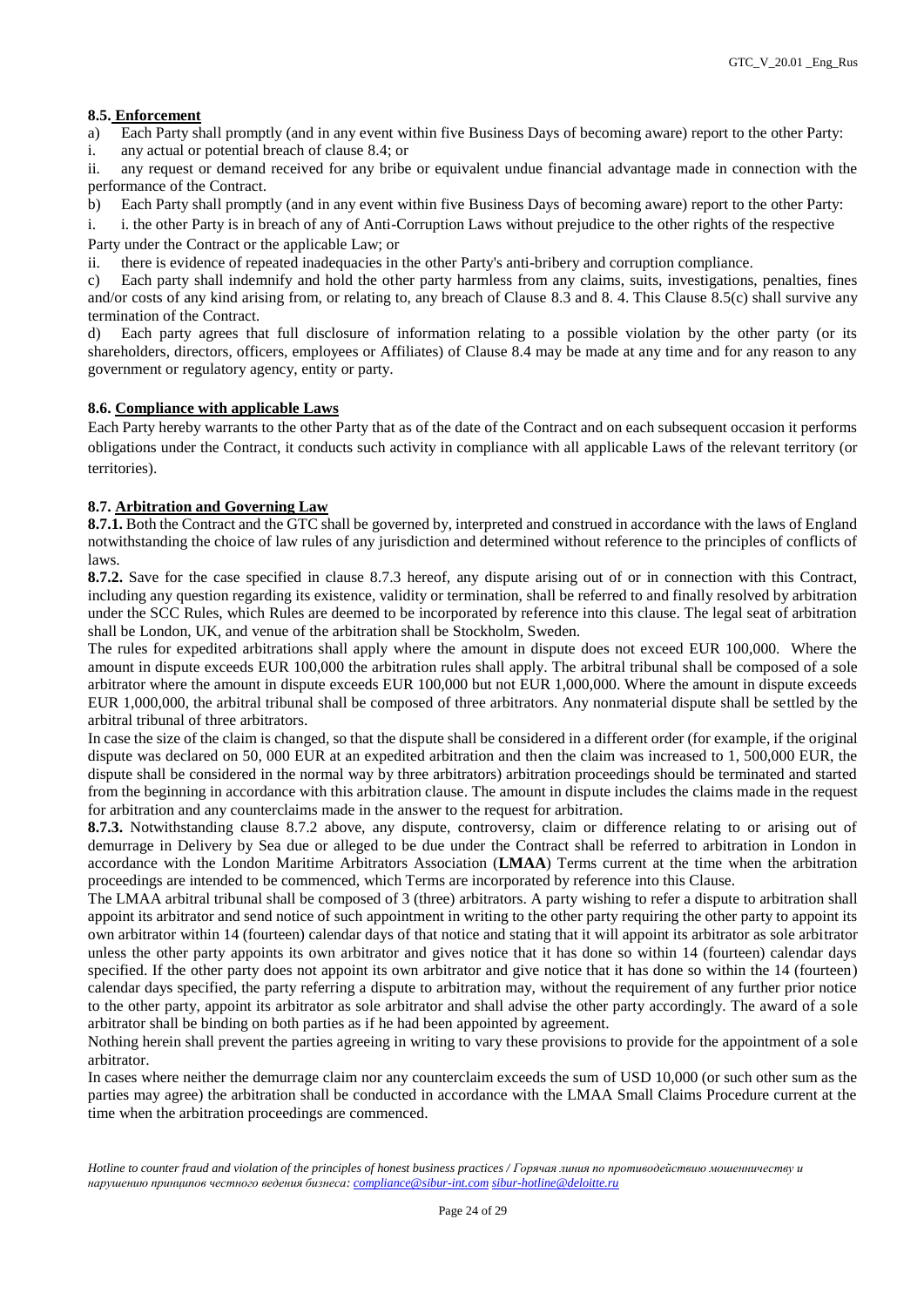**8.7.4.** Each Party shall submit the documents in English. Documents submitted in a language other than English shall be translated into English at the expense of the Party submitting the documents. Each Party shall have the right, at its sole cost and expense, to have an interpreter attend the arbitration hearings if it so chooses.

**8.7.5.** Subject expressly to clause 8.7.3 above, the seat of the arbitration shall be Stockholm, Sweden, where all hearings shall take place. The arbitration proceedings shall be conducted in the English language, and the award shall be in English. **8.7.6.** The decision of the arbitrators shall be final and binding on the Parties. The arbitrators' awards shall be consistent with the limitations of liability and other terms and conditions set out in the Contract, to the extent permitted by English law. **8.7.7.** The United Nations Convention on Contracts for the International Sale of Goods shall not apply to the Contract.

# **8.8 Duration and Termination**

8.8.1. The Contract shall come into effect on the Effective Date shall continue in force until all obligations have been fulfilled (unless earlier terminated hereunder or the Parties agree otherwise in writing) and/or until such time as all payments are made by the Buyer in full.

# **8.8.2. Buyer's default**

a) The Seller may, at its sole discretion and in addition to any other legal remedies it may have, upon giving five (5) Business Days' written notice to the Buyer, suspend all deliveries under the Contract and/or unilaterally terminate the Contract where:

i. the Buyer is in breach of any condition of the Contract;

ii. delivery or unloading of the Goods is delayed due to any cause(s) attributable to the Buyer and such delay is not excused by any other provision of the Contract;

iii. loading or unloading of the Goods is delayed by more than 10 (ten) hours after the NOR has been tendered or a train or truck has been arrived at the Place of Destination due to reasons attributable to the Buyer;

iv. there is a major change in the direct or indirect ownership of the Buyer or its parent company;

v. the Buyer or its parent company commences, or becomes the subject of, any bankruptcy, insolvency, reorganization, administration, liquidation or similar proceeding or is in the Seller's reasonable opinion expected to be unable or unwilling to pay its debts as the same become due;

vi. the Buyer or its parent company ceases or threatens to cease to function as a going concern or conduct its operations in the normal course of business;

vii. a creditor attaches or takes possession of all or a substantial part of the assets of the Buyer or its parent company; or

viii. if applicable, the Buyer delays the provision of the parent company guarantee or other security of its obligations as provided in the Contract for more than 10 (ten) Business Days. applicable, the Buyer delays the provision of the parent company guarantee or other security of its obligations as provided in the Contract for more than 10 (ten) Business Days.

b) Where the Seller suspends delivery of the Goods due to any of the events referred to under the sub clause 8.8.2 a) the Seller may, so long as such event is continuing, at any time unilaterally terminate the entire Contract.

c) Where, pursuant to Clause 8.8.2 (a)(ii) above, the Seller, under a Contract providing for multiple deliveries, temporarily suspends the delivery of the Goods and then decides to resume deliveries under the Contract, the Seller may cancel the suspended delivery and shall be under no obligation to make up for any quantity of the Goods that would have been delivered to the Buyer but for such suspension.

d) Where the Contract provides for multiple deliveries, then the rights given to the Seller in this clause 8.8.2 apply to all deliveries such that where the Seller is allowed to terminate in respect of one delivery, then it is entitled to terminate all the remaining deliveries.

e) Any termination of the Contract by the Seller shall be without prejudice to the rights and obligations of each Party as accrued on the date of termination.

# **8.8.3. Seller's default**

a) The Buyer may at its sole discretion, and in addition to any other legal remedies it may have, upon giving 5 Business Days prior written notice to the Seller, terminate the Contract, where the Seller, for any reason whatsoever, is in a material breach of any conditions of the Contract.

b) In relation to multiple deliveries under the Contract, the Buyer's right to terminate under this Clause 8.8.3 or otherwise, only applies to the delivery in respect of which the Seller is in breach and not to future deliveries.

c) Any termination of the Contract by the Buyer shall be without prejudice to the rights and obligations of each Party as accrued at the date of termination.

d) In the event of termination of the Contract by either Party pursuant to the provisions of Clause 8.8.2 (Buyer's Default) or Clause 8.8.3 (Seller's Default) then, save where the Buyer has terminated only part of a multiple delivery Contract, and in addition to any direct losses arising from the default or breach, the Party so terminating shall be entitled to claim damages from the Party in default as if the Party in default had failed to deliver or failed to accept, as the case may be, such quantity of the Goods as remained to be delivered under the Contract at the date of termination.

#### **8.8.4**. **Force Majeure**

a) Except in relation to any failure or inability to make a payment due under the Contract, and the Buyer's liability for demurrage due hereunder, (which shall not be excused), neither Party shall be liable to the other Party (non-availability of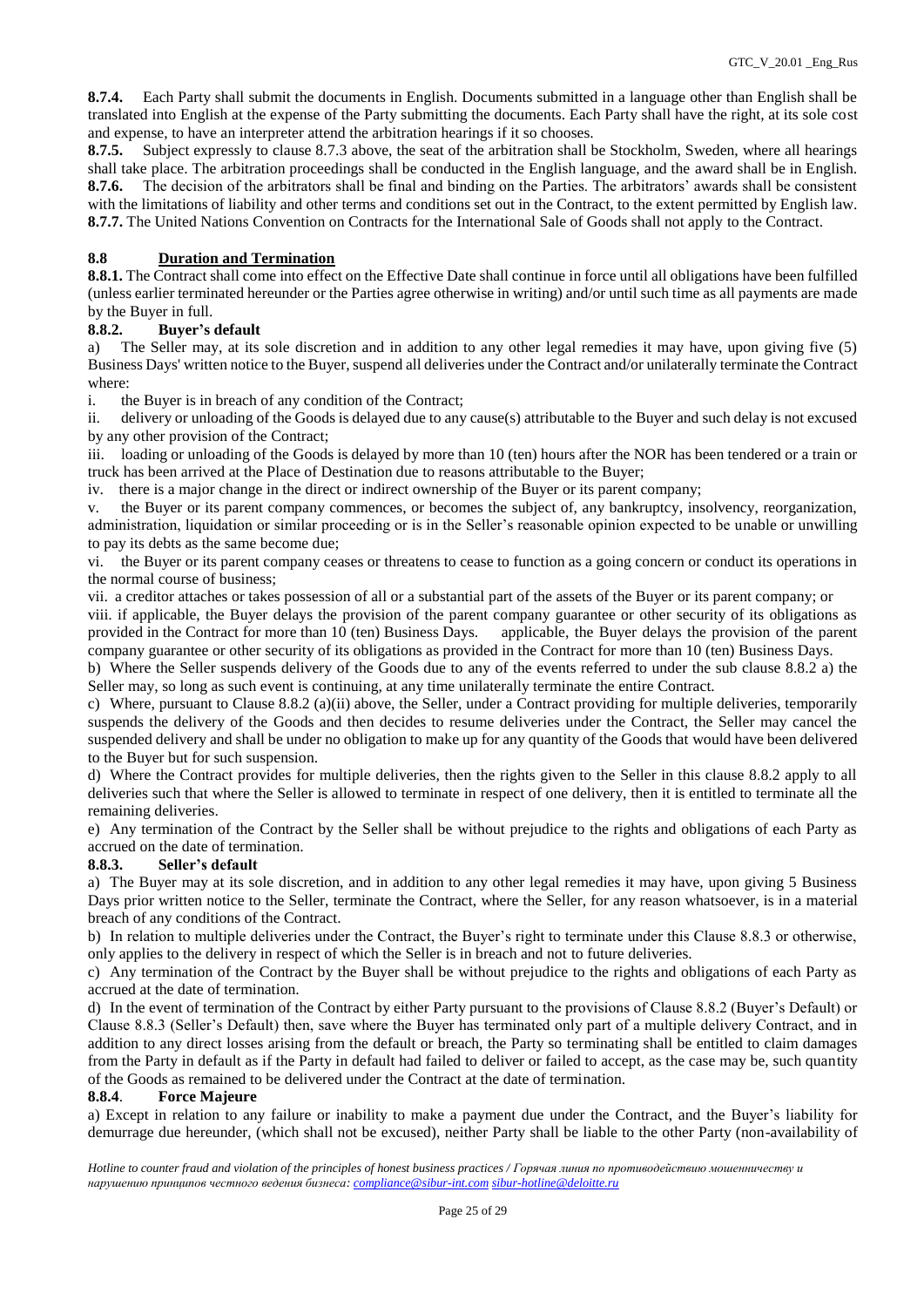funds is not meant here) for any delay or non-performance of any obligations under the Contract (other than the payment of money) if such delay or non-performance is, except in the cases specified in clause 8.3,

(i) due to circumstances reasonably beyond such Party's control, including but not limited to any fires, strikes, lockouts, labour disputes of any kind, partial or general stoppage of labour, breakdown of or accident to the Manufacturer or warehouse or storehouse, machinery facilities, delays of carriers due to break down or adverse weather, explosions, floods, drought, war, sabotage, any local or national health emergency, appropriations of property, civil disorders, government requirements, rules, orders or any other acts issued or requested by any governmental or other public authorities or any person purporting to act on behalf of such authorities, civil or military authorities, acts of aggression, terrorism (or the threat thereof), acts of God or of the public enemy or any other causes beyond Party's reasonable control, except for the causes specified in clause 8.3, (hereinafter "Force Majeure Event"), and

(ii) could not have reasonably been prevented by such Party taking commercially reasonable precautions or customary steps to circumvent or mitigate such circumstances (if and to the extent such events were reasonably foreseeable).

b) The Party whose performance is affected by a Force Majeure Event shall provide written notice to the other Party of such Force Majeure Event, specifying the nature and the expected duration of the Force Majeure Event, within 10 (ten) Business Days after the Force Majeure Event begins, and shall take prompt action using its commercially reasonable efforts to remedy the effects of the Force Majeure Event. If requested by the Party not affected by a Force Majeure Event, the Parties shall discuss the Force Majeure Event and further steps in order to fulfil the Contract obligations.

c) The Seller when affected by a Force Majeure Event which prevents or hinders the supply of the Goods to the Buyer or any other customer shall apportion any quantity of the Goods remaining available to it pro rata between itself, the Buyer and third parties (including the Seller's Affiliates) with whom the Seller then has contractual commitments to deliver the Goods, provided that those arrangements were entered into prior to the occurrences of the Force Majeure Event.

d) In case of a Force Majeure Event declaration, the party affected by it shall have no obligation to acquire by purchase or otherwise any shortfall of the Goods which by reason of Force Majeure Event such party is unable to deliver to the other party under the Contract.

e) If the affected party's inability to perform lasts more than 60 (sixty) days, any Goods, the delivery of which has been prevented by the Force Majeure Event, may be cancelled by either of the Parties by giving of notice to the other. In such cases neither of the Parties will be entitled to claim from the other Party any compensation for possible losses.

f) A certificate or other document describing the occurrence of the Force Majeure Event issued by the respective Chambers of Commerce of the Seller's or the Buyer's country or of a transit country or any Applicable Authority shall be a sufficient proof of Force Majeure Event and its duration.

g) In the event that the affected party's inability to perform exceeds three (3) months, the Party not affected by a Force Majeure Event shall, on giving of 30 (thirty) days written notice, have the right to terminate the Contract. Where the Contract is so terminated, neither Party will be entitled to compensation or damages arising from or in connection with this Clause, save in respect of shipments delivered prior to the Force Majeure Event.

### **PARAGRAPH IX FINAL PROVISIONS**

**9.1.1. Entire Contract.** This Contract (including the GTC and any addenda, attachments or amendments) constitutes the entire agreement between the Parties and supersedes and extinguishes all previous agreements, promises, assurances, warranties, representations and understandings between them, whether written or oral, relating to its subject matter.

Each party agrees that it shall have no remedies in respect of any statement, representation, assurance or warranty (whether made innocently or negligently) that is not set out in this agreement. Each party agrees that it shall have no claim for innocent or negligent misrepresentation based on any statement in this agreement.

**9.1.2. Amendments.** no amendment or variation of the Contract shall be effective unless in writing and signed by a duly authorized representative of each of the Parties to it, (except for a Sales Order Confirmation concluded by electronic means pursuant to Paragraph II above). Without limiting the above, the Seller is entitled to unilaterally change the GTC from time to time by uploading the new version of the GTC to the Seller's website at www.sibur-int.com. The new version of the GTC shall come into force within 10 (ten) Business Days after such upload.

**9.1.3. Assignment**. Neither Party may assign the Contract or any of its rights under the Contract or transfer any obligations under the Contract, without the other Party's prior written consent, which consent shall not be unreasonably withheld or delayed. Notwithstanding the foregoing, the Seller may, without consent, assign or transfer its rights and/or obligations under the Contract in whole or in part to any Seller Group Company or to any bank. For the purposes of this clause 9.1.3 "Seller Group Company" shall mean any legal entity fallingunder the same group of companies as the Seller. Any attempt at assignment in violation of this Clause shall be null and void.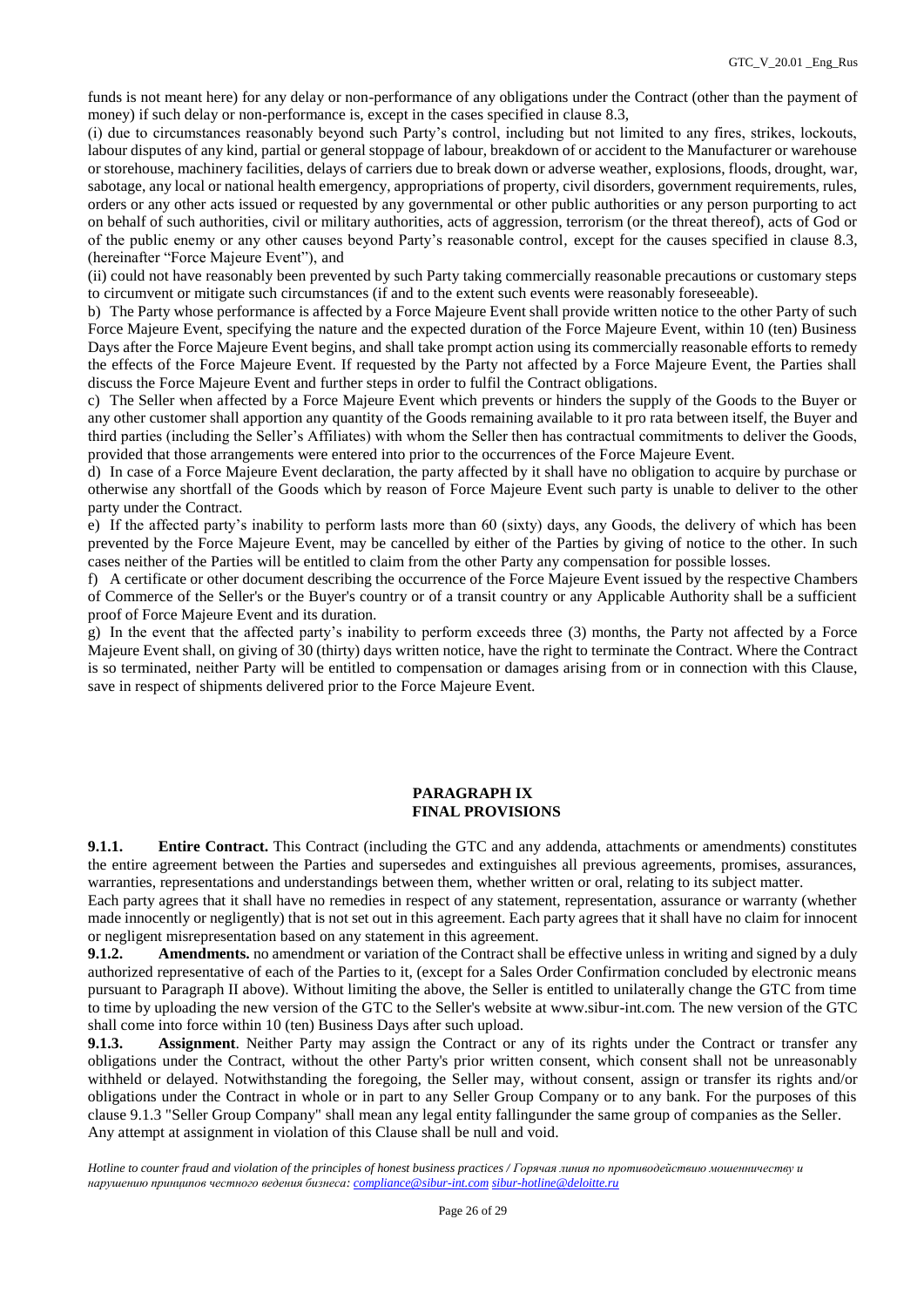**9.1.4. Binding effect**. The terms and conditions of the Contract shall be binding upon, and shall inure to the benefit of, the Parties hereto and their respective permitted successors and assigns.

**9.1.5. No Third Party beneficiaries.** Nothing in the Contract will give rights to any third parties and the provisions of the Contract (Rights of Third Parties) Act 1999 as amended from time to time are specifically excluded.

**9.1.6. The Parties' relationship.** The relationship hereby established between the Seller and the Buyer is solely that of the Seller and the Buyer. Each is an independent contractor engaged in the operation of its own respective business, and nothing in the Contract shall be construed to create a partnership, agency, joint venture, pooling, and franchise or employeremployee relationship between the Parties. Neither Party has the power or the authority to act for, represent, or bind the other Party (or any of the other Party's Affiliates) in any manner.

**9.1.7. Execution**. Either Party may sign the Contract and any related amendments attachments, or other documents by its duly authorised representative, provided that the Seller may also execute any of the said documents by facsimile signature of its authorised representative having the same force as his handwritten signature, and send a copy to the other Party by fax or email. Where original documents are required these shall be provided within 30 (thirty) days after the receipt of the copy document(s).

**9.1.8. The Seller's warranties, guarantees and representations**. The Seller warrants that it has full legal title to the Goods and that it has full right and power to convey such title to the Buyer. FOR THE AVOIDANCE OF DOUBT THE SELLER MAKES NO GUARANTEES, WARRANTIES, REPRESENTATIONS, EXPRESS OR IMPLIED, WRITTEN OR ORAL, INCLUDING ANY WARRANTY OF MERCHANTABILITY OR FITNESS OR SUITABILITY OF THE GOODS FOR A PARTICULAR PURPOSE, CONCERNING THE GOODS. ANY WARRANTIES, CONDITIONS OR OTHER TERMS IMPLIED BY LAW, CUSTOM, CONTRACT, STATUTE OR OTHER LEGAL THEORY OR OTHERWISE, WHETHER AS TO MERCHANTABILITY, QUALITY, FITNESS FOR PURPOSE OF THE GOODS OR OTHERWISE ARE SPECIFICALLY EXCLUDED TO THE FULLEST EXTENT PERMITTED BY THE APPLICABLE LAW.

**9.1.9. Notices.** Subject to par. 2 (to the extent of an inconsistency with this clause 9.1.9., any consent, agreement, approval or notice required or permitted to be given or made under the Contract by one of the Parties hereto to the other Party shall be in writing and in English (unless otherwise agreed by the Parties) and shall be delivered in person or by Federal Express, DHL (or other recognized international courier service requiring signature upon receipt) or by facsimile or email (as evidenced by a paper copy of such email).

In proving the giving of a communication, it shall be sufficient to prove that delivery was made to the appropriate address, or the communication was properly addressed and posted by an appropriate courier, or the fax was properly addressed and transmitted or the email was sent to the appropriate email address and dispatch of transmission from the sender's external gateway was confirmed as specified in the Contract.

**9.1.10.** The date of receipt. The date of receipt of the notice, demand or other communication will be (i) if delivered by hand, at the time of delivery, (ii) if delivered by courier – on the  $14<sup>th</sup>$  (fourteenth) day after the same is so mailed, except in the event of disruption of the postal service in which event the notice, demand or other communication will be deemed to be received only when actually received; (iii) if sent by fax, at the time of transmission; and (iv) if sent by email, at the earlier of: the time a return receipt is generated automatically by the recipient's email server; the time the recipient acknowledges receipt; and 24 (twenty four) hours after transmission, unless the sender receives notification that the email has not been successfully delivered.

**9.1.11. Change of notice details**. Either Party hereto shall promptly notify the other Party in writing as to the change of notice details of the Party and the new details to which notice shall be given to it thereafter. Either Party shall promptly notify the other Party in writing in case of any changes in VAT-IDs, changes of their validity or other related details of the other Party.

**9.1.12. The originals provision**. Where original documents are required to be delivered in accordance with the Contract, such documents shall be sent either by certified mail or by courier to the postal address of the receiving Party as stipulated in the Contract.

**9.1.13. Language of the correspondence**. All correspondence concerning the Contract shall be conducted in English.

**9.1.14. Expenses.** Whether or not the transactions contemplated hereby are consummated, all costs and expenses (including the expenses, costs and fees of each Party attorneys, auditors and financial and other professional advisors) incurred in connection with the Contract and/or the drafting or negotiation of the terms and conditions of the Contract and/or any other transaction arising out of or in connection with the Contract shall be borne and paid by the Party incurring such costs and expenses.

**9.1.15. Waiver**. Any failure on the part of any Party hereto to comply with any of its obligations, agreements or conditions under the Contract may only be waived in writing by the Party to whom such compliance is owed but such waiver will not be considered to be a waiver of future failure(s) to comply with an obligation, agreement or condition. No act or omission by a Party may be deemed to be a waiver of any rights if such a waiver is not declared explicitly and in writing.

**9.1.16. Severability**. If any part of the Contract is deemed to be unenforceable, invalid or in contravention of applicable Law by a court or arbitral tribunal of competent jurisdiction, the remainder of the Contract shall remain in full force and effect. The Parties shall negotiate in good faith to replace the invalid provision with a provision which reflects, to the extent possible, the original intent of the invalid provision.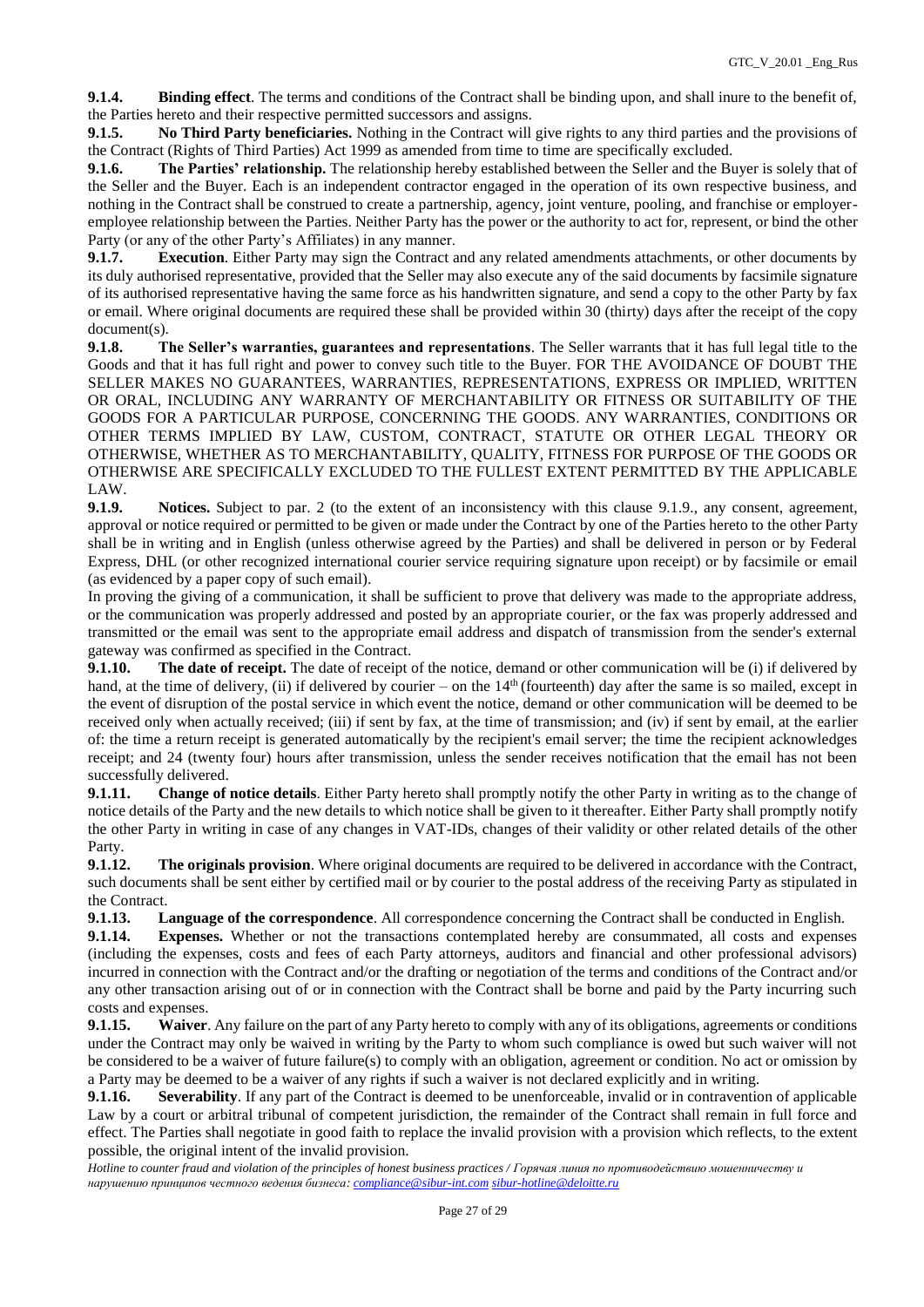### **9.1.17. Confidential Information**.

a) In connection with the Contract a Party (hereinafter the "**Receiving Party**") may discover, receive, or otherwise acquire, whether directly or indirectly, information related to the other Party (hereinafter the "**Disclosing Party**") or Affiliates of the Disclosing Party or its Affiliates' businesses, or information of third parties that the Disclosing Party is obligated to keep confidential (collectively, in whatever form or medium, "Confidential Information"). Confidential Information shall not include information (i) that is, or becomes, publicly known through no wrongful act or omission, direct or indirect, of the Receiving Party or its officers, directors, employees, Affiliates or consultants, (ii) that was already known to Receiving Party without obligations of confidentiality prior to the receipt from Disclosing Party, as reasonably evidenced by the Receiving Party, and was legitimately in Receiving Party's possession, without any obligation to keep such information confidential, (iii) that Receiving Party independently develops without the use of any Confidential Information of Disclosing Party, or (iv) that Receiving Party receives or has received on a non-confidential basis from a source other than Disclosing Party that is entitled to disclose the same to Receiving Party; provided however that Receiving Party is able to provide Disclosing Party with the documentary evidence regarding any of the exceptions (if any) or as required in connection with any rules or requirements of any stock exchange on which such Party is listed or may be listed, or as may otherwise be required by applicable Law.

b) Receiving Party shall (i) use Disclosing Party's Confidential Information solely in connection with exercise of its rights or performance of its obligations under the Contract, and (ii) disclose Disclosing Party's Confidential Information only as necessary to its officers, employees, Affiliates, consultants, including legal advisors and auditors whose duties relate to the Contract and reasonably require familiarity with such information in order for Receiving Party to perform its obligations or exercise its rights hereunder and who are bound by a legally enforceable written obligation of confidentiality with terms that are the same as, or more stringent than, those set out herein. Each Party shall be liable for any losses and/or damages incurred by the Disclosing Party resulting from such disclosure of Confidential Information by the above mentioned persons to any Third parties.

c) Subject to the exceptions to the confidentiality obligations set out in this Clause above, neither Party (nor its Affiliates, subsidiaries or other related parties) may disclose, publish or otherwise communicate the contents of the Contract to any Third Party without the prior express written consent of the other Party (which consent shall not be unreasonably withheld or delayed); each Party shall be permitted to disclose the terms and conditions of the Contract (i) to actual or potential investors and lenders and their authorized representatives under written confidentiality agreements that protect the confidentiality of the contents of the Contract which are the same as, or more stringent than, those set out herein, or (ii) as required in connection with any rules or requirements of any stock exchange on which such Party is listed or may be listed, or (iii) as may otherwise be required by the applicable Law, or (iv) as may be reasonably required for the performance of the Parties obligations under the Contract; provided however, that the Party making a disclosure pursuant to an exception set forth in the preceding subsections (i) or (iv) shall provide the other Party with prior written notice and shall, to the extent practical, cooperate with the other Party in seeking confidential treatment of the information to be disclosed (if and to the extent available), or (v) to its Affiliates under written confidentiality agreements that protect the confidentiality of the contents of the Contract which are the same as, or more stringent than, those set out herein. In addition to the aforesaid exceptions the Seller is permitted to disclose without the Buyer's prior consent the Confidential Information to any bank with regard to factoring. In connection with entering into contracts using Argus Open Markets system ("AOM") it is hereby expressly agreed and acknowledged that either Party shall be entitled to disclose any terms of such contract by publishing, posting, displaying or otherwise making available the respective information via AOM without obtaining prior consent of the other Party. In addition to the foregoing either Party shall be entitled to provide Argus Media Limited operating AOM ("Argus") with any information concerning performance of such contract pursuant to reasonable request of Argus.

d) No press release referring to the Contract or utilizing the other Party's name shall be made without the prior written consent of the other Party.

**9.1.18. Set-off**. No set-off may be made against any claims unless otherwise agreed in writing by the Seller in advance. Under no circumstances the Buyer shall be entitled to set-off against the payment (including any VAT payable) under the Contract any sums owed to the Buyer by the Seller under the Contract or any other agreement it has with the Seller. For the avoidance of any doubt the Seller shall be entitled at all times to set-off against any and all amount owing at any time from the Buyer to the Seller against any amount payable at any time by the Seller under the Contract.

**9.1.19. Warranties.** Each Party hereby represents and warrants to the other that:

a) it has the authority to enter into and perform its obligations under the Contract,

b) the Contract has been duly executed and delivered on behalf of such Party, and constitutes a legal, valid, binding obligation, enforceable against such Party in accordance with its terms,

c) it is a corporation duly organized, validly existing and in good standing under the laws and regulations of its jurisdiction of incorporation or formation,

d) neither the execution of the Contract nor its performance thereunder conflicts with any applicable Law or any other contract to which it is a party or any obligation to which it is subject,

e) within 5 (five) days after the relevant event, the Party so effected will inform the other Party of any changes or amendments to its direct or indirect ownership.

*Hotline to counter fraud and violation of the principles of honest business practices / Горячая линия по противодействию мошенничеству и нарушению принципов честного ведения бизнеса: [compliance@sibur-int.com](mailto:compliance@sibur-int.com) [sibur-hotline@deloitte.ru](mailto:sibur-hotline@deloitte.ru)*